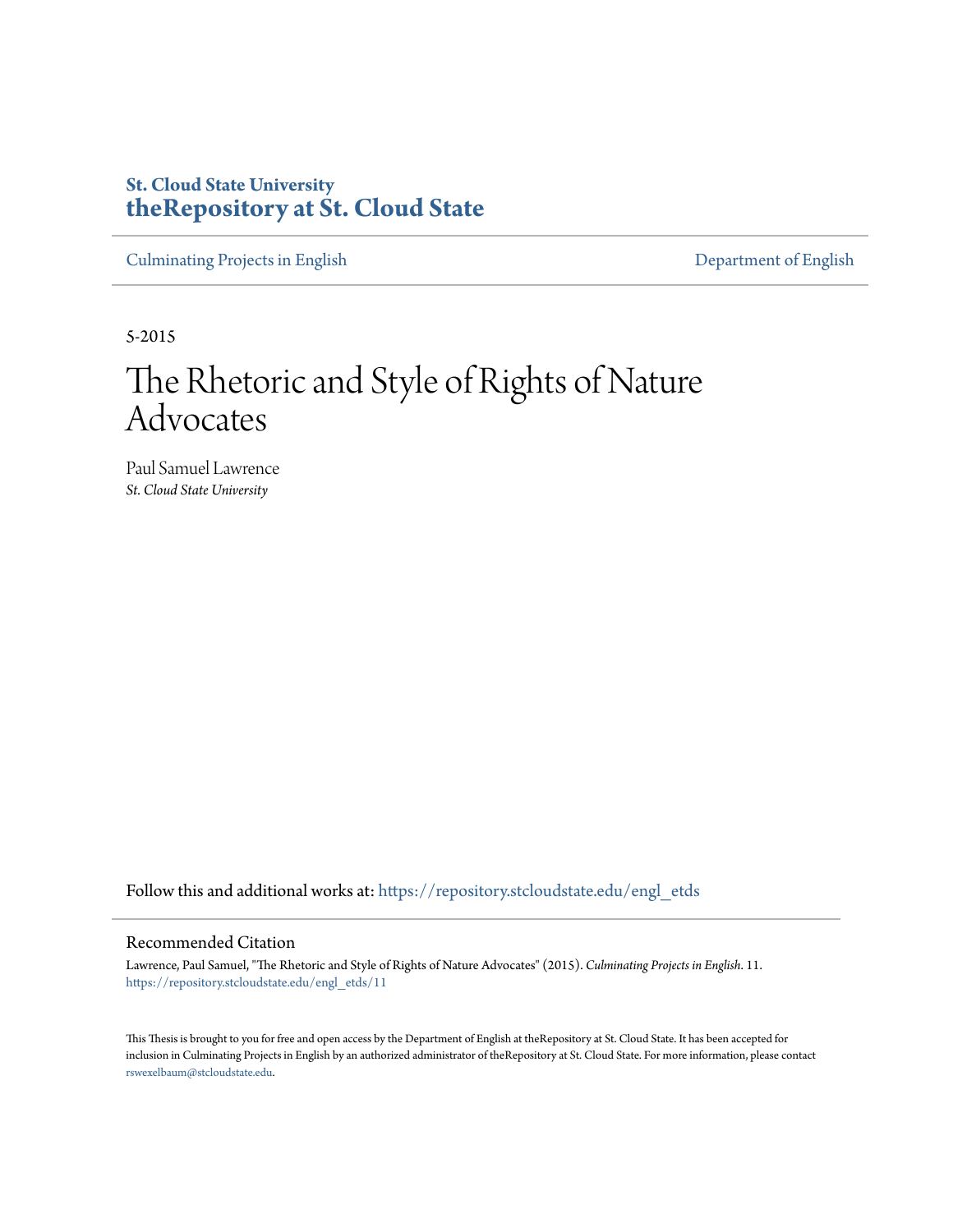### **The Rhetoric and Style of Rights of Nature Advocates**

by

Paul Samuel Lawrence

B.A., University of Minnesota-Duluth, 2008

A Thesis Submitted to the Graduate Faculty of

St. Cloud State University

in Partial Fulfillment of the Requirements

for the Degree

Master of Arts in

English: Rhetoric and Writing

May, 2015

Thesis Committee: Dr. Sharon Cogdill, Chairperson Dr. Dan Wildeson Dr. James Heiman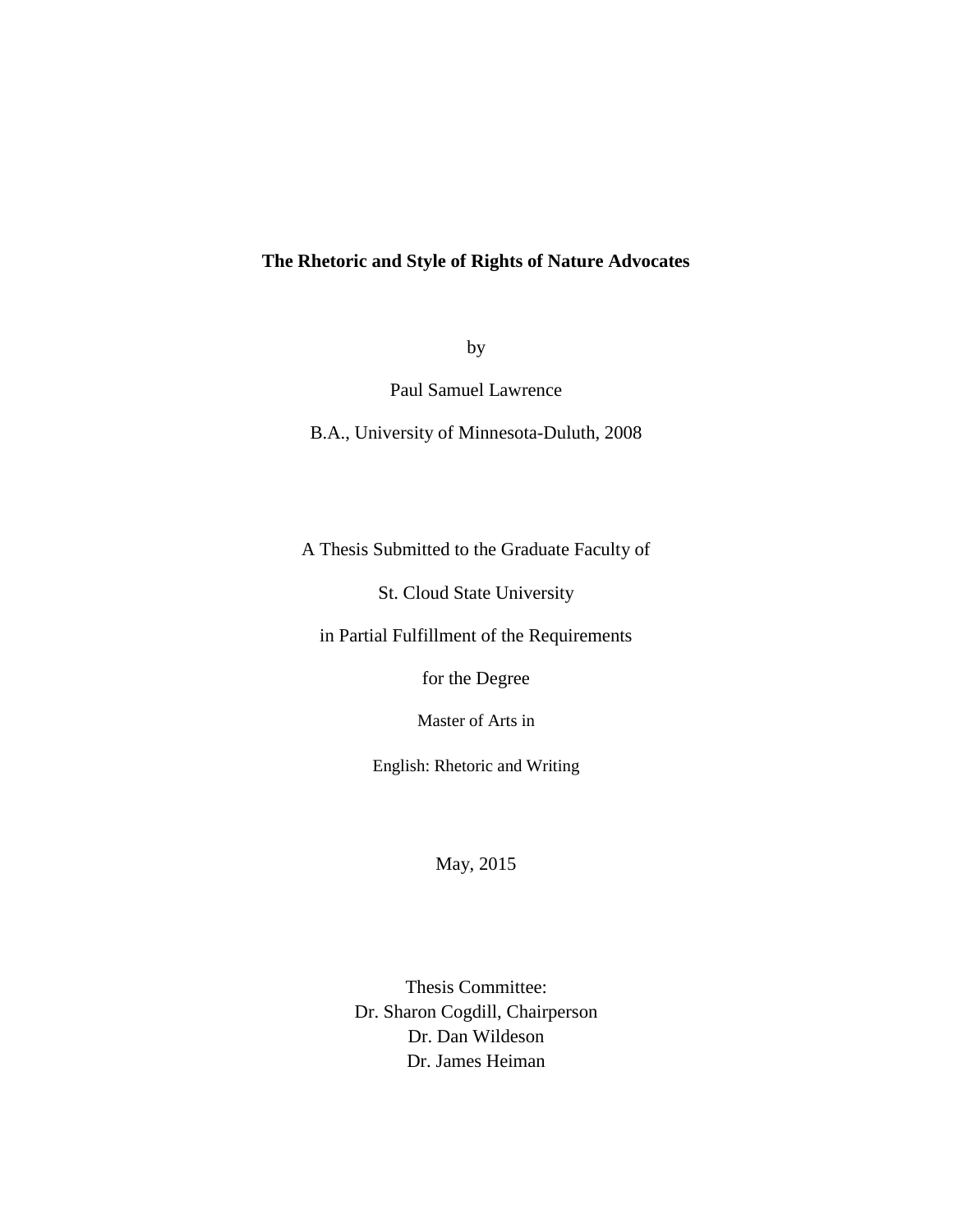### **The Rhetoric and Style of Rights of Nature Advocates**

#### Paul Samuel Lawrence

As our postmodern subject position becomes increasingly apparent it is vital to examine the potential of polyvocal rhetorics, and to strive for an understanding of the possibilities and limitations of collective agency. This paper analyzes the rhetoric of a growing subculture that aims to codify, for the first time in modern American history, the rights of natural communities (such as rivers, marshes, and ecosystems) to exist and thrive. This subculture, whom I refer to as rights-of-nature advocates (RoNA), is important for scholars to consider because it employs a rhetorical style which has shown to be effective in shifting discourse away from the dominant ideology of late capitalism and influencing political decision-making processes. RoNA are a growing subculture in part because of the "fracking" boom in the United States, and analyses are framed within the context of the ongoing (and growing) debate over the practice of extracting natural gas from the earth via hydraulic fracturing, or "fracking." RoNA show us that by *unifying* with other individual subjects to form collectives, by filling public spaces and pressuring politicians, and by speaking in a wide range of voices that span across the political spectrum, fragmented subjects are able to make coherent, effective rhetorical decisions.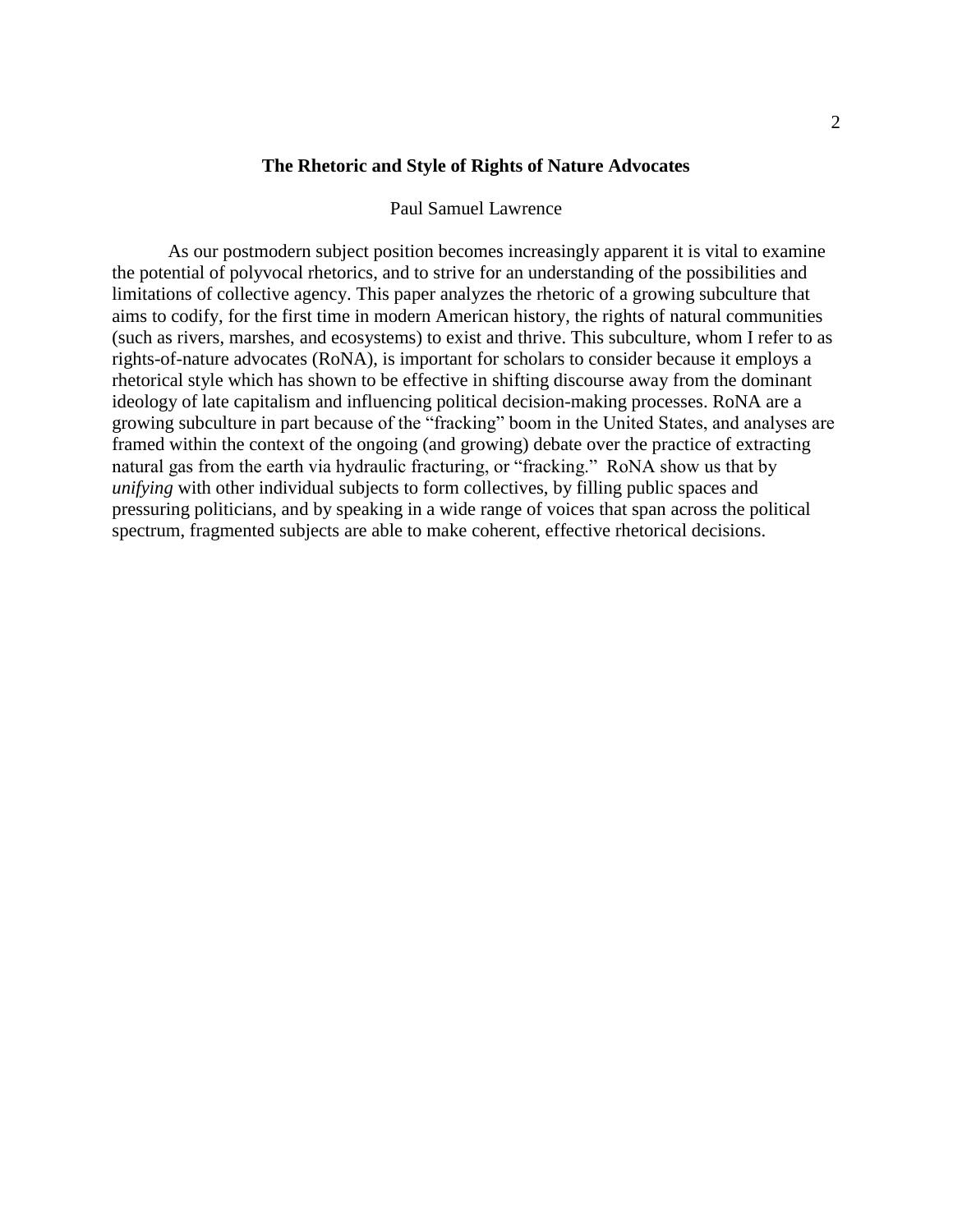## **Table of Contents**

| Chapter |                                                                    | Page |
|---------|--------------------------------------------------------------------|------|
| I.      | THE RHETORIC AND STYLE OF RIGHTS OF NATURE ADVOCATES               | 5    |
|         |                                                                    | 5    |
| II.     |                                                                    | 8    |
|         |                                                                    | 8    |
|         |                                                                    | 10   |
| III.    |                                                                    | 15   |
|         |                                                                    | 17   |
|         |                                                                    | 20   |
|         |                                                                    | 22   |
|         |                                                                    | 25   |
|         | How RoNA are Poly-Vocal and Abel to Respond to Multiple Exigencies | 27   |
|         |                                                                    | 31   |
| IV.     | FACEBOOK AS A SITE OF RHETORICAL STRUGGLE IN THE FRACKING          | 33   |
|         |                                                                    | 35   |
|         |                                                                    | 38   |
|         |                                                                    | 39   |
|         |                                                                    | 40   |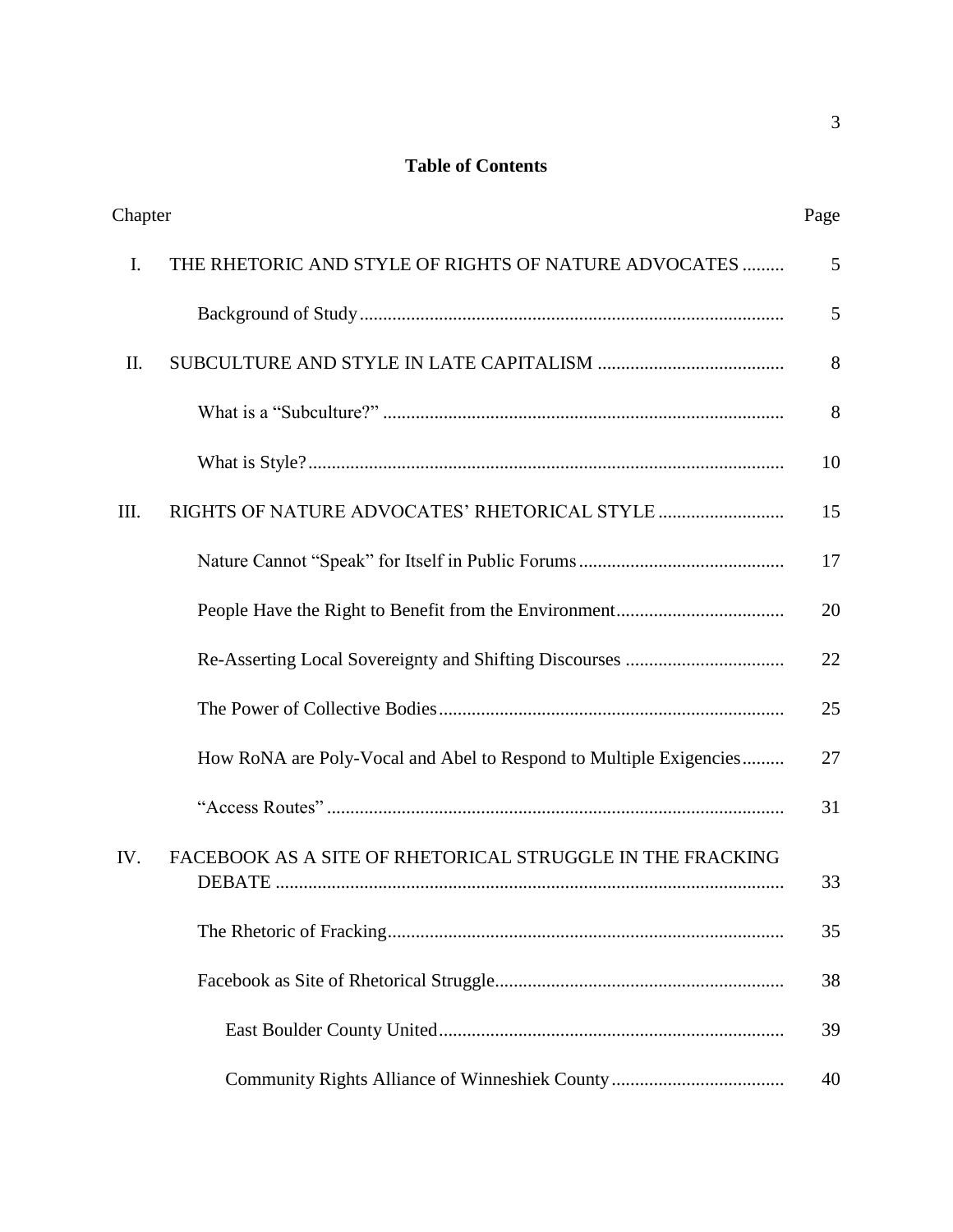|                                                                  | 42 |
|------------------------------------------------------------------|----|
|                                                                  | 46 |
| Is the Fracking Debate on Facebook Democracy in Action?          | 47 |
| Exigencies for Rhetorical Study of Facebook as Democratic Action | 49 |
|                                                                  | 53 |
|                                                                  | 58 |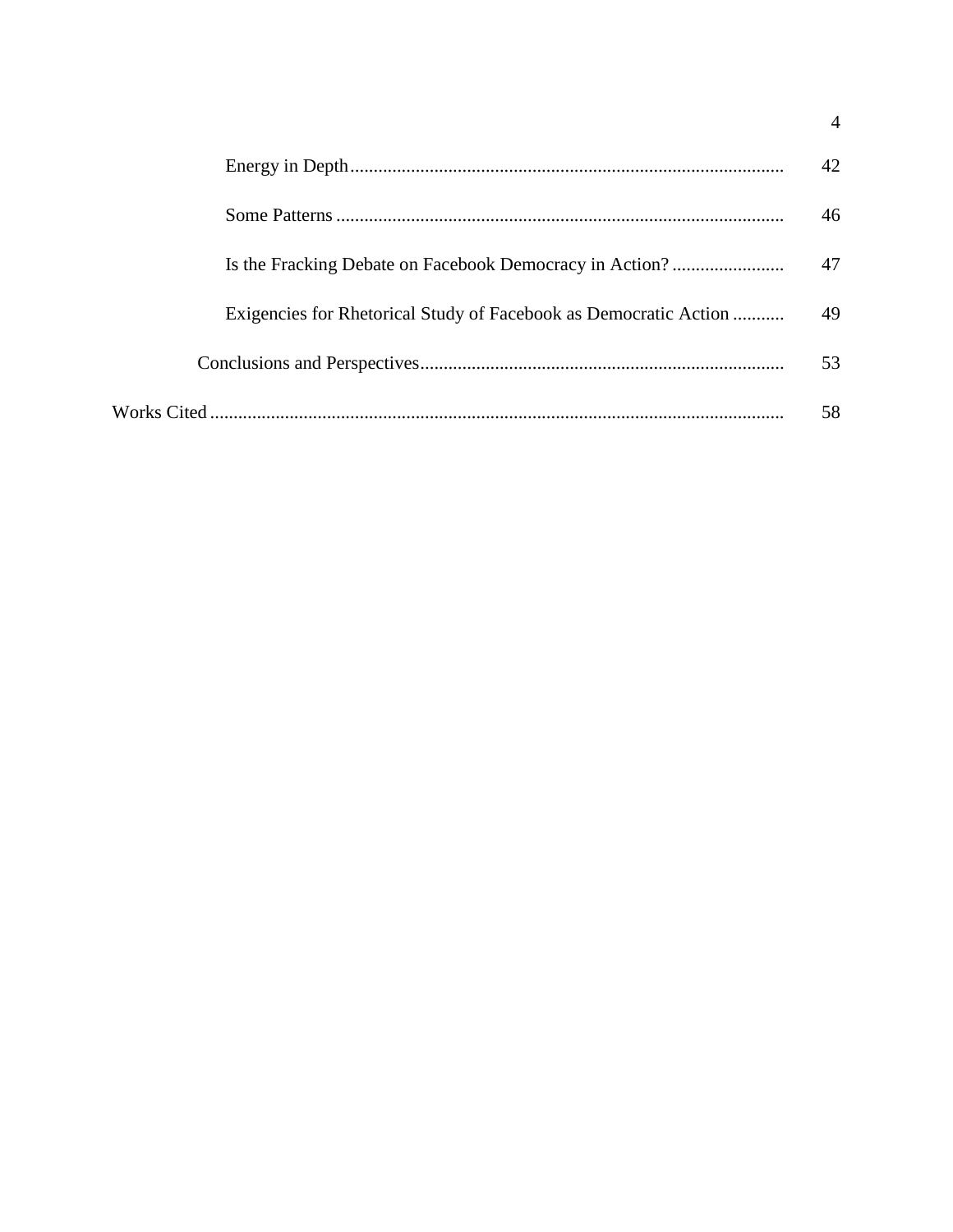#### **Chapter I**

# **THE RHETORIC AND STYLE OF RIGHTS OF NATURE ADVOCATES Background of Study**

I recently took part in a graduate study course that looks at how style works rhetorically. Our text was Barry Brummett's *A Rhetoric of Style*, which helped me recognize the ways in which groups of citizens can be viewed as subcultures with distinct rhetorical styles. I remember appreciating the fact that *A Rhetoric of Style* recognizes the ubiquitous power of late capitalism and discusses how market values greatly influence our stylistic decisions. I was struck, however, by Brummett's claim that

> The market context seals off its base of power in late capitalism . . . This may be cause for despair, but late capitalism has figured out how to seal off its roots from being dug up, and that's the way it is . . . The market context is the frozen floor of meanings upon which rhetoric dances; it is largely impervious to rhetorical means to change it. (125)

Late capitalism has indeed grown deep roots, and Brummett does hedge his claim by saying "largely impervious" not "*wholly impervious.*" What struck me, however, was not simply the implication of late capitalism as a perpetually victorious ideology, but that this claim takes place in the middle of a rigorous defense of rhetoric. What are the ramifications for rhetoric, I wondered, if Brummett is right? Is it possible through effective discursive practices that late capitalism be re-produced with different features? What are the stylistic features of rhetorics that attempt to replace the market context with a different "frozen floor of meanings?"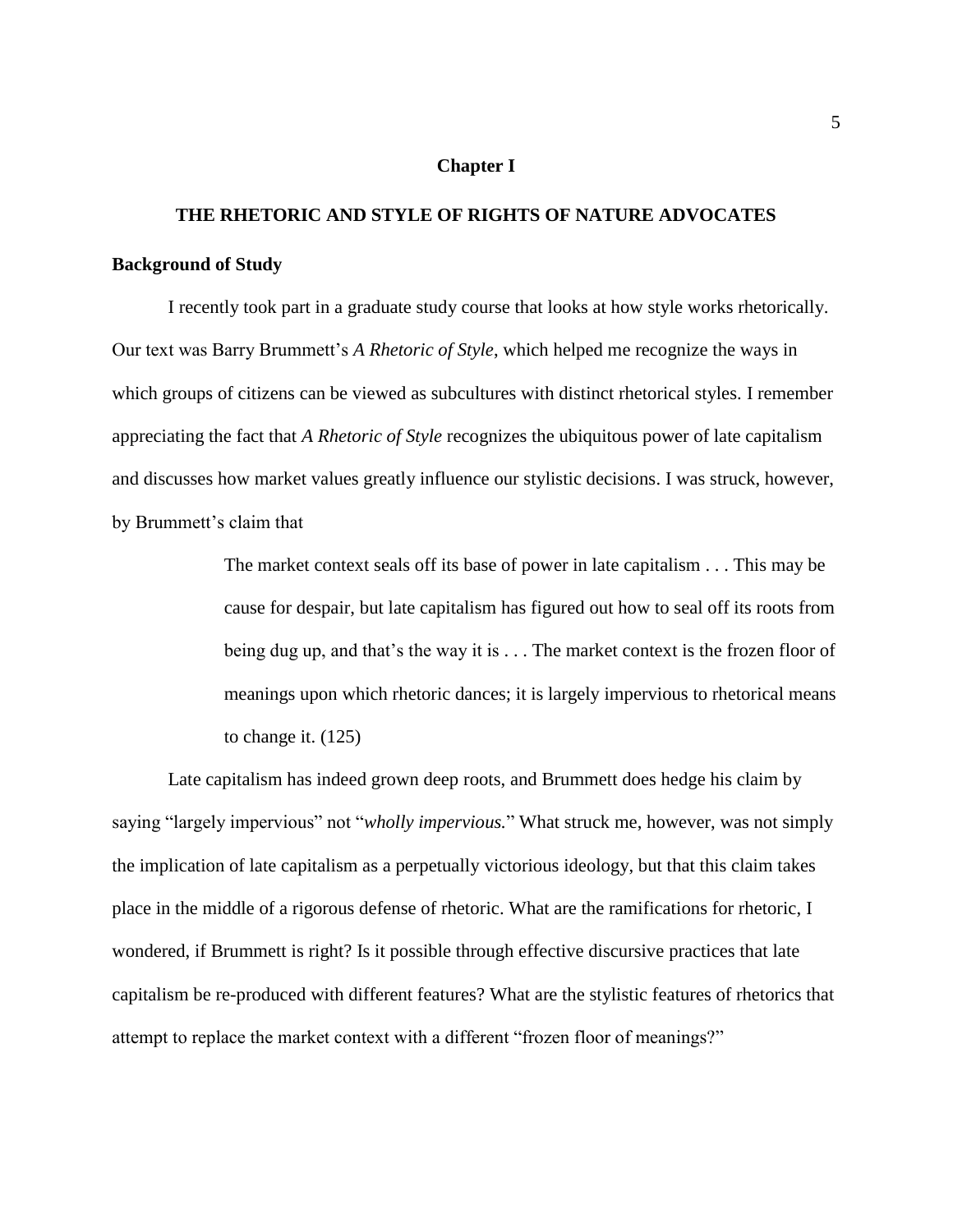At the time I became interested in these questions I began an inquiry into the rhetorical styles of a group of citizen-activists in Decorah, Iowa. I was intrigued as to how this diverse group of people spoke to me using such similar terminology, and with such similar passion and clarity about the issue of fracking (an issue which I knew almost nothing about).<sup>1</sup> They seemed to use the same phrases, make the same arguments, and reference the same stories. They knew something about Ecuador's constitution.

I took steps towards answering the above questions not only through research, but in spending time with citizen-activists in Decorah. They introduced me to the idea that *rights-of nature advocates* enter the arena of politics with arguments based on ideals that exist mostly outside of the market context. I want to tell the stories of these arguments and attempt to discern their stylistic features; in so doing I hope to explore questions regarding the possibilities for poly-vocal rhetorics in postmodern America, a nation imbued with the ethos of late capitalism. Further, I will strive not to reduce rights-of-nature advocates (hereafter RoNA) to the subjective intentions of individuals, but instead attempt to outline the aesthetic and discursive features of the group as a whole.

A rhetorical analysis of RoNA as a subculture is a worthy scholarly pursuit because it leads to pertinent questions about where agency exists within late capitalist societies and what type of rhetorical styles, if any, appear to be creating space for such agency. To achieve such an analysis we look at the ongoing debate over fracking, which has become a powerful force in motivating RoNA; indeed, not nearly as many people would identify with this subculture if not for the fracking boom. This paper also analyzes the fracking debate online, in particular how

<sup>&</sup>lt;sup>1</sup> Fracking refers to the practice of hydraulic fracturing, which involves breaking into rock formations with a pressurized mix of sand, water, and chemicals in order to extract natural gas ("Hydraulic Fracturing").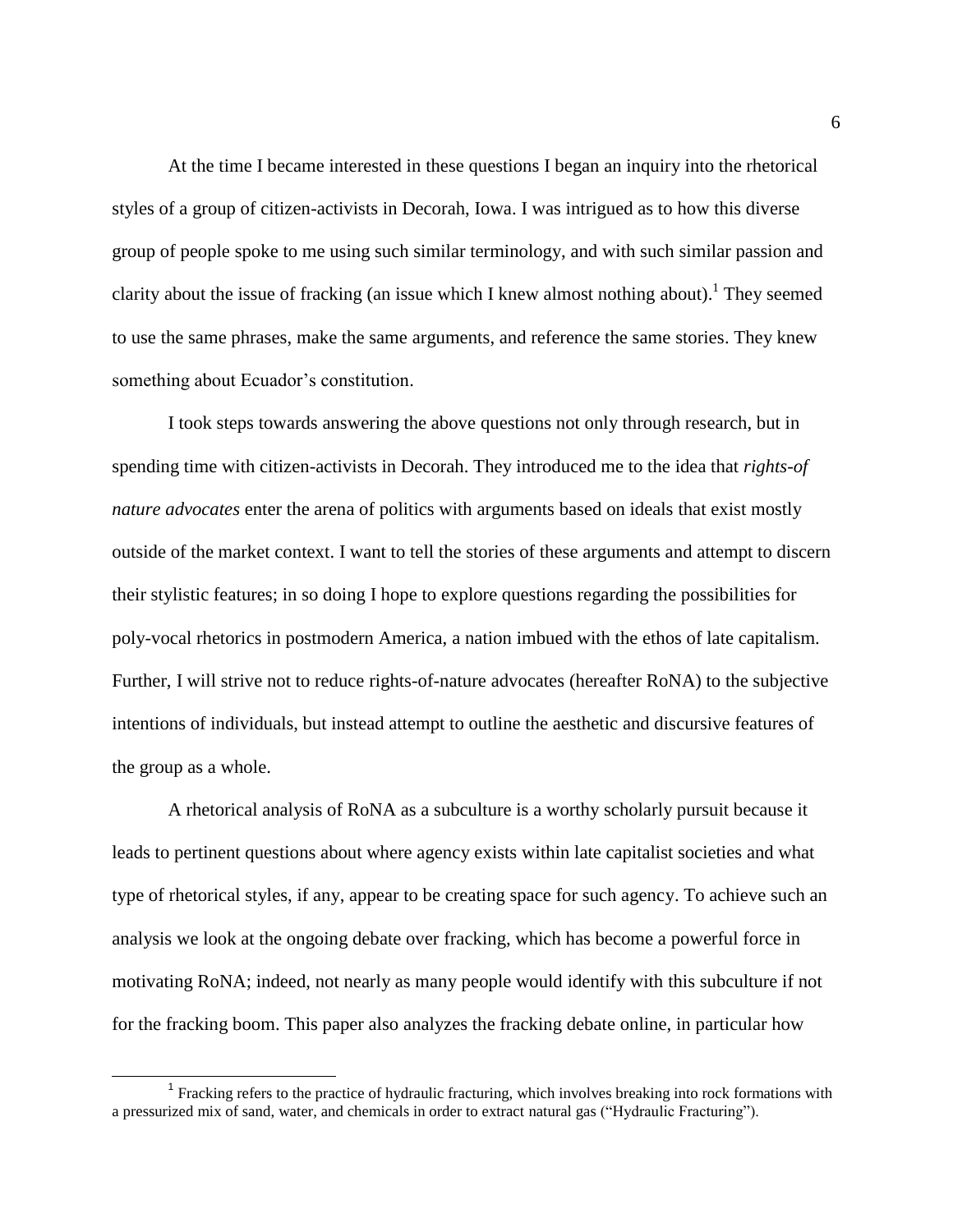both camps use Facebook to craft a recognizable style. Hopefully, these chapters work together to present a clear idea of RoNA as a rhetorical movement.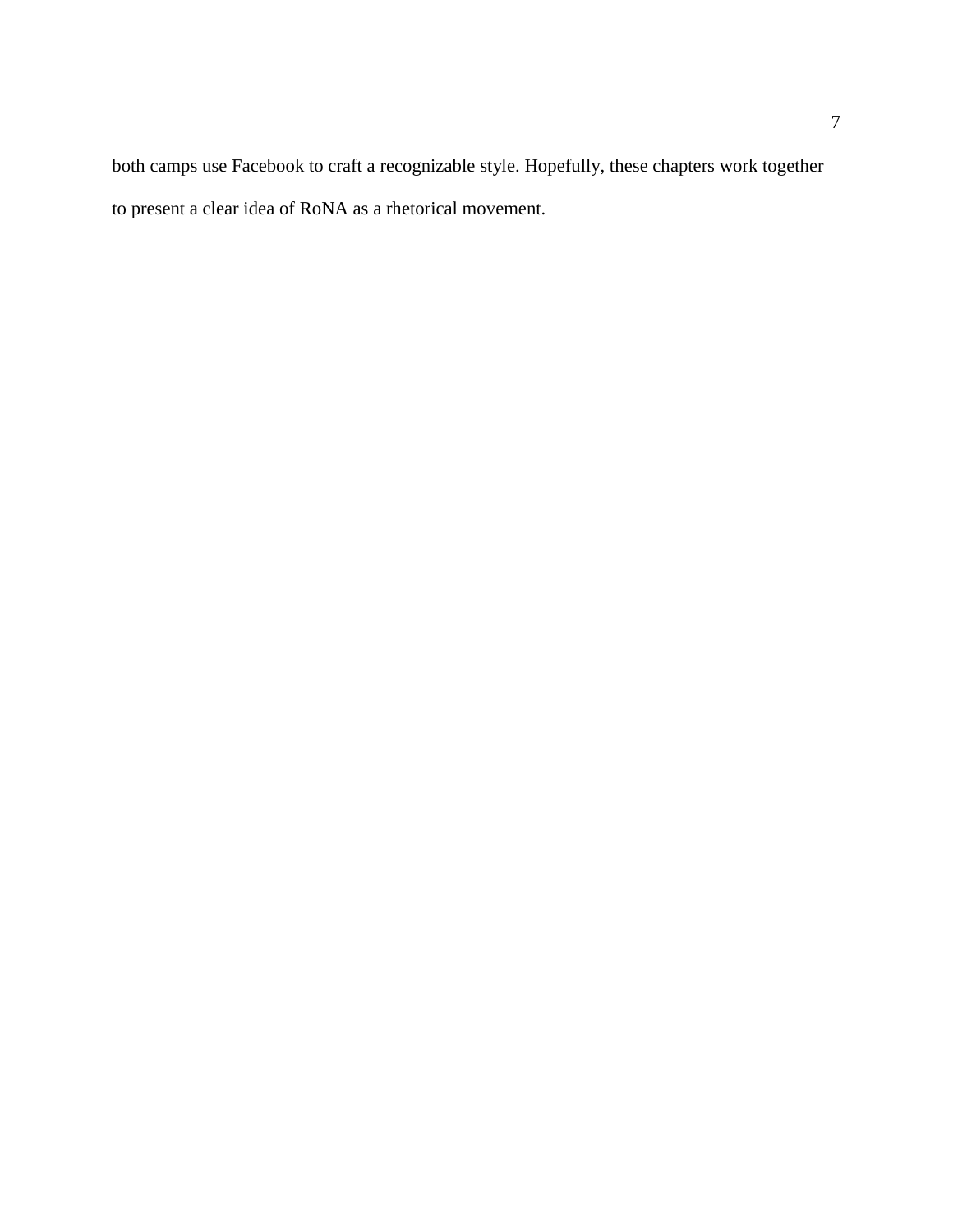#### **Chapter II**

#### **SUBCULTURES AND STYLE IN LATE CAPITALISM**

"Postmodernism is the consumption of sheer commodification as a process."

—Frederic Jameson (*Postmodernism, or, The Cultural Logic of Late Capitalism)*

Debates over what constitutes a proper attitude towards nature, or a proper "environmental ethic," have amplified over the past half century, thanks in large part to Rachel Carson's book *Silent Spring* (first published in 1962), which is credited with helping jumpstart the environmental movement. Despite a widening debate and increased environmental activism, however, the values and ethics that most significantly influence how nature is actually treated are still those of late capitalism. In late capitalism, legal systems tend to regard natural communities as commodities whose primary function is to fuel rapid economic growth. As a matter of course, what qualifies as growth is also dictated by the values and ethics of late capitalism.

This paper assumes late capitalism's growing presence in decision-making processes. In academia we see evidence of this trend in what is sometimes referred to as the "adjunct crisis," as universities increasingly look to hire cheaper and less experienced labor (Boldt). The business model is more prevalent than ever before, and globalization suggests its proliferation. RoNA employ a rhetoric that has proven effective in arguing for other models–an environmental ethic, for example–to be given consideration in legal settings.

#### **What is a "Subculture"?**

Why is *subculture* an appropriate and meaningful term by which to describe RoNA? In his book *Subculture: The Meaning of Style*, Dick Hebdige argues that we should think of "each subculture representing a distinctive 'moment'—a particular response to a particular set of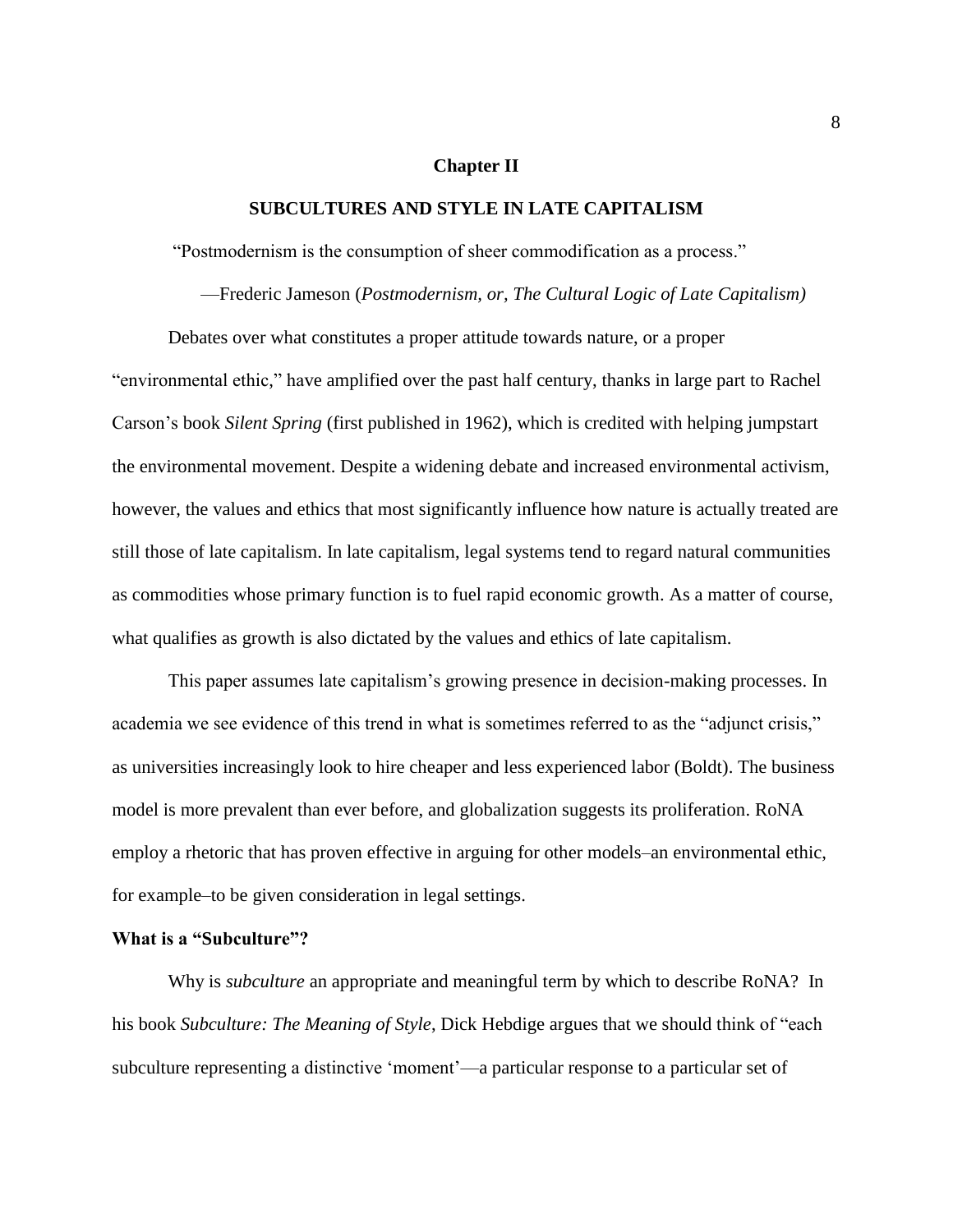circumstances" (Hebdige 84). This notion of a subculture as a "response" is useful when thinking about the people who identify as RoNA. Indeed, people who identify with the style of RoNA are often those people responding directly to the fracking boom, a practice they believe threatens their quality of life and/or violates a deeply felt principal.

RoNA are concerned with codifying legal language that grants right to entities like ecosystems and ensuring that human communities are able to exercise self-governance. The struggle for these rights is in large part a response to a growing awareness, among a broad demographic, that corporations enjoy rights that exceed the rights of human beings and communities of human beings. Thus, the "particular set of circumstances" that prompted RoNA to take action is a confluence of several factors. As corporate profits soar and scarcity increases, natural resources are coveted like never before. A continuous string of environmental disasters (such as the Exxon Valdez or the Deepwater Horizon spill) serves to motivate activists and raise skepticism as to the efficiency of markets, and while not all of these occurrences enter a global consciousness, they are felt deeply at local levels.

Modern technology allows information to spread and groups to organize at previously unimaginable rates, and as news of corporate malfeasance spreads across the globe, there is an increased awareness as to some of the realities that accompany practices such as deep-sea oil drilling, strip mining, and fracking. The practice of fracking has in particular struck a nerve in the United States because it impacts a wide range of people within close physical proximity to large-scale operations, while something like deep-sea drilling is harder to see and feel. These circumstances conspire to form a political climate in which late capitalism's version of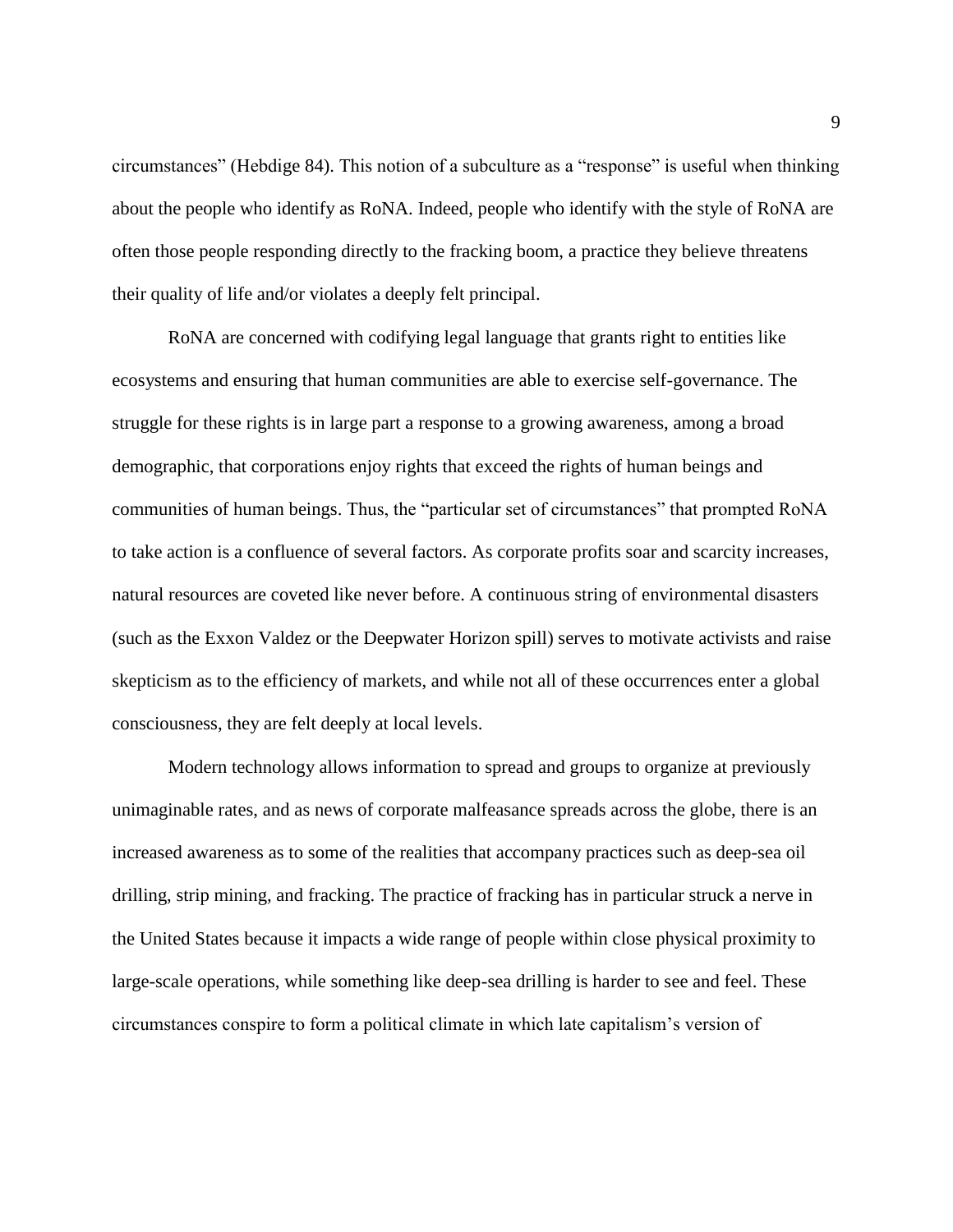"progress" comes under renewed scrutiny. In the past decade or so, the confluence of these trends has helped create a particular response, a particular subculture.

RoNA also represent a distinct subculture in the sense that they share common goals, common understandings of ecosystems and the natural world, and a common set of terminology. While particular terms get promoted over others, it is possible to identify the styles of language that are most clearly affiliated with RoNA, which include phrases like "nature has a right to be restored," and "The people at all times enjoy and retain an inalienable and indefeasible right to self-governance in the community where they reside." The legal documents in which these phrases appear are often the texts around which this subculture coheres, thanks in part to possibilities afforded by the Internet. These types of responses are then channeled and transformed into recognizable forms of rhetoric, which come to define the style RoNA. Thus, RoNA are a relatively modest-sized s*ubculture* situated somewhere within the larger, more general community rights and environmentalist cultures.

#### **What Is Style?**

Robert Hariman, in his influential book *Political Style*, argues that style plays a central role in political action. Beyond the logic of political texts and speeches, aesthetic considerations must be made in order to persuade audiences; think about voters finding particular candidates appealing for any number of reasons beyond their positions on political issues. Hariman describes four political styles by way of four close readings: "realist" (Machiavelli's *The Prince)*, "courtly" (Ryszard Kapuscinski's *The Emporor: Downfall of an Autocrat)*, "republican" (Cicero's letters to Atticus), and "bureaucratic" (Kafka's *The Castle*). Hariman then suggests that the concept of "decorum" (190) can help explain style in modern political contexts. By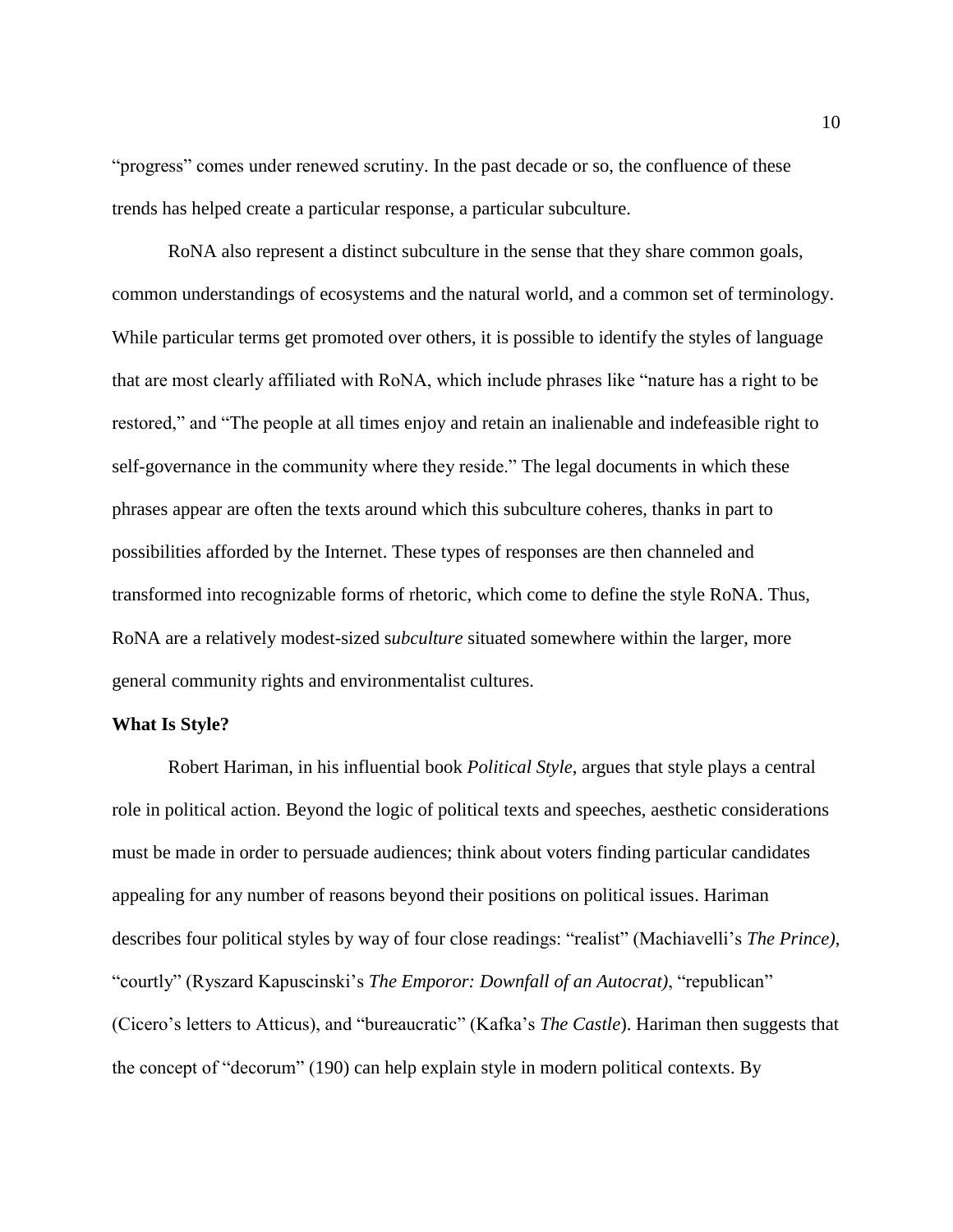recognizing that political styles are consciously designed, and not merely "sham" or "decoration," we are, Hariman concludes, better able to understand how political persuasion works (195). In this analysis style carries rhetorical weight.

*Political Style* inspired and influenced subsequent discussion of style's rhetorical effectiveness. Brummett and Vivian discuss it at length, and I seek to join in their discussion. Like Hariman, I think aesthetic choices influence political action. But rather than devote attention to individuals (Reagan's tone, Cicero's performance, Machiavelli's text: these are the close readings Hariman undertakes), I am interested in the collective style of RoNA. The rhetoric of collective bodies is ignored by Hariman and mentioned only in passing by Brummett in *A Rhetoric of Style*. RoNA, however, rely on collective bodies to be persuasive, a style that is not consciously designed by authentic individual agents but is instead collectively created, resulting in a polyvocal rhetoric.

Style is a rhetorical force not only in political and legal settings, but in our daily lives as well. In *A Rhetoric of Style* brings together a wide range of scholarly work in an attempt to synthesize a coherent theory of style as it functions in market contexts. Through style, Brummett argues, individuals cohere around texts to form "imaginary communities" (45). It may be easy to imagine the example of Facebook pages as a forum for imaginary communities, but I understand the term to signify groups of people who come together in shared purpose, such as religious groups, gun enthusiasts, comic book fans, and RoNA. Thus, imaginary communities are often "real" communities as well, in the sense that their flourishing relies significantly on face-to-face interactions. *A Rhetoric of Style* offers a particular example of such a community: gun culture.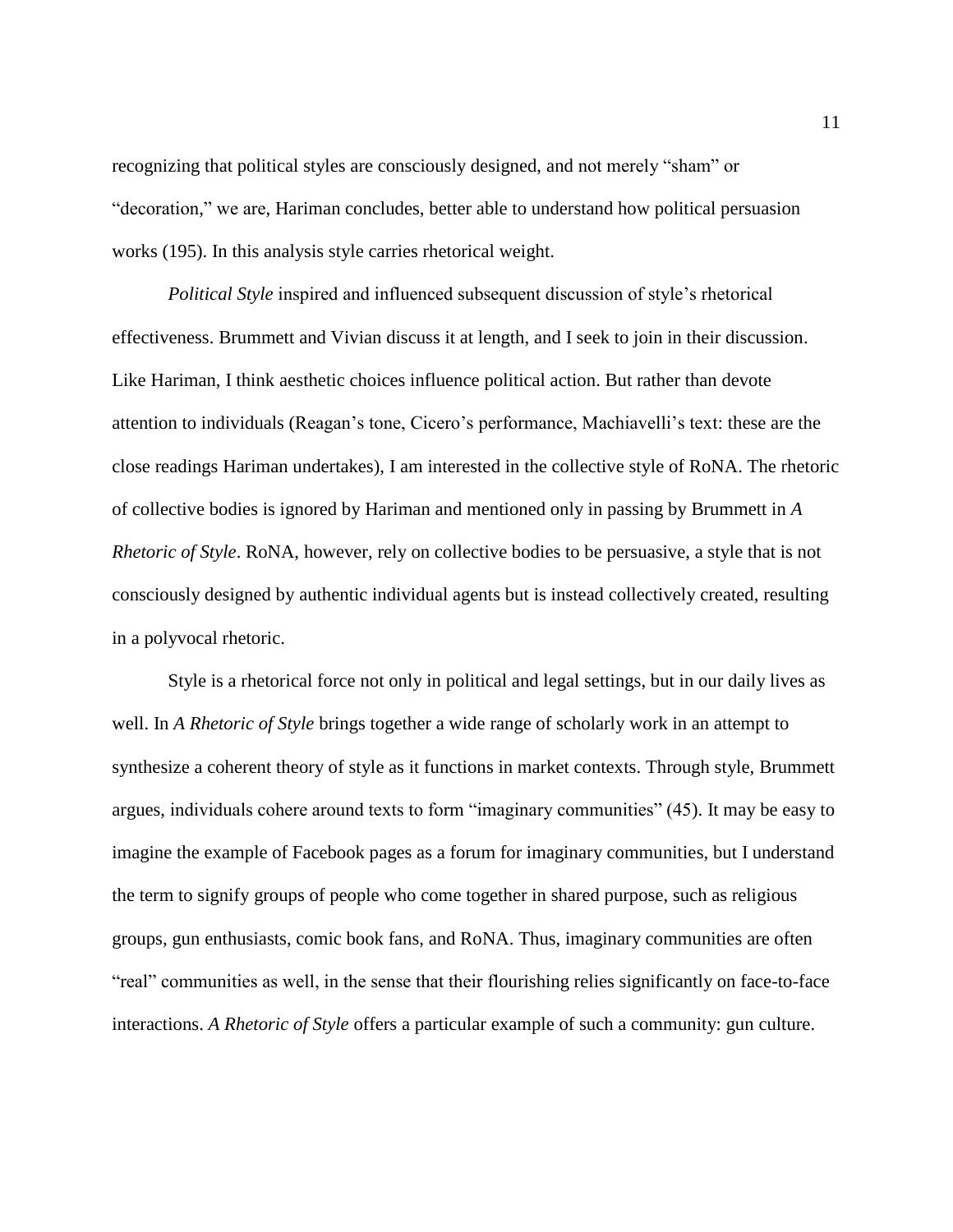The style of gun culture is rhetorical, Brummett argues, not just because individuals recognize other individuals who participate in gun culture, but in operating as a whole, gun culture creates distinct texts: bumper stickers, gun shows, gun magazines and blogs, around which communities cohere. As the values and ethics of late capitalism increasingly shape our world, style operates like a system into which nearly all of us have entered (Brummett xii). Within this larger style-system, individuals and communities use particular styles to communicate identities and values (xiii). RoNA also create recognizable texts in the hopes of like-minded people joining their community, texts that work as a system to communicate ideas and values.

Style can be regarded as related images and texts that comprise a coherent signification system; style also works through things like gestures, speech, posture and decoration. Style has to do with aesthetic preferences. Brummett's summary definition suggests style is something like "socially held sign systems composed of a wide range of signs beyond only language, systems that are used to accomplish rhetorical purposes across the cultural spectrum" (3). Style, then, responds to a wide variety of exigencies and can communicate values without relying on language.

Through the process of style operating within a late capitalist context we "organize the social" (Brummett xiii). In other words, it is through style that we create and communicate our identities, and by so doing we call out to others with similar values just as they call out to us. Through the process of creating and consuming texts that communicate our identities, we are able to organize into relatively like-minded social groups, and as social technology evolves, we are increasingly able to organize across great distances of time and space. How style helps to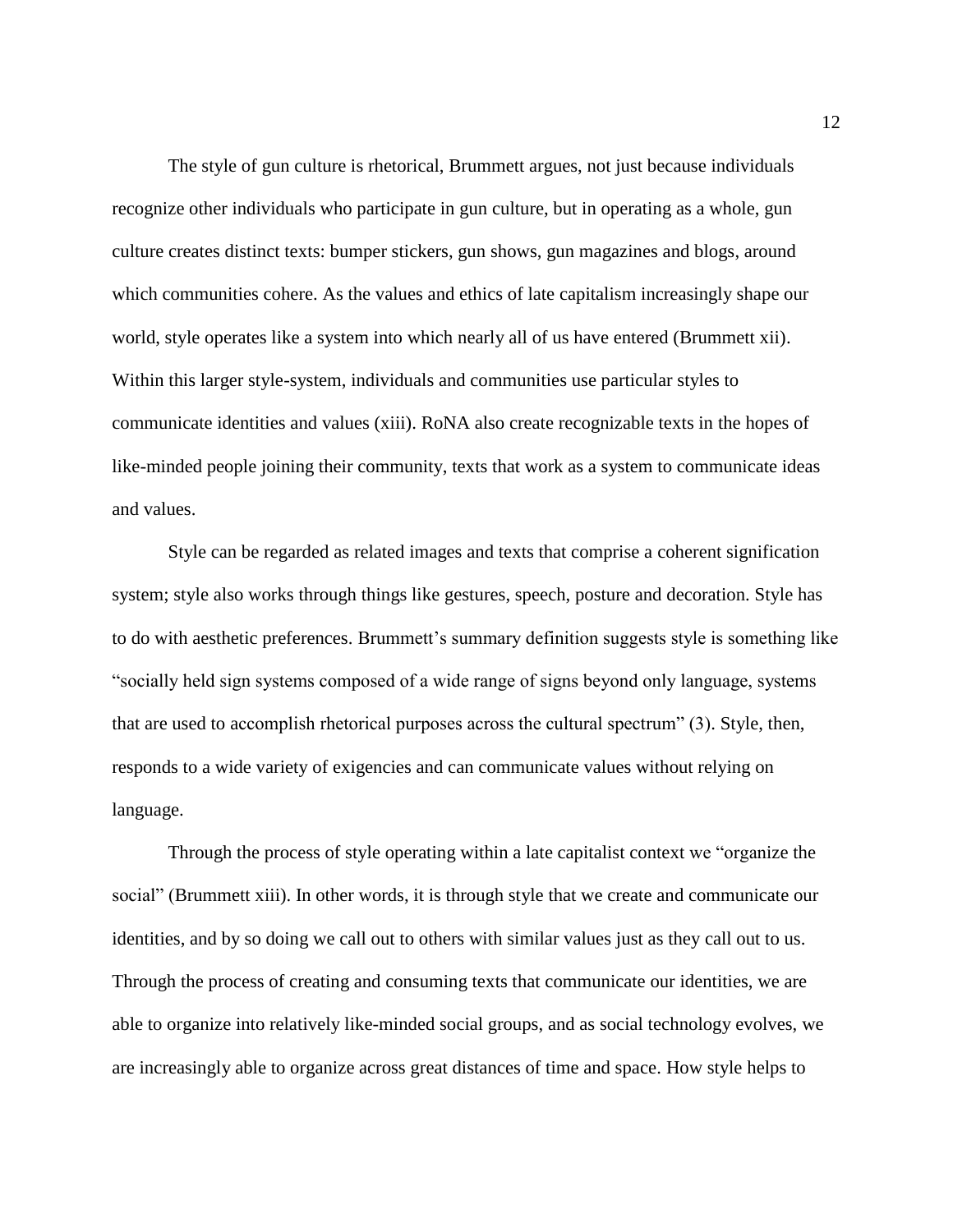organize our social groups is evident in the fact that RoNA cohere around a variety of texts ranging from legal documents to Facebook pages.

Style is not limited to rhetorical choices of individuals. Bradford Vivian, in his paper "Style, Rhetoric, and Postmodern Culture," critiques Hariman's *Political Style* as focusing strictly on individuals. Vivian credits Hariman with engaging in an important discussion but suggests that Hariman's assumption that style rests primarily with the "reasoned choices of individual agents" (225) is limiting when investigating the nature of the relationship between rhetoric and style. This analysis suggests that irrational, non-rational and collective desires play an important role in defining the style of a particular culture (Vivian). RoNA, for example, certainly make individual aesthetic choices, but we can also see them as communicating a collective style. Collective style manifests itself when RoNA speak in public forums: in many cases no single individual is nominated to speak on the group's behalf; rather, speech is unplanned, impromptu, and representative of a variety of discourses.

Style also serves to bring RoNA together based on a shared aesthetic. Vivian interrogates the rhetorical influence of style using a definition of rhetoric that moves beyond Aristotle and relies on French sociologist Michel Maffesoli's "Treatise on Style" in *The Contemplation of the World* (1996) to perform this interrogation. Importantly, a discussion of how communal values work rhetorically is presented. Style, for Maffesoli and Vivian, is the "crystallizing sentiment of an epoch" (226). By this I understand style to function as a unifying aesthetic. The choice, for example, to regard natural communities as rights-bearing entities as opposed to commodities is ultimately an aesthetic choice, Thus, the possibilities and limitations of a collective rhetoric are now, a discussion that will inform my analysis of RoNA.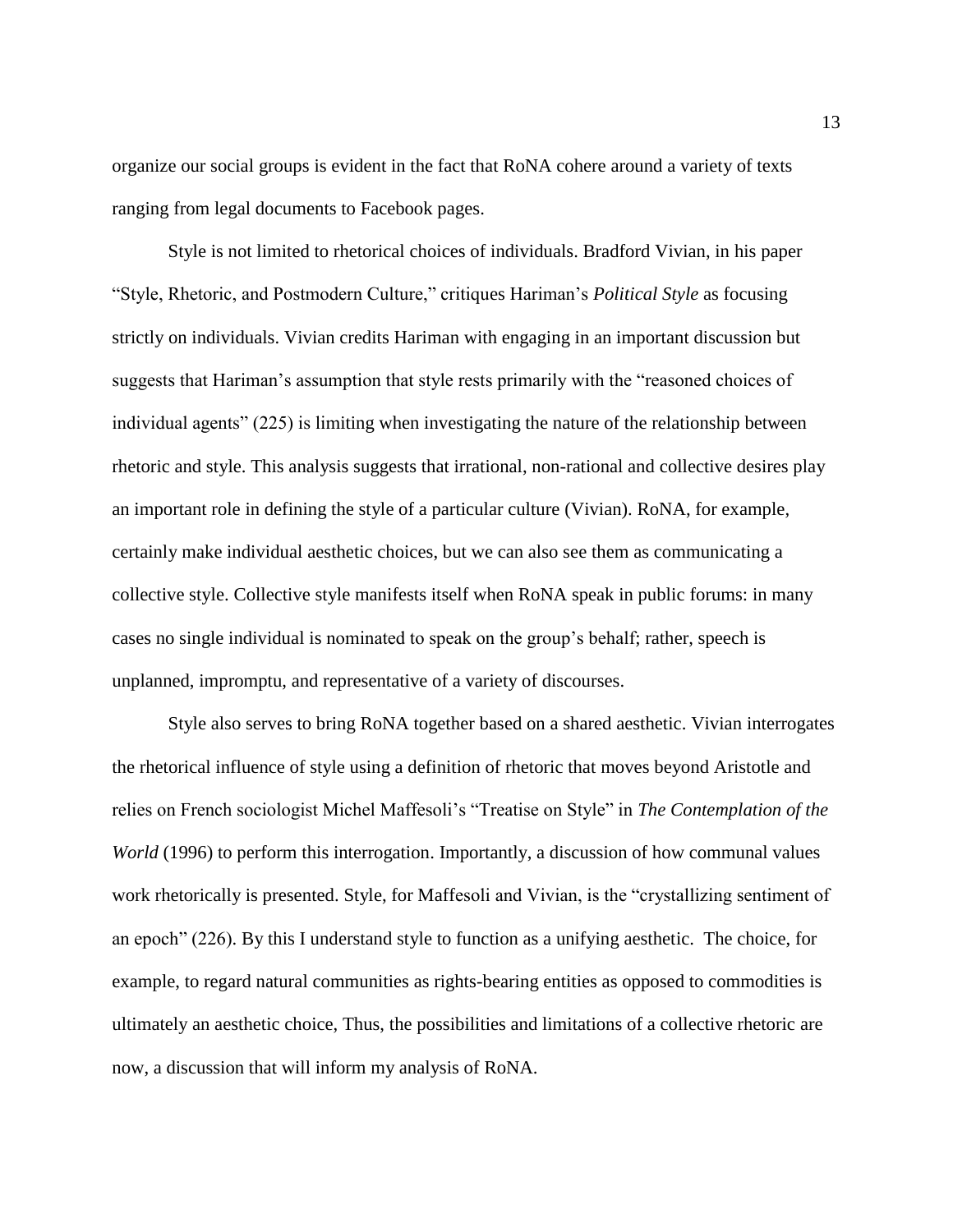"Style, Rhetoric, and Postmodern Culture" is important because it offers a discussion of collective style as a rhetorical force. Vivian points out that a given individual within a collective style is not an "exclusive principle of intelligibility" (241). Thus, we should not extrapolate too much from the words and actions of any individual within the subculture I am examining but rather try to describe what features mark the style as a whole, those features that allow it to be recognized by other like-minded individuals and function rhetorically.

It is helpful to use Vivian's depiction of a "rationale and methodology for research on the intersection of style and rhetoric" (241). Vivian sets out a framework for ethical considerations of a given communal style, which is as follows:

> Ethical consideration of a given communal style therefore amounts to asking if it either displays a capacity for producing a variety of responses to multiple social and political exigencies, or if it invokes a privileged sentiment merely to impose a dogmatic civic pathos on diverse cultural practices. (241)

RoNA may not appear, at first glance, to possess the "capacity for producing a variety of responses to multiple social and political exigencies." After all, the group seeks to codify a narrow set of legal terms. Despite a narrow set of legal terms being a defining feature of the group, however, the potential for a wide variety of responses to a wide variety of political circumstances remains strong. The following chapter outlines the features of RoNA as a type of polyvocal rhetoric and describes a communal style that can indeed respond to a variety of social situations without imposing a "dogmatic civic pathos."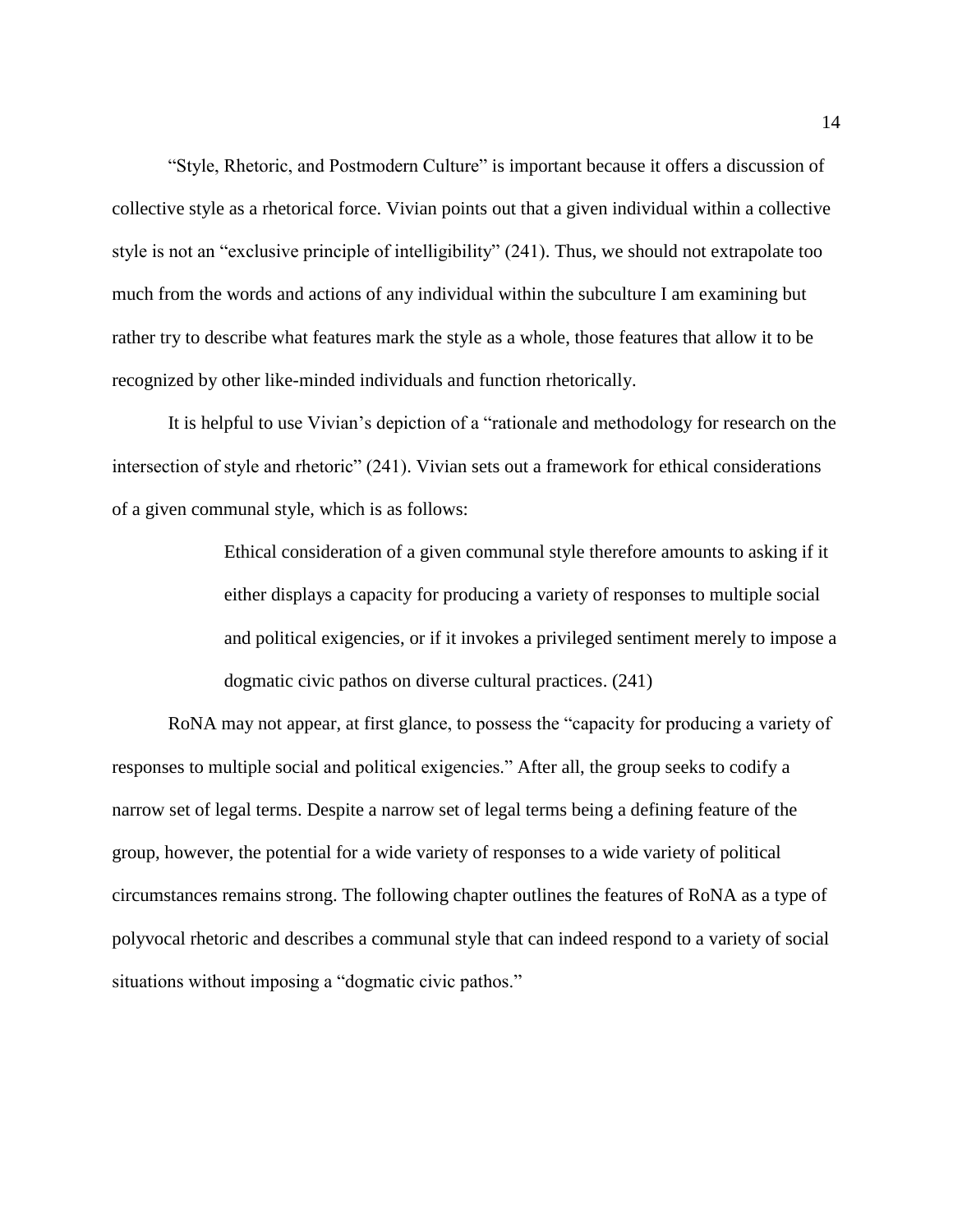#### **Chapter III**

#### **RIGHTS OF NATURE ADVOCATES' RHETORICAL STYLE**

RoNA employ a new rhetorical style, one that has emerged in the United States largely in response to the fracking boom. Among various other goals, RoNA aim to reshape how legal systems within late capitalist contexts view natural communities. In brief, they wish to codify rights of nature. "Rights of nature" include, among several others, the right of ecosystems to flourish and the right of nature to be legally represented in public forums. The word "advocate" is apt in the sense that the rhetorical situations in which this subculture expresses itself are often formal legal hearings.

In the process of introducing and discussing the rhetoric of RoNA several texts serve as artifacts, including the Ecuadorian constitution, an adopted charter from Pittsburgh, Pennsylvania, the "rights of nature page" on The Community Environmental Defense Fund's (CELDF) web page, and a special hearing in Winneshiek County, Iowa. Also, analyzing several Facebook pages will help us get a sense of how both sides of the fracking debate stylize themselves online. Particular attention will be paid to the Community Rights Alliance (CRA) of Winneshiek County. As a shape and tenor of the subculture emerges, we can see four distinct features RoNA's rhetorical style. In order to focus on the systematic nature of the texts that RoNA produce, my analysis is in regard to their shared stylistic features rather than in regard to the texts themselves.

It is important to note that while many people who identify as RoNA believe ecosystems have natural (or "inalienable") rights, it is the pursuit of *legal* rights that most prominently defines this subculture. The abstract belief is important motivation for some individuals, but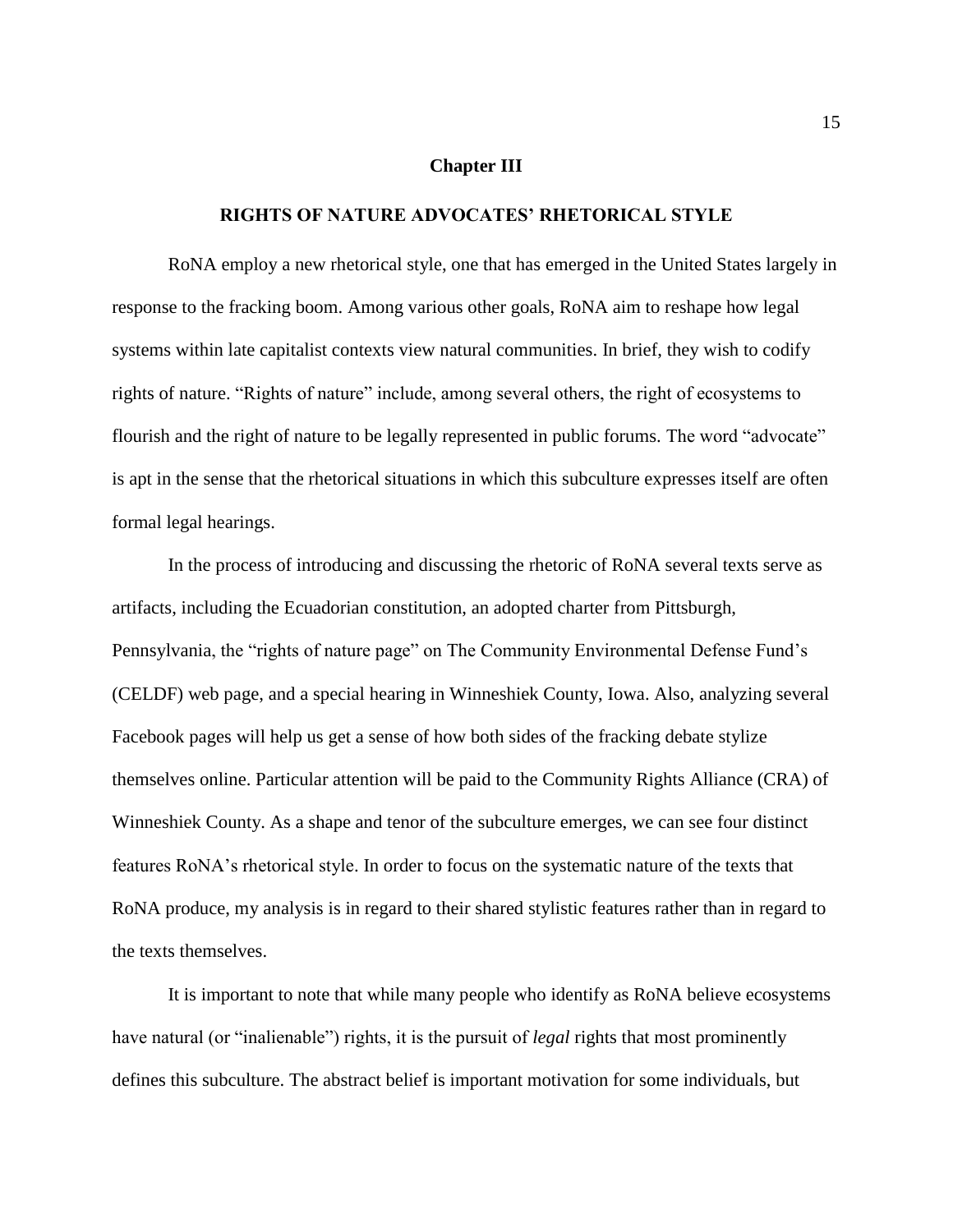other factors contribute to motivating RoNA, including legal precedent, sovereignty issues, general environmental concerns like global warming, anti-corporatism and proximity to proposed mines or drilling sites. Thus, we can set aside the idea that what most prominently defines this particular subculture is the shared belief in an abstract concept, namely that ecosystems have inalienable, natural rights. Some absolutely do believe this, some do not, and some take middling positions.

Recently, RoNA have assisted in persuading political bodies to pass new kinds of legislation that feature a new style of legal language. For example, in Ecuador, indigenous populations with a tradition of living sustainably within natural communities played a major role in passing a constitutional referendum; well over 4 million people voted for the new constitution, roughly 40% of those were indigenous Ecuadorians (CELDF). The newly drafted constitution grants rights to nature, as seen in the excerpt below:

> **Article 71.** Nature, or Pacha Mama, where life is reproduced and occurs, has the right to integral respect for its existence and for the maintenance and regeneration of its life cycles, structure, functions and evolutionary processes. All persons, communities, peoples and nations can call upon public authorities to enforce the rights of nature . . . The State shall give incentives to natural persons and legal entities and to communities to protect nature and to promote respect for all the elements comprising an ecosystem.

**Article 72.** Nature has the right to be restored. In those cases of severe or permanent environmental impact, including those caused by the exploitation of nonrenewable natural resources, the State shall establish the most effective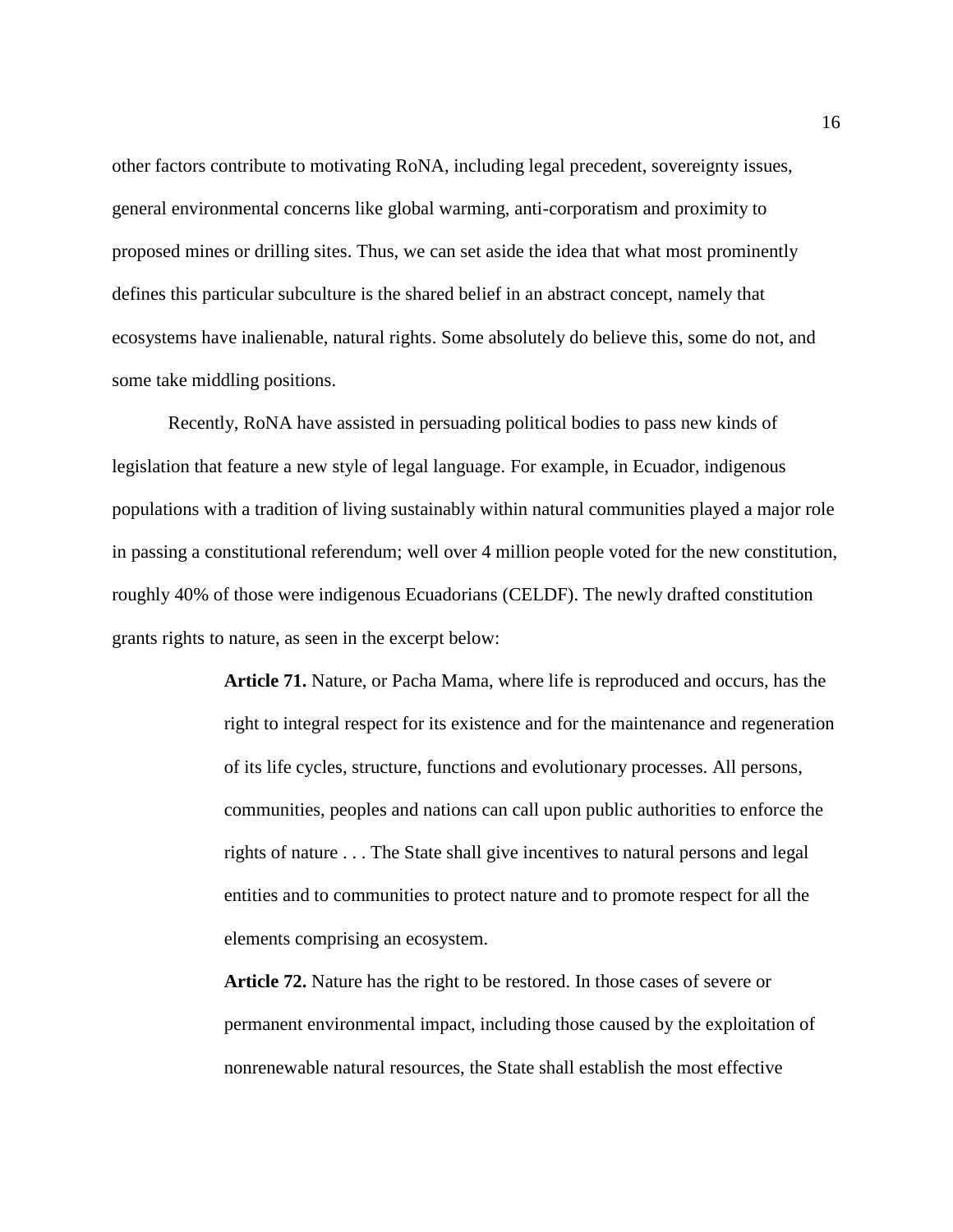mechanisms to achieve the restoration and shall adopt adequate measures to eliminate or mitigate harmful environmental consequences.

**Article 73.** The State shall apply preventive and restrictive measures on activities that might lead to the extinction of species, the destruction of ecosystems and the permanent alteration of natural cycles.

**Article 74.** Persons, communities, peoples, and nations shall have the right to benefit from the environment and the natural wealth enabling them to enjoy the good way of living. Environmental services shall not be subject to appropriation; their production, delivery, use and development shall be regulated by the State. (Excerpted from the "Constitution of the Republic of Ecuador")

While these types of texts may be few in number and mostly symbolic (potentially difficult to enforce) at first, and while market forces still undergird the most influential decisionmaking processes, laws that grant rights to natural communities are significant because they fly in the face of late capitalist values. Texts such as the above sections of the Ecuadorian constitution work as a system, and thus as a style, in that they all share a clear goal and follow a distinct pattern in pursuing that goal. The following are the four rhetorical features of RoNA that constitute that pattern.

#### **Nature Cannot "Speak" For Itself in Public Forums**

RoNA argue that nature deserves a human voice within legal proceedings. Nature is in many ways, they say, like a child, alive but unable to communicate in the context of legal arguments. Certainly, young children have rights that they are mostly unable to defend, such as the right to life. Courts grant rights to children as non-speaking entities, essentially granting them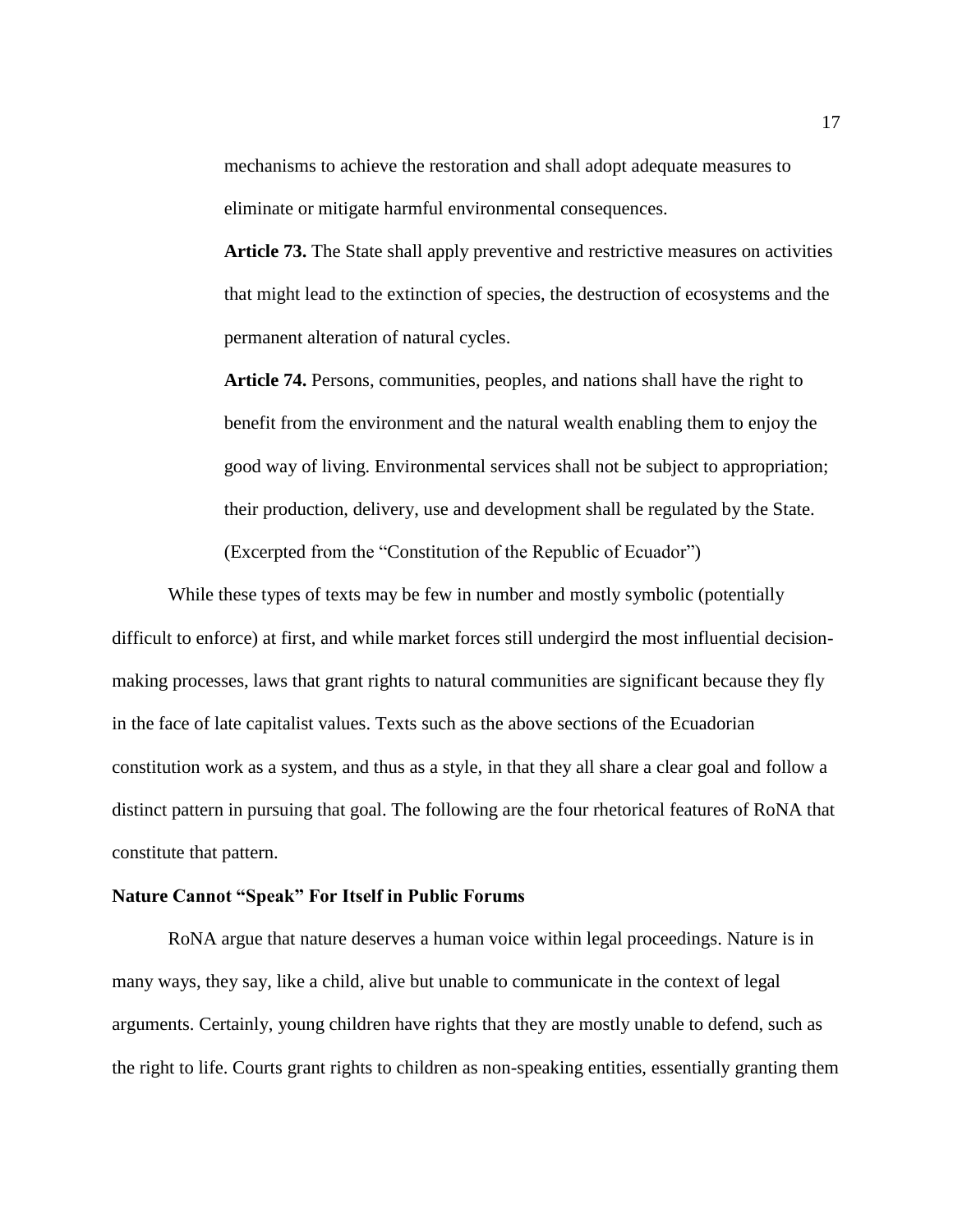the right to life, the right to flourish and the right to be healed. Nature, the argument goes, is in a similar position of being unable to speak for itself in a court of law and should be granted similar rights.

For example, one of the stated goals of The Community Environmental Defense Fund (CELDF) is to "adopt new laws that change the status of natural communities and ecosystems from being regarded as *property* under the law to being recognized as *rights-bearing* entities" (CELDF). The statement clearly summarizes the primary aim of RoNA, which is to change the law in a way that grants *rights* to things like ecosystems and other natural communities, and works stylistically in that it is a public text around which an imaginary community can cohere. CELDF is a community of attorneys who travel to small towns (they also traveled to Ecuador during the process of drafting a new national constitution) that are resisting the proposals being made by mining corporations, or in other, similar cases where communities feel powerless to make their own decisions regarding how surrounding natural communities are to be treated.

Speaking with Jono Ruf and Jim Tripp, two Decorah, Iowa residents who are on the front lines of this new subculture's opposition to frac sand mining,<sup>2</sup> CELDF has been instrumental in aiding communities in their efforts to grant rights to nature and to assert sovereignty of the people over the sovereignty of corporate law. The clear goals of CELDF are to help communities pass laws that grant rights to nature and assert the rights of people as sovereign, as explained by the mission statement on CELDF's web page:

> Our mission is to build sustainable communities by assisting people to assert their right to local self-government and the rights of nature. Established in 1995,

 $\overline{a}$ 

 $2^2$  Frac sand is an essential component of the fracking process. So much so, that "Analysts estimate that fracking companies will require 95 billion pounds of sand this year, an increase of almost 30% from 2013 and 50% above initial forecasts" (Chapman, et al.).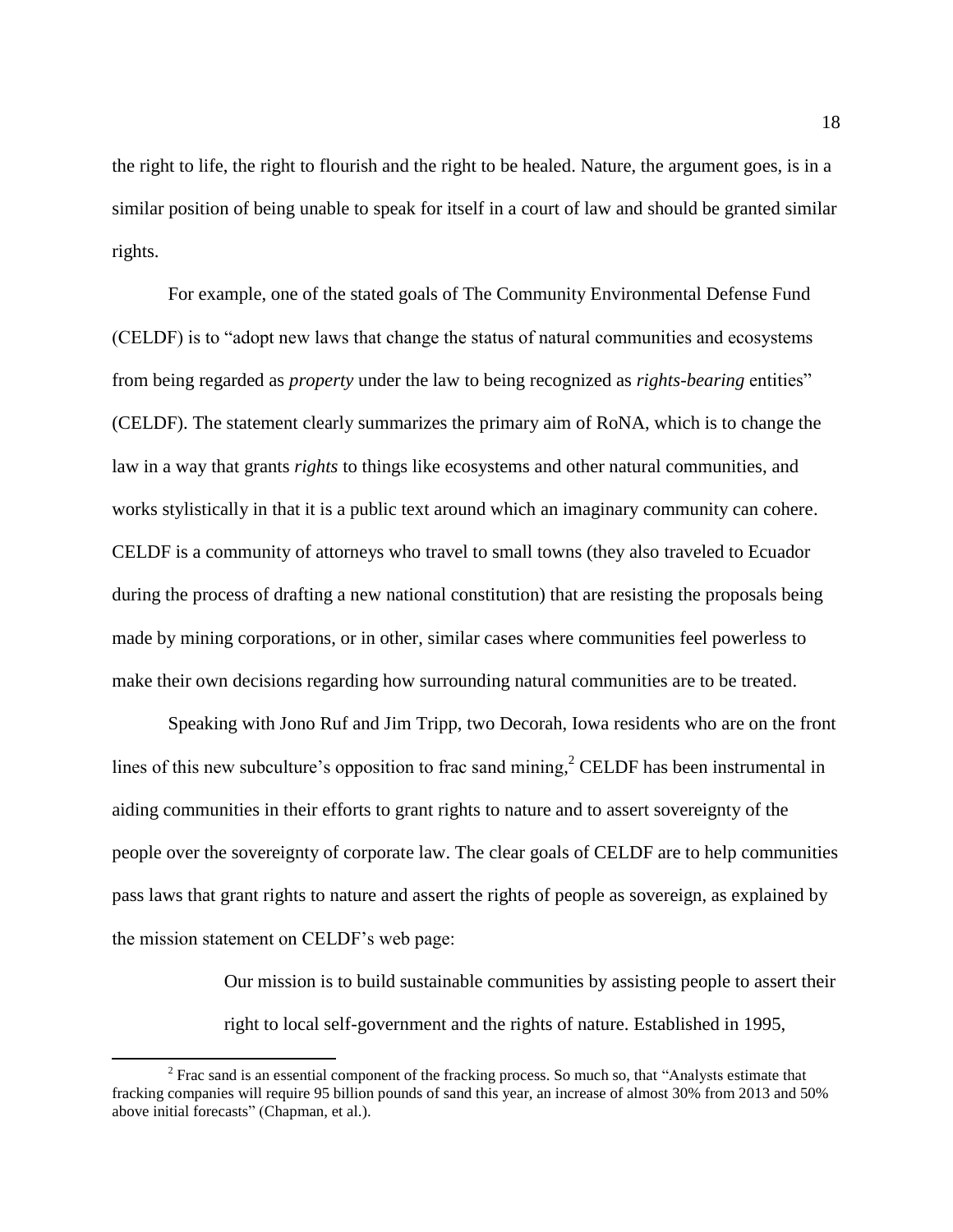CELDF has now become the principal advisor to community groups and municipal governments determined to transition from merely *regulating* corporate harms to *stopping* those harms by asserting local, democratic control directly over corporations. Through grassroots organizing, public education and outreach, legal assistance, and drafting of ordinances, nearly 200 municipalities in ten states have adopted CELDF-drafted Community Bills of Rights laws. (CELDF)

An example of a successful adoption of such a law can be found in Pittsburgh, Pennsylvania. Responding to proposal that would allow mining to take place within city limits, citizens, with the help of lawyers from CELDF, crafted an ordinance that grants rights to natural communities. Enough political pressure was applied, via media coverage, service announcements and, significantly, the stylization of collective bodies in public spaces, so that the ordinance passed. Relevant to this discussion is section (b), seen here:

> (b) Rights of Natural Communities. Natural communities and ecosystems, including, but not limited to, wetlands, streams, rivers, aquifers, and other water systems, possess inalienable and fundamental rights to exist and flourish within the City of Pittsburgh. Residents of the City shall possess legal standing to enforce those rights on behalf of those natural communities and ecosystems. (Home Rule Charter of the City of Pittsburgh)

By granting residents legal standing to enforce the rights of natural communities, Pittsburgh has essentially given those natural communities a voice. Brummett's theory of style reminds us that, within a market context, what counts as a good reason to do something is based primarily on aesthetics. By passing this ordinance the city of Pittsburgh has made an aesthetic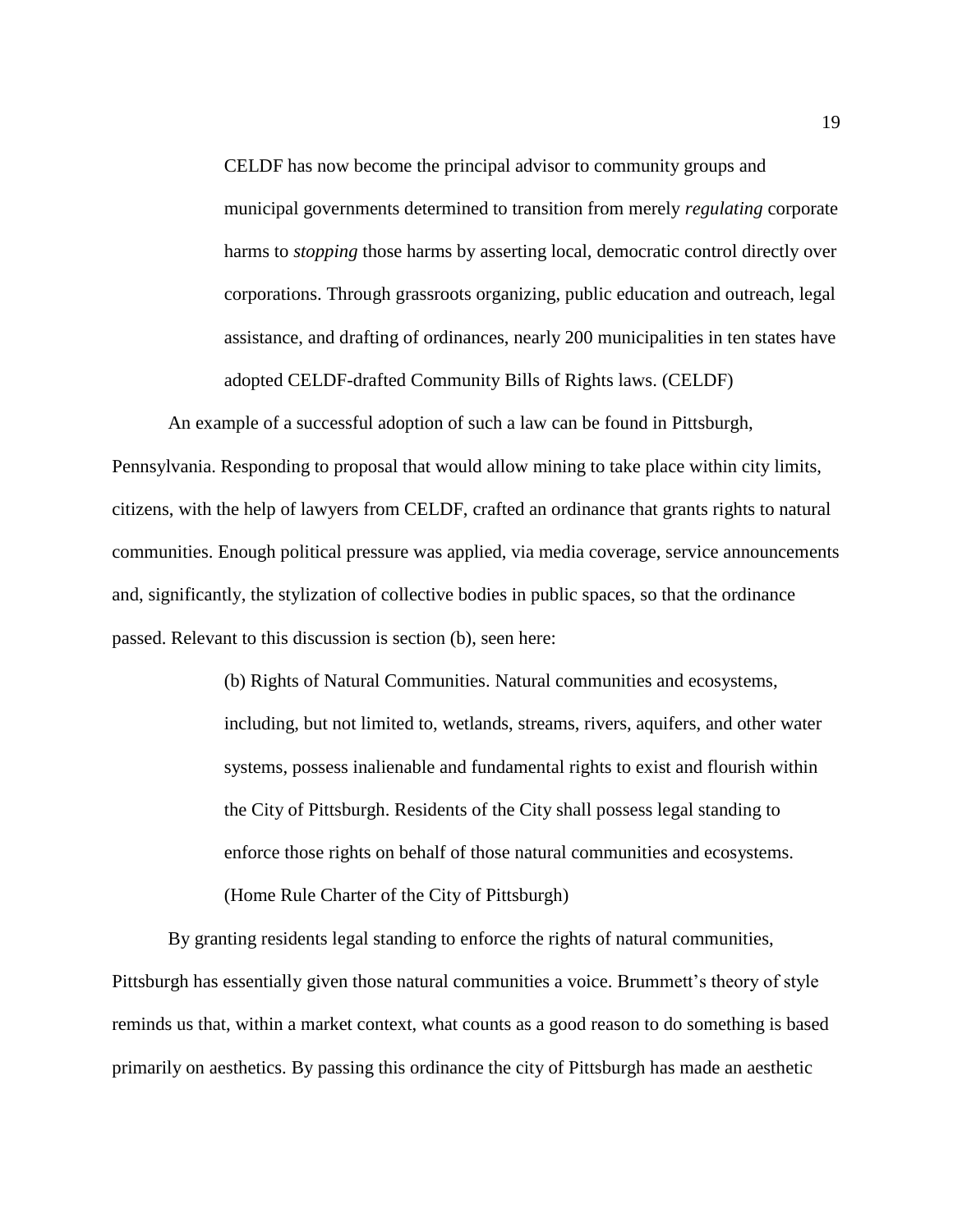decision, one that speaks to its identity as a city. It is a city stylizing itself in general terms as independent and concerned about the environment. RoNA were the impetus for this decision and stand ready to speak for the natural communities within Pittsburgh's city limits when necessary.

#### **People Have the Right to Benefit from the Environment**

RoNA seek to greatly broaden the scope of who may benefit not only from the extraction of natural resources but from a healthy environment in general. As the Ecuadorian constitution states in article 74, "Persons, communities, peoples, and nations shall have the right to benefit from the environment and the natural wealth enabling them to enjoy the good way of living" (Constitution of the Republic of Ecuador). While there may be various interpretations as to what "the good way of living" means, the fact that people and communities are granted the legal right to benefit from the environment is considered a milestone achievement by RoNA. "Benefit from the environment" could also be potentially difficult to define in a legal setting, but taken to its logical conclusion can mean something as routine as breathing clean air. Who gets to benefit from clean water is quickly becoming a major issue across the United States and the world; the fracking boom is partly responsible for increased awareness of clean water sources because fracking requires huge amounts of fresh water.

RoNA feel strongly that corporations benefit far more than local communities from natural resources. In the past, valuable resources and the natural communities in which they can be found were considered property. The United States' long love affair with private property is partly responsible for this fact, but more pertinent to this discussion is the fact that corporations have been able to influence lawmakers to craft legislation that essentially eliminates the rights of local citizens to object to what they view as harmful practices. Citizens who do object have been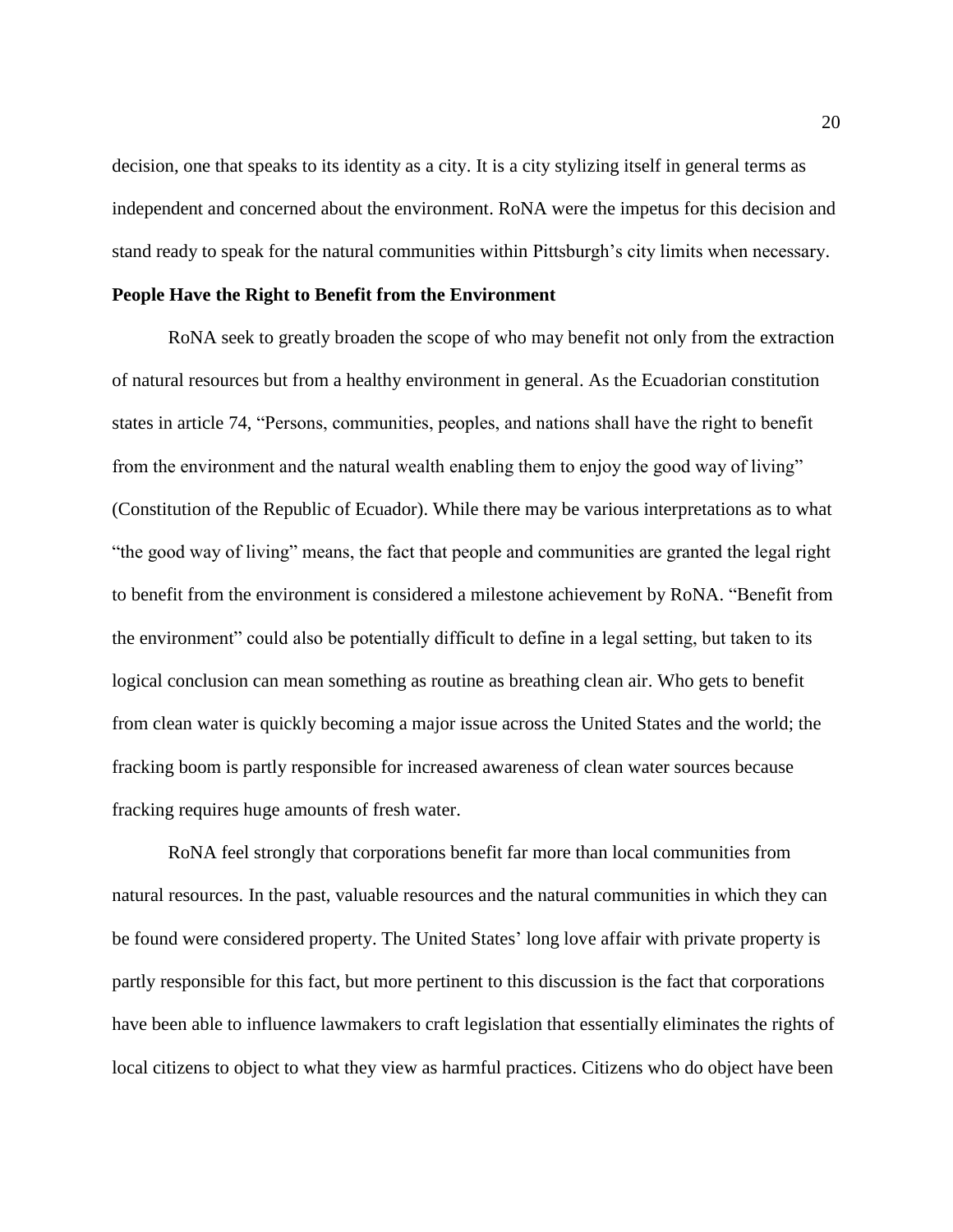neutralized by corporate law: the rights of the corporation to treat all parts of the environment as property supersede the rights of communities to decide what happens in their cities, towns, and villages. This is because in the United States, owning property allows for extensive legal authority over the natural communities and ecosystems that depend upon that property for survival (CELDF).

The concept of nature as property pervades America's national consciousness and frames the way in which environmental law is crafted. The people who wrote the United States Constitution were presumably influenced by the ethos of the Enlightenment, and our traditions of private property can at least in part be traced to the ideas of John Locke. Certainly, the notion of "mixing one's labor"<sup>3</sup> with property to create ownership of that property was essential to the spirit of the early American pioneers, and is the basis of the series of Homestead Acts passed in the  $19<sup>th</sup>$  and  $20<sup>th</sup>$  centuries. Currently, the Commerce Clause<sup>4</sup> is the binding legislation that treats nature as commerce, which has led to existing environmental law frameworks in the United States being based on the notion of nature as property (CELDF).

The style of rhetoric that RoNA employ pose a threat to these traditional notions of private property. The idea that a property owner can manipulate the land in any way the owner sees fit is being challenged by RoNA under the premise that the owner's actions may be of serious detriment to nearby ecosystems. An entity like an ecosystem is difficult to draw lines around, and granting such an entity legal rights is a new and interesting rhetorical maneuver. It is *this new legal premise* that is at the center of why RoNA represent an important rhetorical style. It is not that RoNA have developed something like a new environmental ethic. It is simply that

<sup>3</sup> *Second Treatise of Government*, Ch. V.

<sup>4</sup> United Stated Constitution, Article I, Section 8, Clause 3.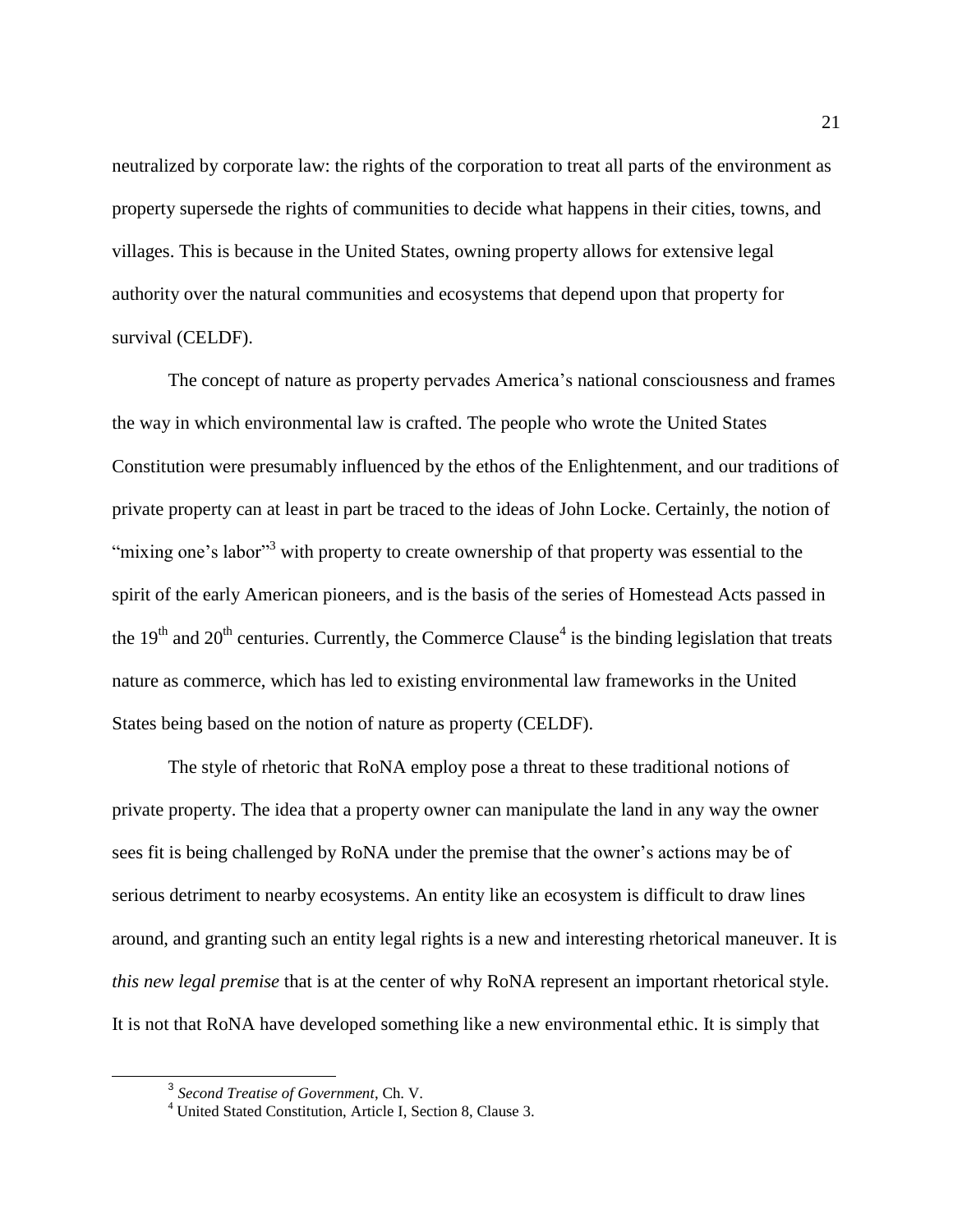for the first time in modern history, the rights of natural communities to exist and thrive–entities like rivers, marshes, and ecosystems—are being codified.

For RoNA, both optimism and urgency are communicated in texts with titles like "Why Law Can Save the World" and Why a Green Future is 'Unconstitutional' and What To Do About It." Underlying these messages are concerns about corporations unfairly benefiting from the exploitation of natural resources, while average citizens often suffer the consequences of some of the byproducts of this exploitation (air pollution, water contamination, chemical or oil spills). Thus, a major part of the style of RoNA is to argue that all people have a right to benefit from the natural environment, and that corporations do not have the right to cause unreasonable harm to the communities in which they operate.

#### **Re-Asserting Local Sovereignty and Shifting Discourses**

It would be difficult to overstate the importance of local sovereignty to RoNA. It is central in each and every ordinance that discusses the rights of nature. Granting rights to nature is closely linked to granting human communities decision-making authority in local contexts. Without self-governing rights, human communities have no authority under current law to enforce the rights of nature. Again, we can look to Pittsburgh to see an example of how rights-ofnature language is stylized as a legal document:

> (c) Right to Self-Government. All residents of Pittsburgh possess the fundamental and inalienable right to a form of governance where they live which recognizes that all power is inherent in the people, that all free governments are founded on the people's authority and consent, and that corporate entities and their directors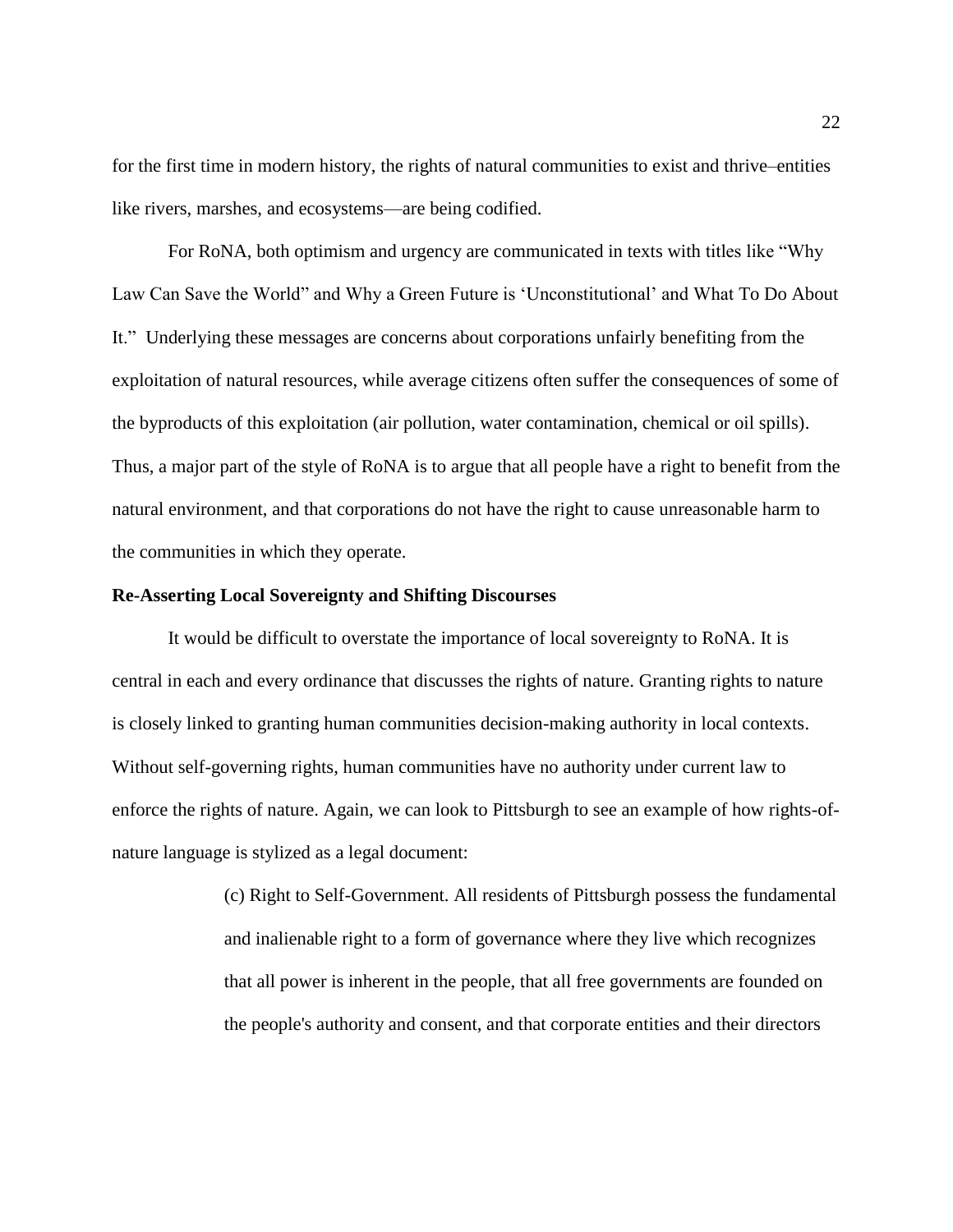and managers shall not enjoy special privileges or powers under the law which make community majorities subordinate to them.

(d) People as Sovereign. The City of Pittsburgh shall be the governing authority responsible to, and governed by, the residents of the City. Use of the "City of Pittsburgh" Municipal Corporation by the sovereign people of the City to make law shall not be construed to limit or surrender the sovereign authority or immunities of the people to a municipal corporation that is subordinate to them in all respects at all times. The people at all times enjoy and retain an inalienable and indefeasible right to self-governance in the community where they reside. (Home Rule Charter of the City of Pittsburgh)

What helps unite disparate groups is a belief that local communities should have a say in what happens within and near those communities. Those individuals that strongly identify with such a premise and employ community-rights rhetoric are thus signaled by and attracted to other like-minded individuals. As suggested by Brummett's theory of style, legal language that asserts rights of people to self-govern works stylistically to organize social groups such as RoNA. And while not all who identify with the subculture of RoNA will agree that nature has inalienable rights, "people as sovereign" advocates are often "rights of nature" advocates as well. This is because "people as sovereign" legal language always accompanies "rights of nature" legal language in the ordinances that RoNA seek to pass into law. Thus, "people as sovereign" language is a major part of the system that works to further the goals of the rights-of-nature subculture (RoNA) and helps communicate the values and identity of that subculture through a distinct style of legal language.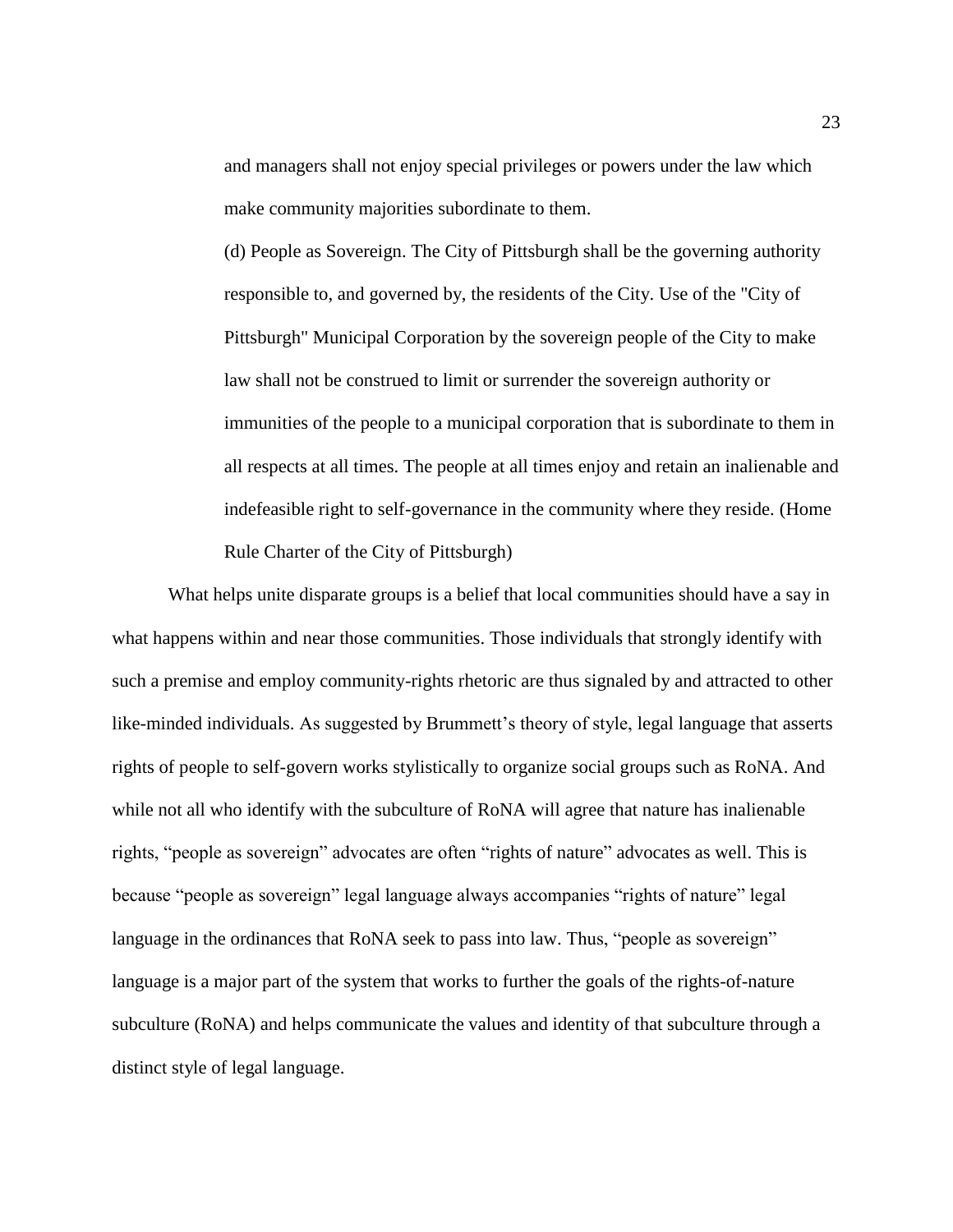Some elaboration is necessary here. Why not discuss this group as "people as sovereign advocates"? While it is true that sovereignty is a vital issue for RoNA, I argue that it is the pursuit of passing legislation containing rights-of-nature language that is the singular distinguishing feature of this group's rhetoric. People-as-sovereign legal language is not new. RoNA, however, appear to operate, at least in part, outside the existing paradigm. Introducing legal language that grants ecosystems inalienable rights is something new, a rhetorical tactic that represents a potential shift away from the traditional notion of natural resources as commodities.

In this way, arguing that nature has rights poses a direct challenge to the dominant ideology of late capitalism. And, as Darrel Enck-Wanzer argues in an article titled "Trashing the System: Social Movement, Intersectional Rhetoric, and Collective Agency in the Young Lords Organization's Garbage Offensive," scholars interested in analyzing the rhetoric of a particular movement should try to understand not just the discourses of a particular group, but to assess the contextual discourse at large. Enck-Wanzer suggests that a "*movement* is a measurement of the discourse itself; to talk about social movement is to talk about the ways in which a discourse represents a shift away from or challenge to a dominant social imaginary as evident in narratives, ideographs, and other rhetorics" [author's emphasis] (177). RoNA shift the discourse by arguing that natural resources have *rights*, a direct threat to late capitalism's notions of private property, of natural resources, of corporate rights. It is still early going for this movement, but such a rhetorical maneuver is important for rhetorical scholars to consider, particularly those grappling with questions of where and how much agency exists in our postmodern world.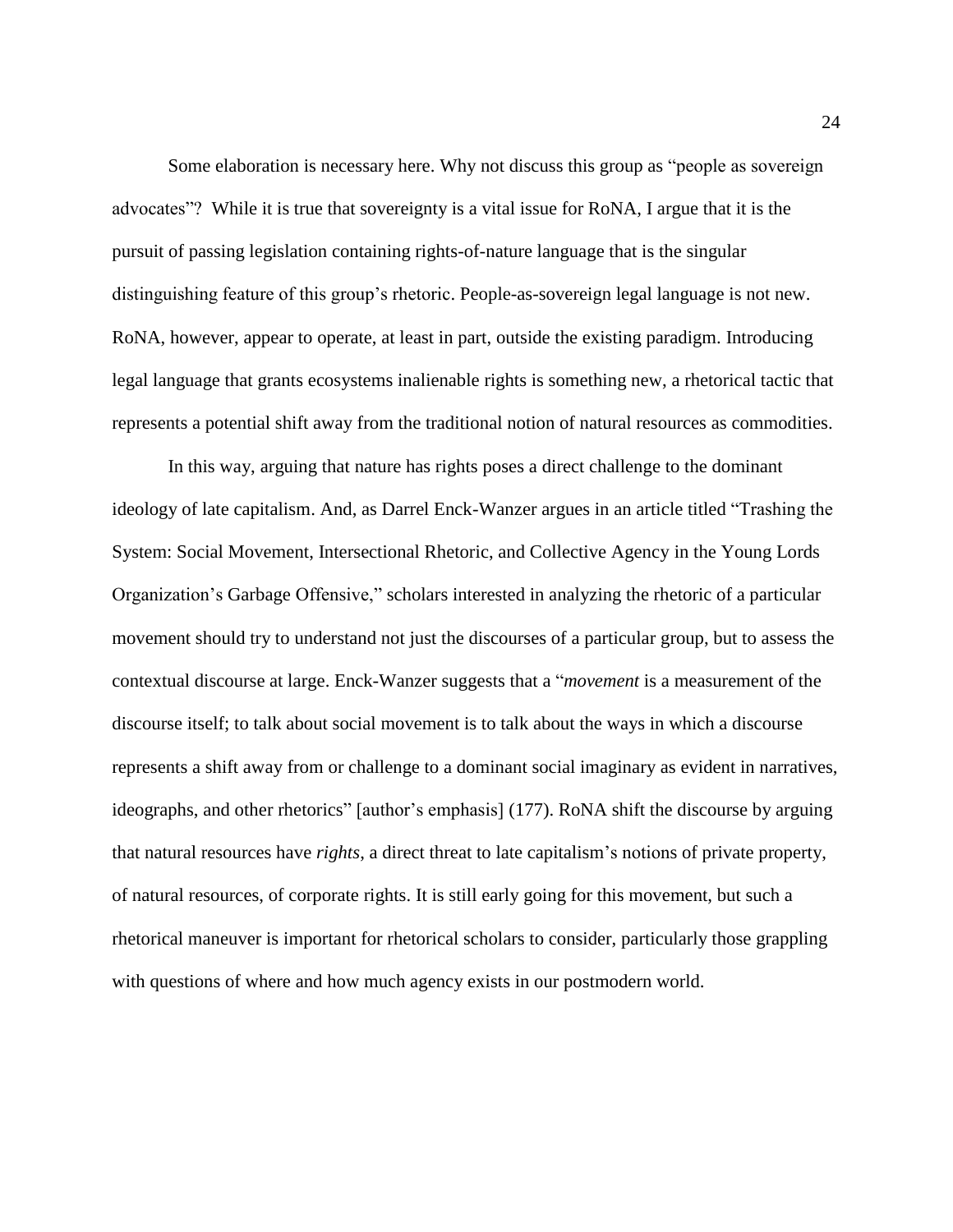#### **The Power of Collective Bodies**

RoNA believe large groups of people gathering and participating in public forums has a rhetorical effect. Perhaps more compelling than the truly significant legal ramifications of granting rights to nature and asserting local sovereignty is the way in which RoNA are able to assemble large groups of people to participate in public forums. An example of such a forum would be a special public hearing, where a zoning committee engages in dialogue with the community after a sudden spike in public interest. Such a hearing took place in Decorah, Iowa, in the winter of 2013. Through the efforts of various local groups, such as the Winneshiek County Protectors (WCP) and the Community Rights Alliance (CRA), public interest in regard to a frac sand mining proposal by a large corporation rose to a level that demanded a hearing take place. The zoning committee would then make their recommendation on the proposal to the county board of supervisors.

It is within this forum that RoNA display a style of collective bodies. By filling a county courthouse, by gathering and chanting outside of the courthouse, by making and displaying signs that say "Our county/Our say," by speaking with the support of hundreds of others in close proximity, collective bodies put pressure on the committee to recommend a county-wide moratorium on mining to the board of supervisors. The atmosphere in the room was quite intense in this hearing. At one point, Tripp recalls, a woman who helped organize the local CRA stood up to speak and, *breaking the hearing rules*, addressed an audience member directly: "Would you mind telling the board who invited you?" The addressee was one of only two people at the meeting to speak in favor of mining, and his answer was "Olson Explosives Company" (Ruf & Tripp). Out of the roughly twenty people who spoke at the hearing only two were in favor of the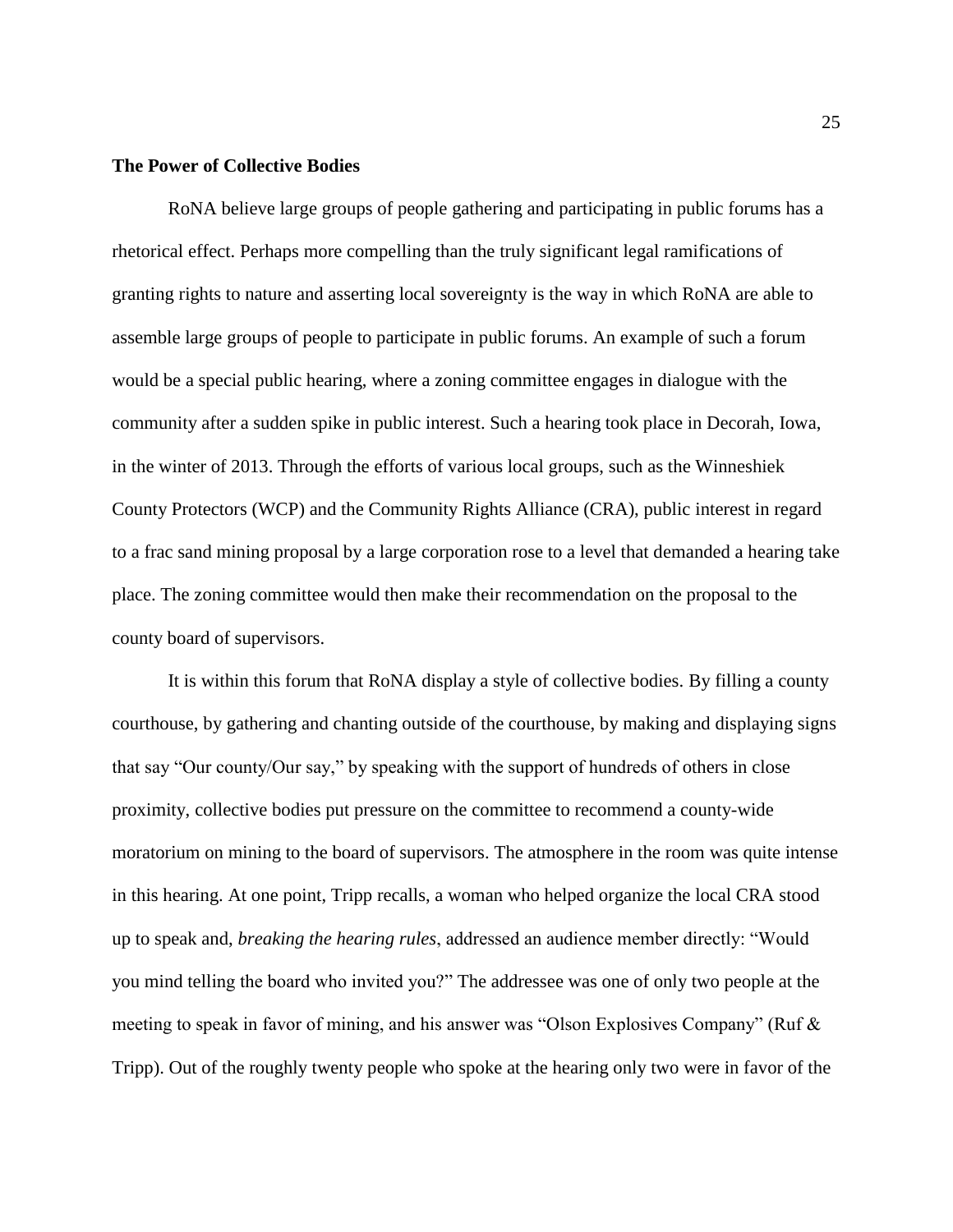proposal, and both worked in the mining industry. In opposition were farmers, pastors, teachers, young and old. In this way, RoNA stylize themselves as a polyvocal collective of bodies with different backgrounds.

Stylizing collective bodies in public forums results in diverse styles of spoken rhetoric when arguing why a certain proposal should be accepted or not, or why a moratorium should be enacted or not. At the special zoning hearing in Decorah, there was no plan as to who would speak and when: speakers participated on their own volition. Responding to an incredibly successful rhetoric that promises jobs, economic progress, American energy independence ("no more foreign oil!") and environmental stewardship, collective bodies argue from a wide variety of perspectives. Offered as arguments against mining for frac sand include silicosis (a lung disease caused by silica sand), road damage, burial grounds, sacred sites, water quality, runoff, truck noise, property value decrease, erosion, runoff, earthquakes, truck noise, loss of tourism, and the aesthetic value of wilderness and scenery. These arguments are made via impromptu speech, and representative of a variety of discourses. Importantly, there is a theme that underscores all of these arguments: it is the belief held by this group that "We should get to decide how to treat natural communities at the local level."

To even get a meeting took a mighty effort on the part of the WCP and their allies, the CRA. Speakers visited churches and local groups, spreading a message of "at least get informed on what these companies want to do in 'our' county" (Ruf & Tripp). These visits entail citizens assembling and participating in face-to-face discussions with speakers. The WCP raised money to fund these speakers and communicate with lawyers (not enough in this case, however, to actually hire any lawyers). Ruf and Tripp characterized these speakers as "retired government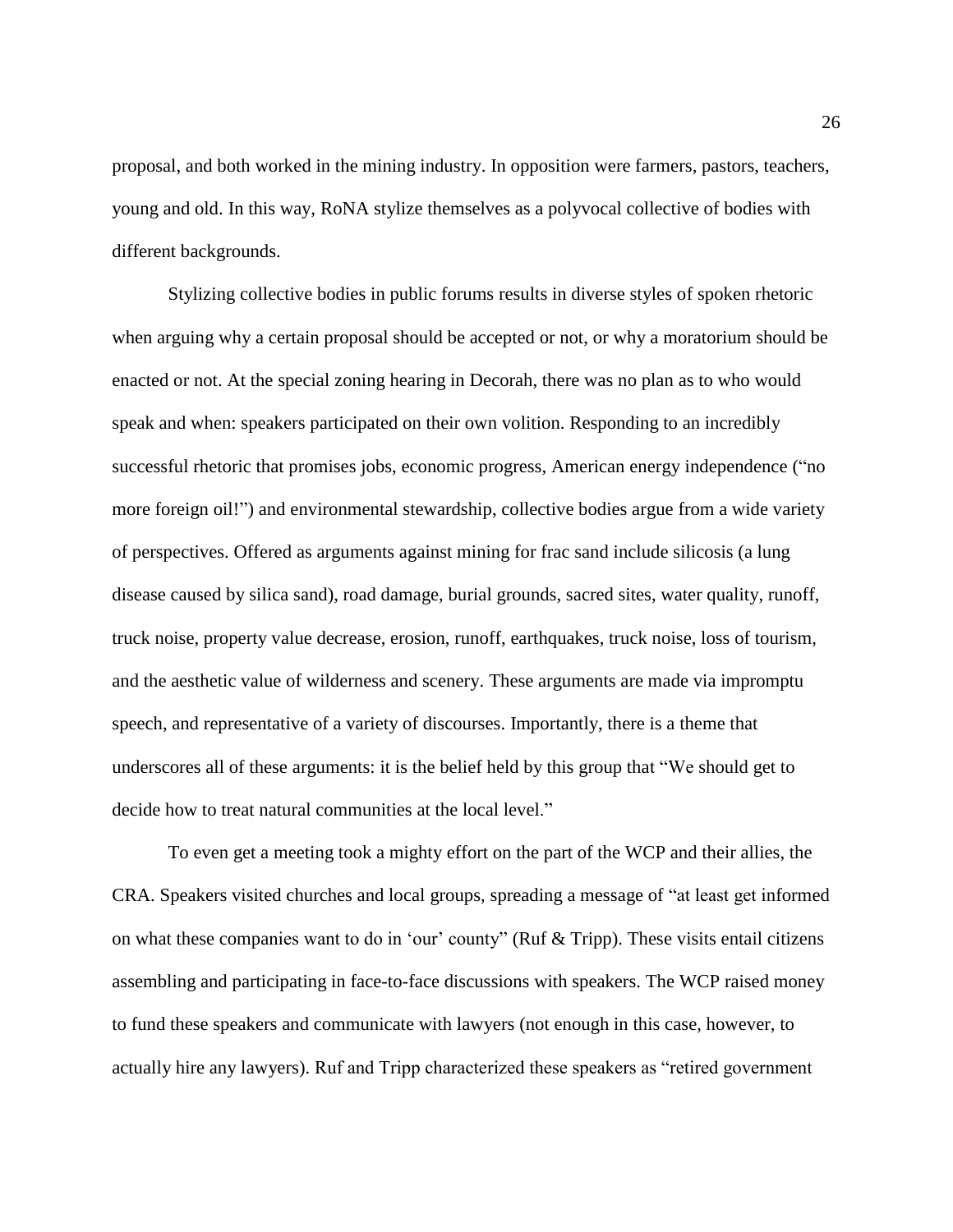teachers," partly in jest but also in acknowledgement of the fact that it is often retired citizens who have the most time to organize into strategic groups, the most time to do legwork, driving across rural areas often at their own expense. Thus, RoNA assemble as collective bodies not only in situations like public hearings, but in the organizing process as well: fundraisers, meetings, informative speeches and discussions.

Part of the overall homology of this subculture, then, occurs within a recurring pattern whereby a mining proposal is submitted to a local governmental body and the nearest residents quickly organize to demand public hearings regarding the proposal. The ways in which the residents accomplish this small feat define their style. In this case, a tiny mob of mostly retired people give speeches, make announcements on the radio and in the paper, and organize fundraisers and other events that help raise awareness as to the issues at stake. Writing letters to newspaper editors is a major strategy of this style.<sup>5</sup> Collective bodies are rhetorical not only in legal settings, but in the morale-boosting effect on RoNA in settings like fundraisers and meetings. These strategies, or "responses," as Hebdige refers to them, define the rhetorical style of RoNA.

#### **How RoNA are Poly-Vocal and Able to Respond to Multiple Exigencies**

 $\overline{a}$ 

What do I mean when I argue that RoNA rely on "polyvocal rhetoric" to be effective arguers? Well-known amongst rhetoric scholars is Bakhtin's description of "hypoglossia," which posits the notion of one speaker, many voices. I am referring, however, to a notion of many speakers, many voices. The poly-vocal style of RoNA is noticeably egalitarian. In this way it is similar to the intersectional rhetoric Enck-Wanzer describes in "Trashing the System," wherein intersectional rhetoric is "a *kind* of rhetoric wherein one form of discourse is not

<sup>&</sup>lt;sup>5</sup> For examples of these types of letters, see here: http://www.communityrightsalliance.org/index.html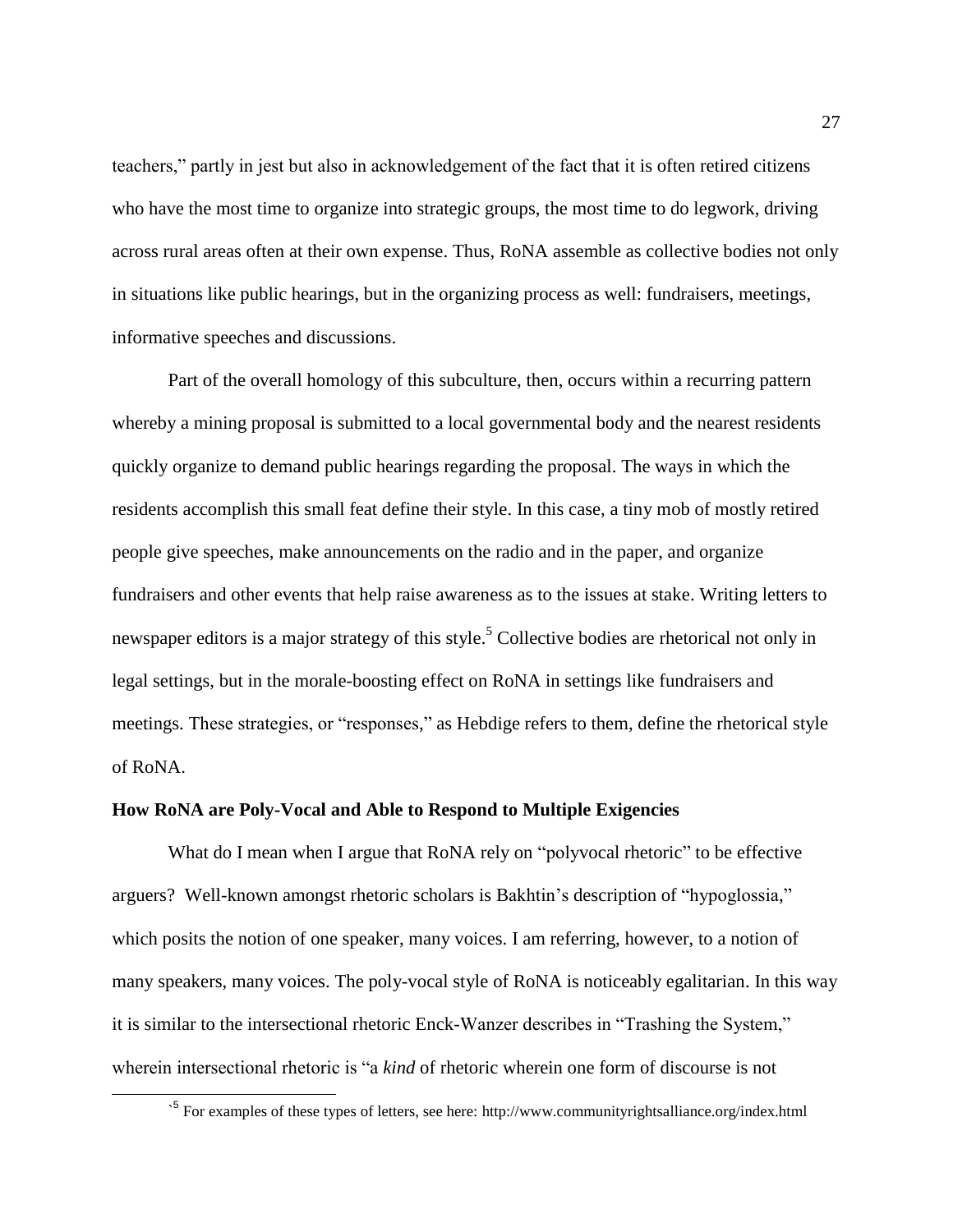privileged over another; rather, diverse forms intersect organically to create something challenging to rhetorical norms" (191).

RoNA "intersect organically" in a number of ways. Unplanned, impromptu public speaking results in diverse expressions of public discourse, both in legal settings and non-legal settings like fundraisers and meetings. Grass-roots responses to local exigencies bring disparate, and perhaps even previously adversarial, groups together. Further, any number of individually crafted efforts–things like letters to the editor or Facebook posts–can become public without anything like institutional review. Many speakers, many voices, and many types of discourse with access to the conversation: RoNA exhibit a polyvocal rhetoric.

The rhetorical situation that epitomizes the polyvocalness of RoNA is a court hearing, like the special hearing described above. In these situations, citizens from across the political, socio-economic, and educational spectrums *become RoNA* by speaking in public forums. As Enck-Wanzer argues, "the problem is that most critical rhetorical heuristics for examining movement discourse *do not account for the confluence of forms in a radically fragmented vernacular rhetoric* like that of the Youth Lord's Organization [author's emphasis] (180).<sup>6</sup> Moments of public discourse like speaking in a special hearing channel the various rhetorics that individual RoNA employ. These participants are not professional orators; often, speech is impromptu and emotional, other times it is researched and written in advance. But the fact that, in a situation like the above hearing, a sitting politician may hear 15-20 very different types of speech all arguing for the same outcome carries a rhetorical effect.

 $\overline{a}$ 

<sup>&</sup>lt;sup>6</sup> The YLO employed such a rhetoric in attempts to resolve a garbage crisis in "El Bario," East Harlem, 1969.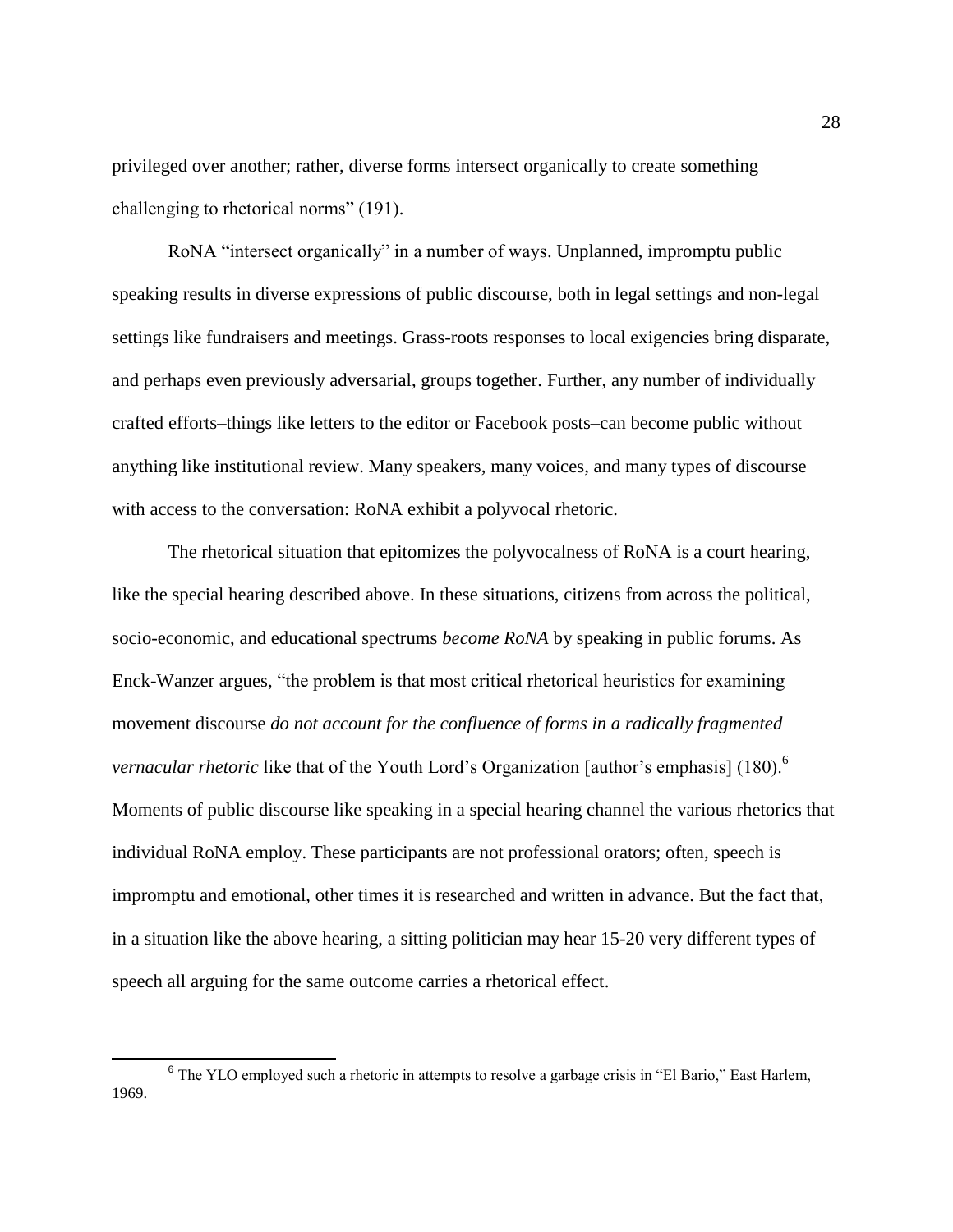The scenario described above wherein a woman breaks the hearing rules to question an industry representative reminds us of Hariman's notion of "decorum." Was breaking decorum in this case an effective rhetorical strategy? It is difficult to be sure. Other RoNA in the room attest to being heartened by the display (Ruf & Tripp). There are other examples of RoNA violating traditional decorum, and while these are interesting stylistic choices, they raise a larger issue: how RoNA perceive "the system." "The system" represents the entrenched interests that make it difficult for groups like RoNA to make rapid change. Enck-Wanzer, in noting the YLO's distrust of "the system," describes it as the "assimilating machine that is able to keep the dominant group dominant and ensure the resistance can never be truly successful. The system keep the rich rich, the poor poor, and maintains inequality without critical reflection" (188). RoNA are wary of and rhetorically reactive to the possibility that "the system" is not functioning properly; their rhetoric includes language which suggests that activists may have to, at times, operate outside the system.

I had an experience recently that serves as an impressive example of such language. While driving through western Wisconsin, where exist huge amounts of the best silica sand, I stopped in a tiny town for coffee. The town is one of less than a hundred residents, situated on a bluff overlooking the Mississippi. The woman who owned the bakery and coffee shop told me – after I had mentioned seeing lots of "No Sand Mine" lawn signs on the way – that residents, herself most definitely included, would sooner lock arms and stand in front of the bulldozer than let mining begin in their town. Because of something in her voice and look of conviction, I believed her to be very serious. For RoNA, the playing field is not level, the "proper legal channels" are sometimes perceived as useless. If the brain of RoNA as a movement and as a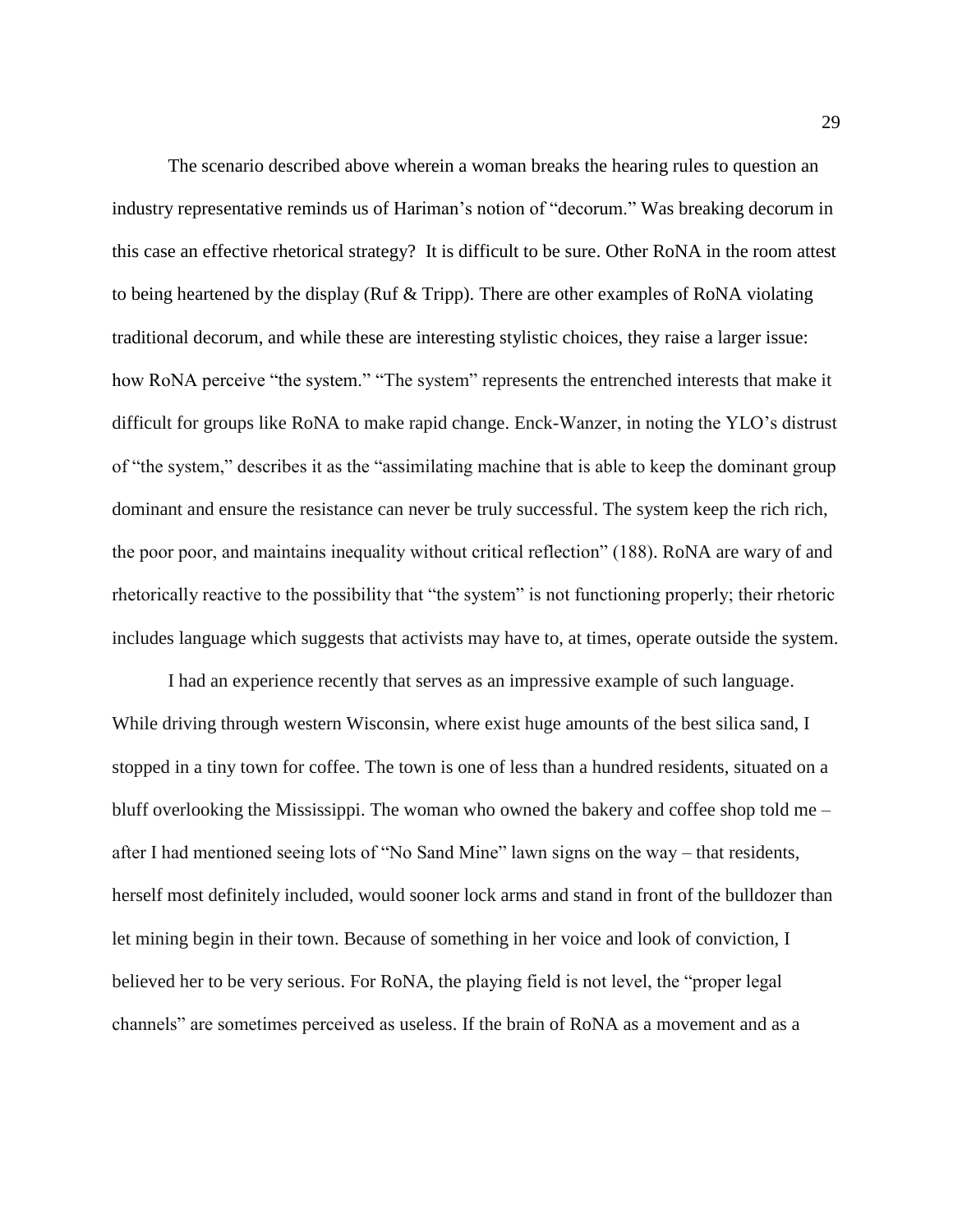subculture is legal language that grants rights to nature, then a healthy skepticism of "the system" is its heart.

Excellent examples of the rationale RoNA provide for their distrust of "the system" abound. What follows a particularly poignant excerpt, taken from a statement made by Mora County Commissioner (New Mexico) John Olivas:

> This legal system includes an ever-expanding set of rules that bestow constitutional "rights" onto corporations. For well over a century now, corporations have used those "rights" to stop efforts, like ours, which seek to use local lawmaking to protect our communities from harmful corporate activities. What's worse is that most lawyers and judges regard this legal system as untouchable. By treating it as untouchable, they validate a system in which corporations prevail before they even set foot in a courthouse. Put simply, **that system says that our communities have no rights, but corporations do. And further, that when people within a community attempt to assert their rights collectively, that not only do they have no rights to assert, but their actions automatically violate the "rights" of corporations** [Author's emphasis]**.** Not surprisingly, those corporate "rights" include the authority to wield our own state legislatures against us to preempt our local lawmaking. (Olivas)

We can see that RoNA highly value the notion of community. While legal systems tend to favor the rights of non-human entities like corporations, RoNA's concern with the sovereignty of human communities is one reason why they are able to respond to multiple exigencies and avoid a "dogmatic civic pathos" (Vivian). RoNA believe that local sovereignty results in a wide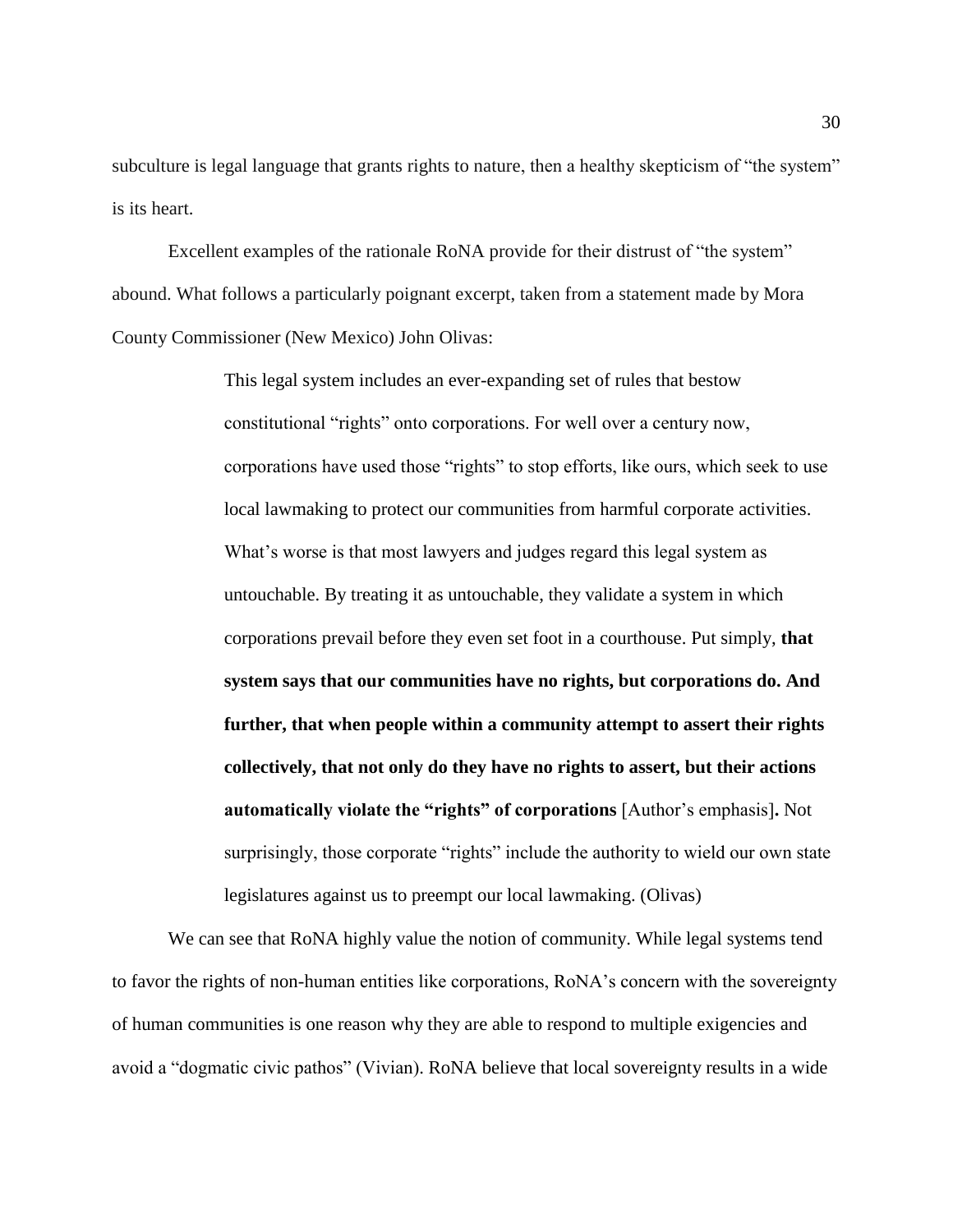array of solutions to local problems, rather than generic dictates from centralized authority. Also, a skepticism towards the fairness of the current legal system encourages RoNA to be critical in their examination of discourses.

Currently, RoNA in Decorah are using many types of rhetorical strategies: letters to the editor, speeches at various local groups like churches and clubs, radio ads and service announcements, and a word-of-mouth rhetoric that Tripp and Ruf characterize as "gentle persuasion," in an attempt to pass an ordinance that grants rights to nature and asserts people as sovereign. As late capitalism frantically (if unconsciously) strives to secure its primacy in the world, these types of rhetorical strategies offer spaces in which organized citizen-activists may push back, spaces in which market values are subordinate to the values of a coherent environmental ethic. Because they are inherently a collective effort, because they do not promote sanctioned leaders, and because their rhetorics are organic responses to local exigencies, RoNA employ a flexible, responsive rhetorical style.

#### **"Access Routes"**

As citizen-scholars, we remind ourselves to be aware and reflect. Ellen Cushman points to a "self-reflexive rhetoric" (7) to address the question of how scholars, and writing instructors in particular, can affect positive social change. Simply making the classroom a place where political concerns are raised is not enough. We must, Cushman argues, find ways to promote civic engagement and empower communities other than classroom communities. Cushman suggests finding "access routes" (11) into local communities, places where the hierarchical structures of the university do not exist, and participating in purposeful activism.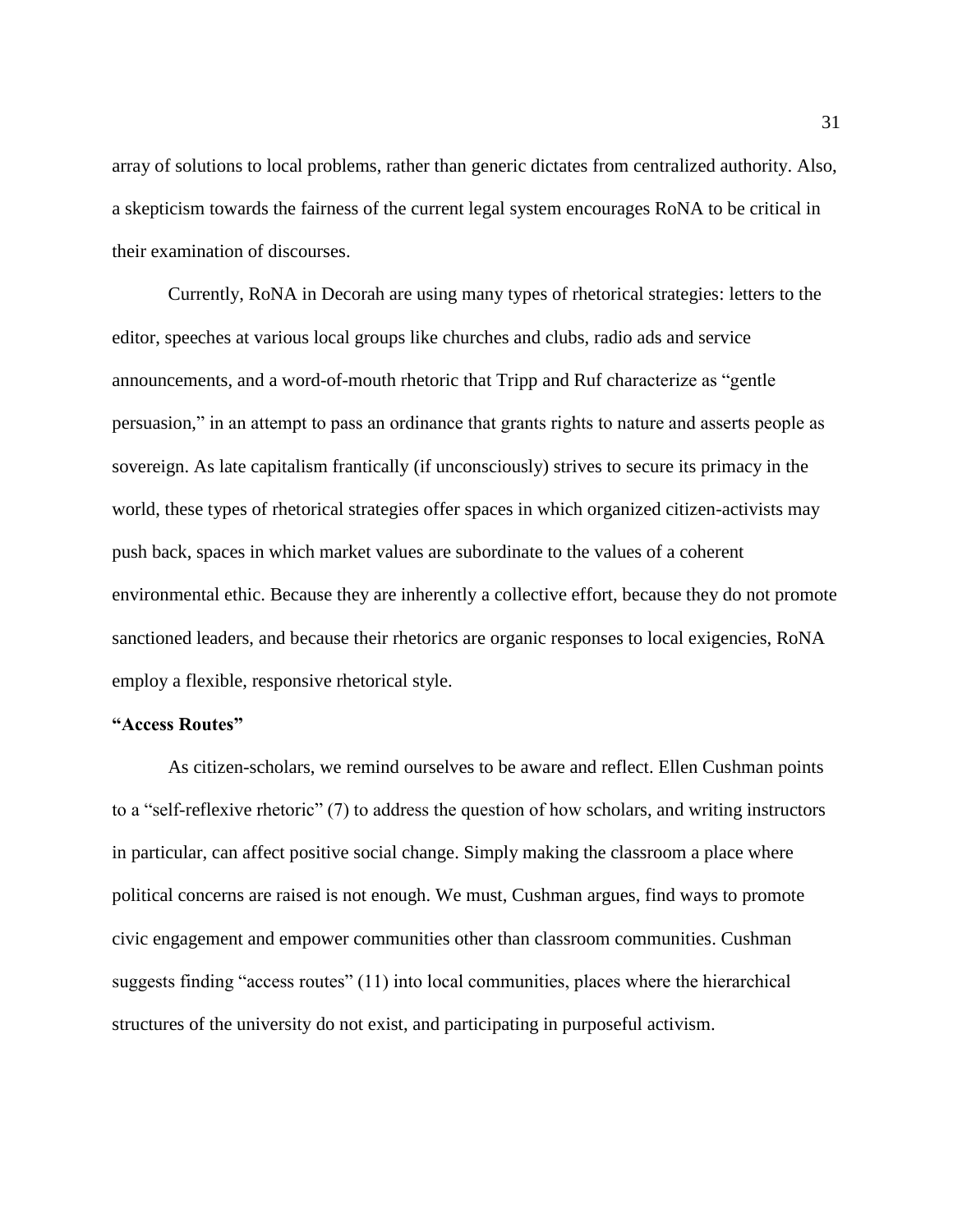The rhetoric and style of RoNA offer these types of "access routes." Rights-of-nature language is essentially a move that gives a legally valid voice to an otherwise voiceless entity. Thus, possibilities for similar rhetorics exist anywhere the voiceless exist. Young people (particularly as K-12 students), drug addicts, homeless people, veterans, victims of conflict and abuse, minorities, endangered animals—all could potentially benefit from asserting the legal rights of otherwise voiceless communities. Thus, the possibilities for poly-vocal rhetorics like those of RoNA are clearly not limited to the fracking debate.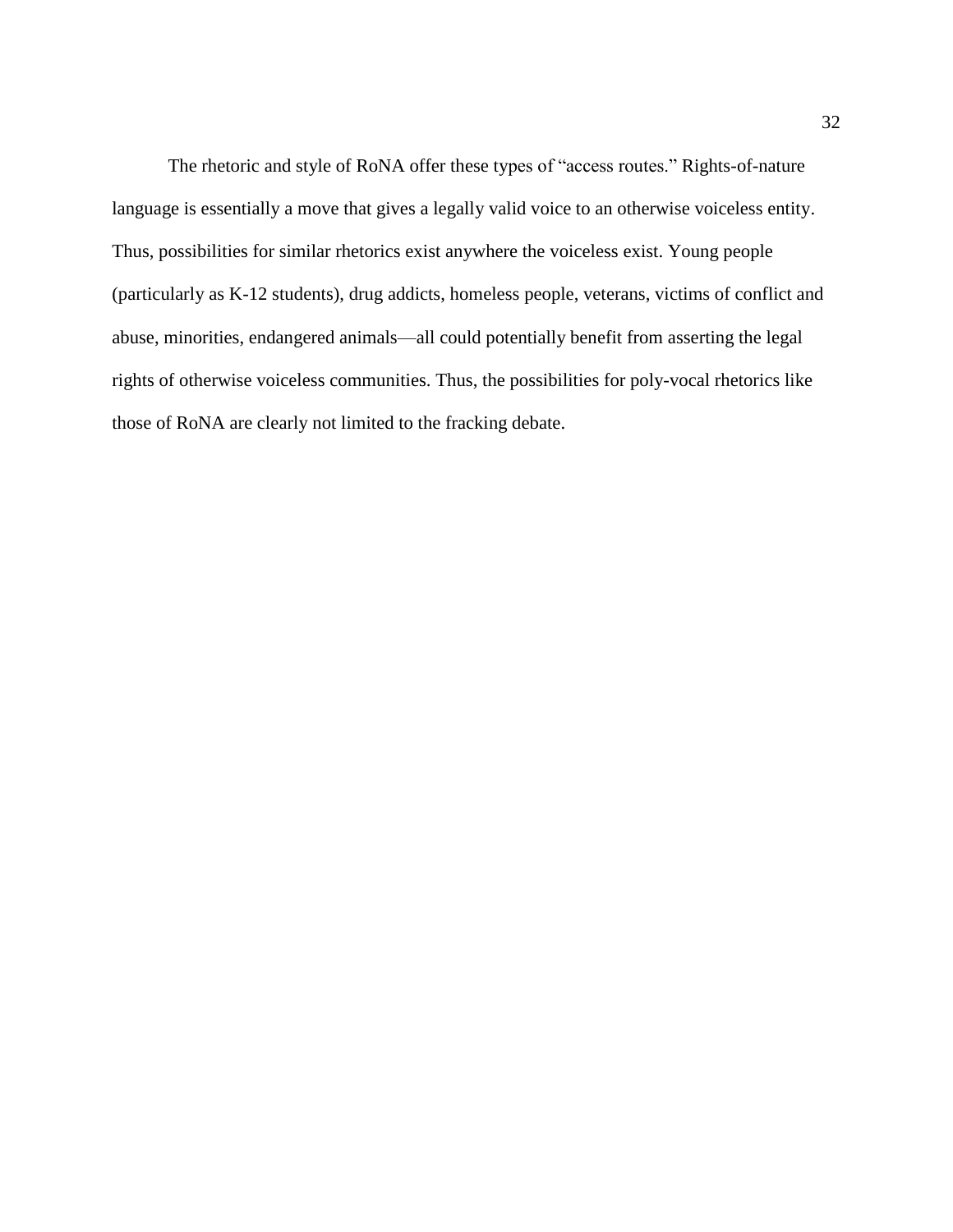#### **Chapter IV**

# **FACEBOOK AS A SITE OF RHETORICAL STRUGGLE IN THE FRACKING DEBATE**

This chapter attempts to contribute to an understanding of RoNA by examining how discourse surrounding the ongoing debate over fracking is constructed via Facebook, discourses that reveal competing cultural values. Focusing on the issue of fracking allows a glimpse of an issue rife with implications as to how democracy functions within the USA. For example, to what extent local governments can make enforceable decisions regarding the treatment of natural resources within their boundaries is of major concern to RoNA. It is also my hope that this analysis helps illuminate rights-of-nature rhetoric and leads to greater awareness as to how social-media sites and other online forums function as public spaces, and with what types of rhetoric groups with a particular political agenda fill those spaces.

RoNA, like any political-minded group, rely on a crafted aesthetic to help persuade audiences. Hariman reminds us that these aesthetics are consciously designed, and by examining them we can better understand how political persuasion works (195). I have argued that collective bodies are central to the aesthetic of rights of nature advocates: fundraisers, protests, and special hearings are not only made more meaningful for participants by the presence of collective bodies, but the messages distributed by the group are more effective rhetorically as well. Political persuasion may sometimes hinge on the presence of collective bodies.

To organize those bodies in the  $21<sup>st</sup>$  century requires digital communications. And while stories of "retired government teachers" and letters to the editor are valuable to tell, and indeed a driving force of RoNA, my analysis of this subculture can benefit from looking at how it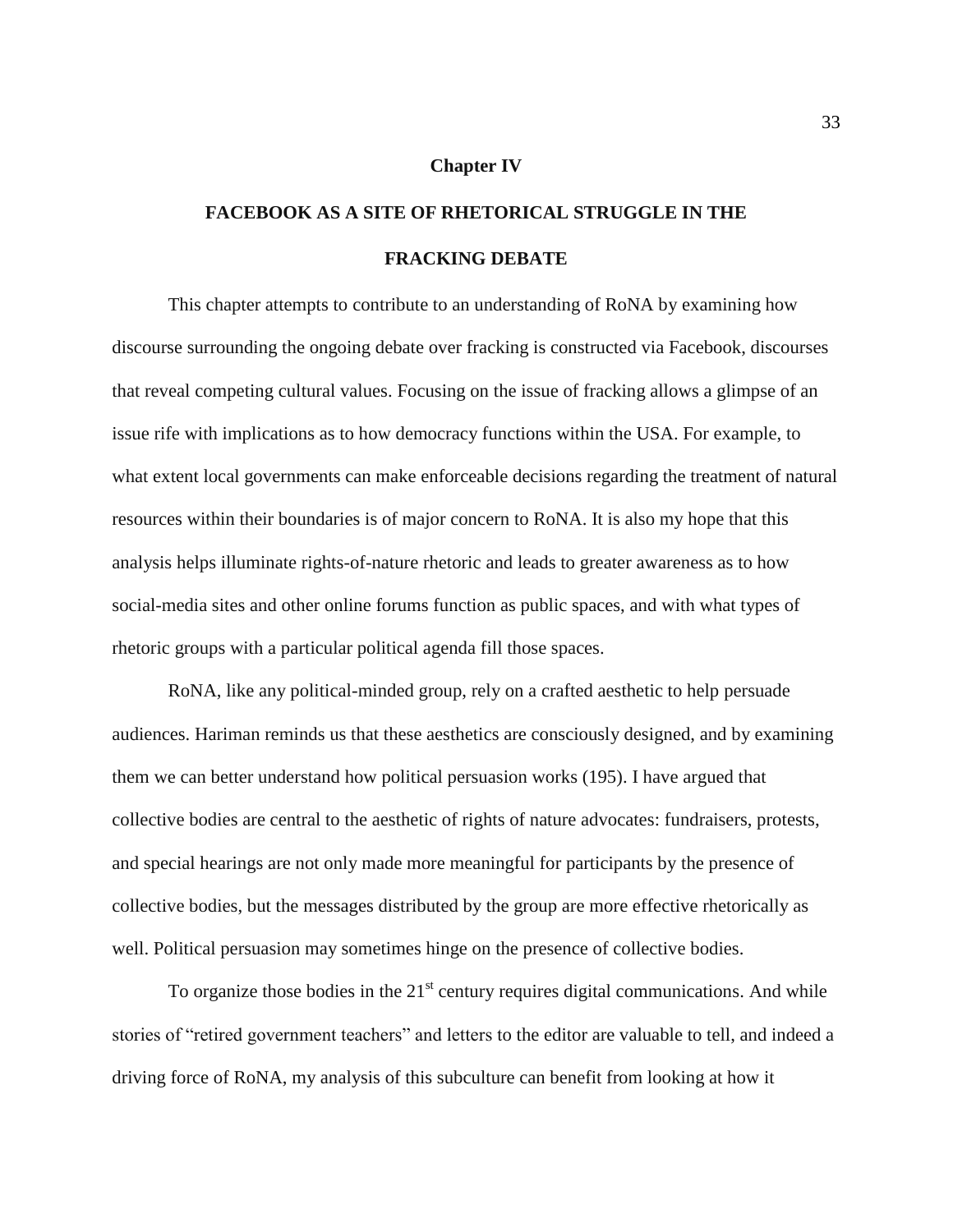operates in the digital world. Collective bodies consciously assemble themselves, but the resulting expressions are often unconscious and polyvocal, such as impromptu speech in public forums. Digital communications, however, are usually crafted to such an extent that they represent a consciously designed rhetorical style. A major part of both camps' digital aesthetic– and one that is fluid and accessible–is Facebook. Thus it is worthwhile to examine how RoNA and their opponents in the oil and gas industry stylize their rhetoric on Facebook.

Style, we recall, is something like sets of related images and texts that comprise a coherent signification system, in order to communicate identities and values (Brummett xii). Facebook is a convenient platform from which we can access related texts and images of selfdescribed groups like RoNA. Facebook pages with names like *Community Rights Alliance of Winneshiek County* and *Boulder County United* are places where RoNA make announcements, share news and stories, and post a variety of media, such as photos, studies, and videos, in support of the movement. Supporters of fracking also use Facebook, but in a noticeably different way. For the latter, Facebook is most prominently a site where a team of writers hired by the industry writes and then posts a continuous stream of articles supporting all things oil and gas. They too use images, videos, and links to studies; the vast majority of the content on the most prominent pro-fracking Facebook page, however, is produced by paid professionals. Through these processes recognizable sign-systems are created, and identities and values are communicated.

Before reading into the particular texts created by these groups and exhibited via Facebook, however, it is imperative to describe the rhetorical situation in which we find these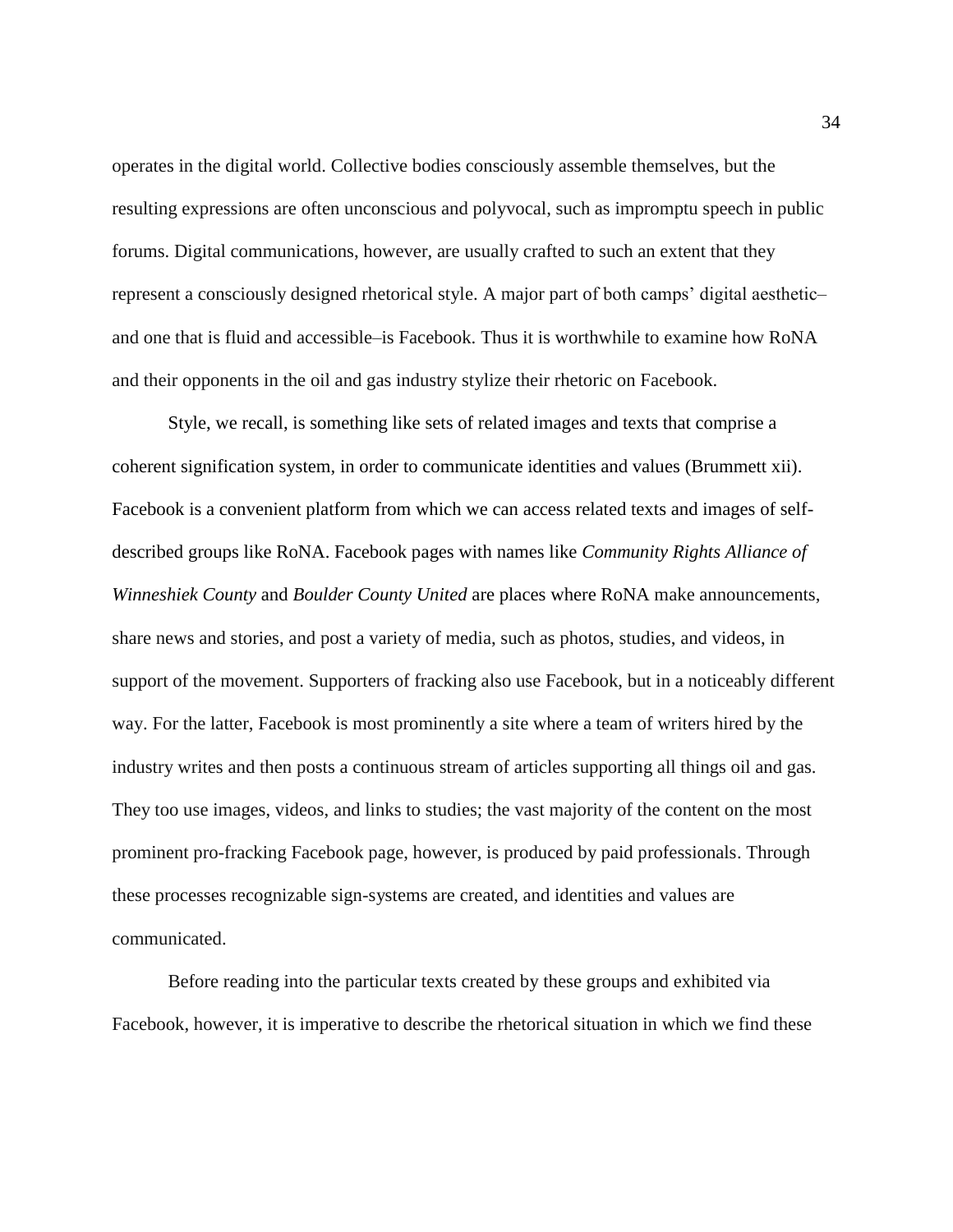groups operating. Thus I will now present a brief summary of the fracking debate, without which there may not exist in the United States anything at all like a subculture of RoNA.

#### **The Rhetoric of Fracking**

The process of extracting natural gas from deep in the ground via hydraulic fracturing, or "fracking," was developed in 1947 but did not see widespread use in the USA until the 21st century. The fracking boom has allowed the United States to increase its oil and gas production significantly; in 2007, the USA produced roughly 4 million barrels a day, while in 2014 that number rose to 12 million barrels a day (Baddour). Proponents of fracking include President Barack Obama, who has extolled the value of fracking in two State of the Union addresses. In January of 2014, Obama said,

> The all-of-the-above energy strategy I announced a few years ago is working . . . and today, America is closer to energy independence than we've been in decades . . . one of the reasons why is natural gas–if extracted safely, it's the bridge fuel that can power our economy with less of the carbon pollution that causes climate change. (whitehouse.gov)

Obama also refers to natural gas as a "clean energy source." It is clear that very powerful interests shape the rhetoric around fracking. The terminology in Obama's speech is reflective of the arguments the business community makes in favor of fracking and can be seen all over the pro-fracking webpages I analyze below. The term "energy independence" is an important part of pro-fracking rhetoric. This term carries ideas of nationalism, self-reliance, and domestic production; it is often used in concert with phrases like "less reliance on Middle Eastern oil" or "pay less at the pump." Certainly, the phrase "power our economy" connotes jobs, growth,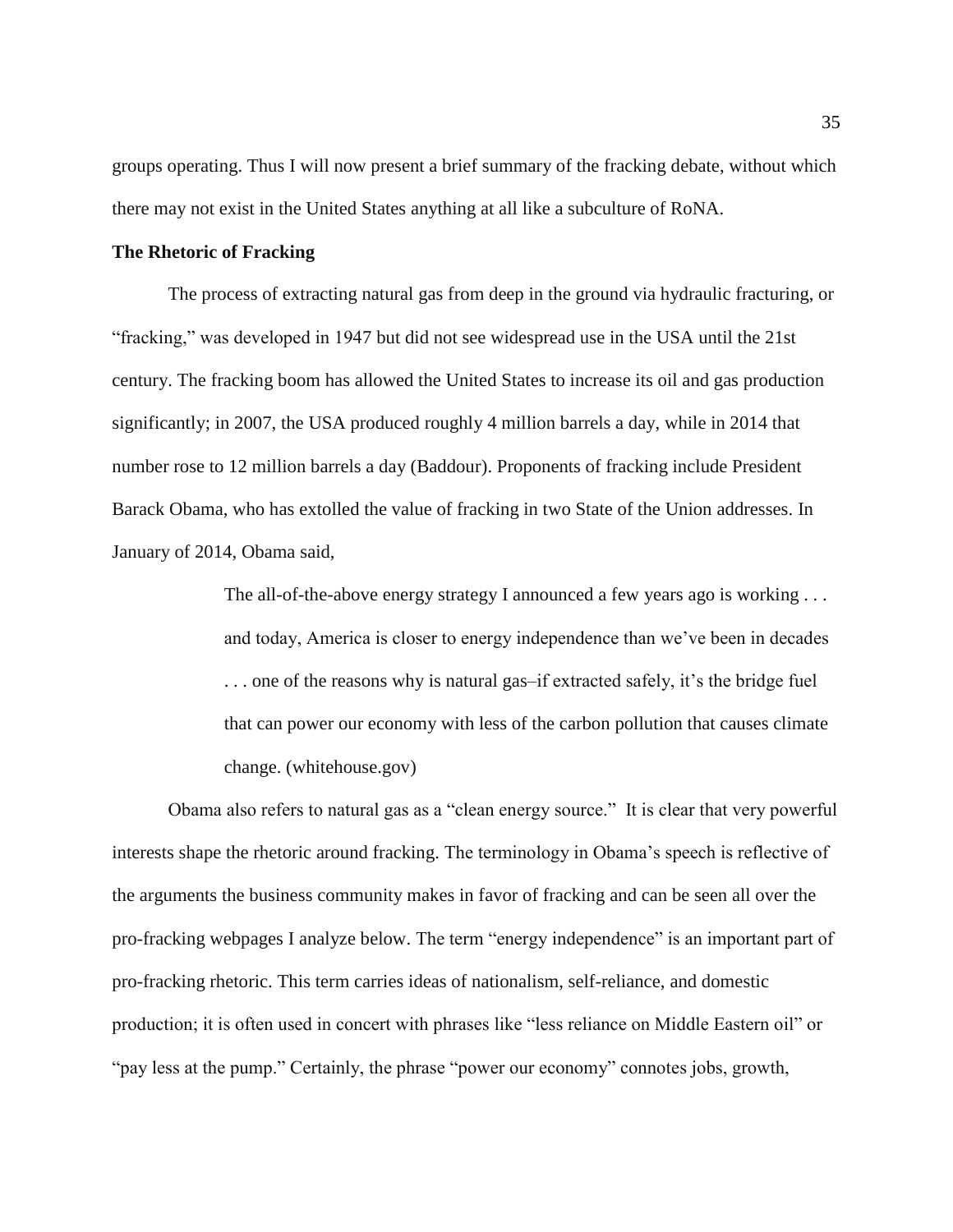profits, and strength. And as we shall see, pro-fracking rhetoric is consistently referring to job growth as a reason to embrace the fracking boom. One term Obama uses, however, is not as well-liked by the pro-fracking sites I analyze; "bridge fuel" refers to the idea that natural gas will be the fuel that helps get society to a point where reliance on fossil fuel is no longer necessary. This term is noticeably absent from the pro-fracking rhetoric I analyze.

As fracking becomes more widespread, it also becomes more controversial. The reasons for this controversy are several. Fracking uses hundreds of toxic chemicals, requires massive amounts of fresh water, requires tons of hazardous silica sand, and releases significant amount of methane during the process. These facts may have been kept mostly away from public view if not for a documentary entitled *Gasland*. This film became well-known after Pennsylvania residents were shown setting their tap water on fire. The film itself became controversial, as the oil and gas industry quickly responded by denouncing its legitimacy (Russell).

As the number of fracking operations began to quickly rise, more and more communities were faced with the realities of living near a fracking operation. For many communities, a "not in my backyard" attitude became the prevailing sentiment, and some have even secured moratoriums and/or bans on new fracking operations within their towns and counties. The city of Pittsburgh banned the practice (2010); so did the state of New York (2014), and the nations of France (2011), Bulgaria, (2011), Ireland (2012), and Scotland (2015).

Towns that pass bans on fracking may face legal challenges from the oil and gas industry and/or state officials. For example, the Democratic governor of Colorado, Mark Hickenlooper, promised to sue any municipality that banned fracking (Byers)*.* In Denton, Texas, only hours after Denton residents voted to ban fracking, the Texas General Land Office and the state's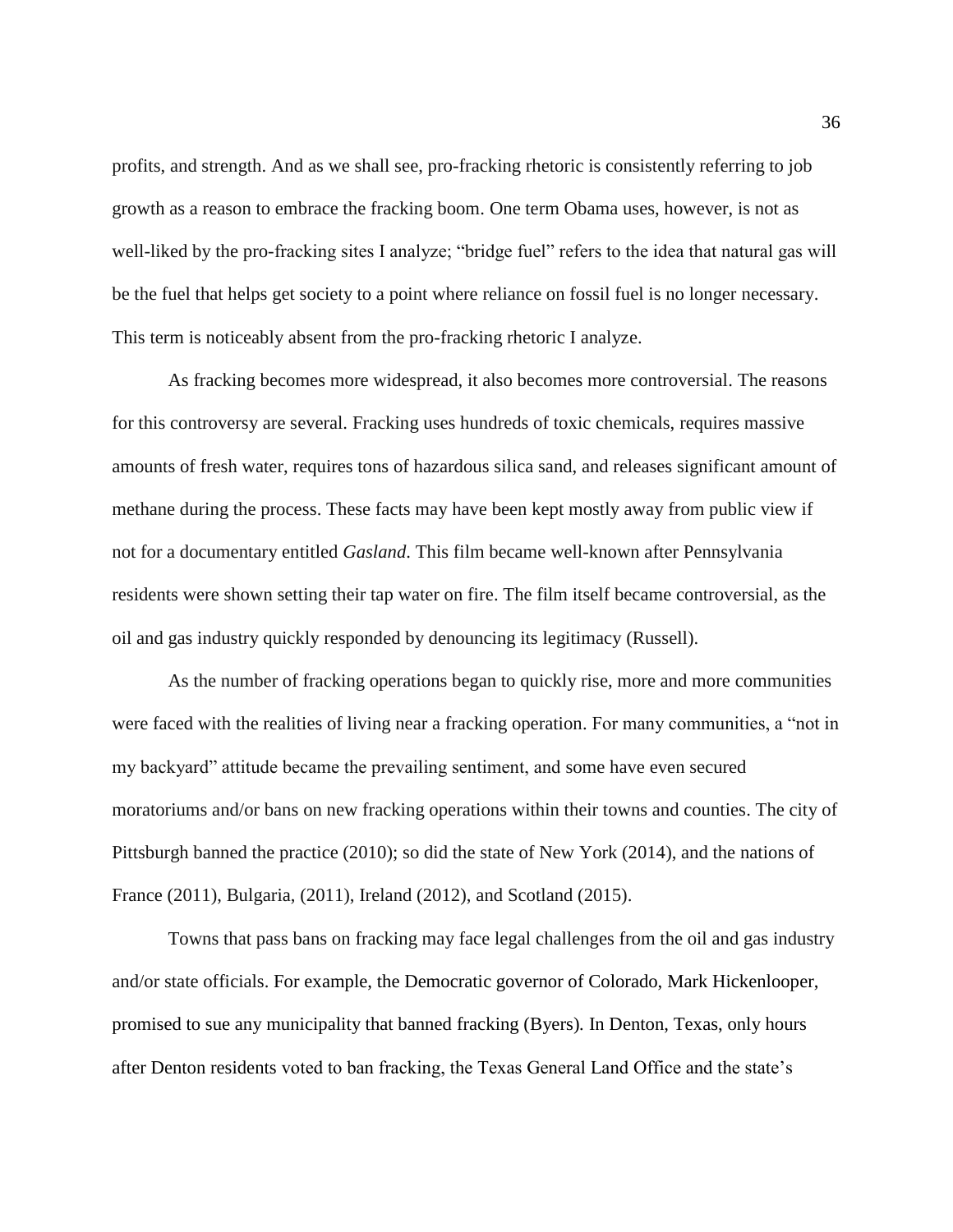biggest petroleum group filed separate legal challenges to the new rule (Malewitz). These types of aggressive responses to actions taken by local governments raise questions about how democracy operates in the United States. In some cases, towns opt to avoid huge legal fees and end up granting the requested permits. What RoNA want to know is, do corporations have more rights than people? Do local governments *really* have any say in what happens within their communities? These questions, asked in response to aggressive legal challenges to local bans, help us understand why RoNA are so concerned with re-asserting local sovereignty laws, and represent a critical approach to "the system" at large.

To illustrate the implications of a rhetorical situation that features various interpretations of local sovereignty, I quote from a recent article in the *Pittsburgh Post-Gazette*, regarding the ongoing legal tussles over fracking in Ohio:

> The Ohio Oil and Gas Association is closely watching for a decision, said spokeswoman Penny Siepel. "Once that court case is decided, I think it will probably help . . . reaffirm that *the state ultimately has control over the oil and gas industry*, [emphasis mine]" Ms. Seipel said.

Shawn Bennett, senior vice president of the industry group, said his member companies answer solely to the Ohio Department of Natural Resources. "These bans are, and will remain, without any teeth," Mr. Bennett said. "When (companies) submit their permit, that permit will go to the division [the State of Ohio's Dept. of Natural Resources] and the division will choose whether to accept or deny the permit." (Moore)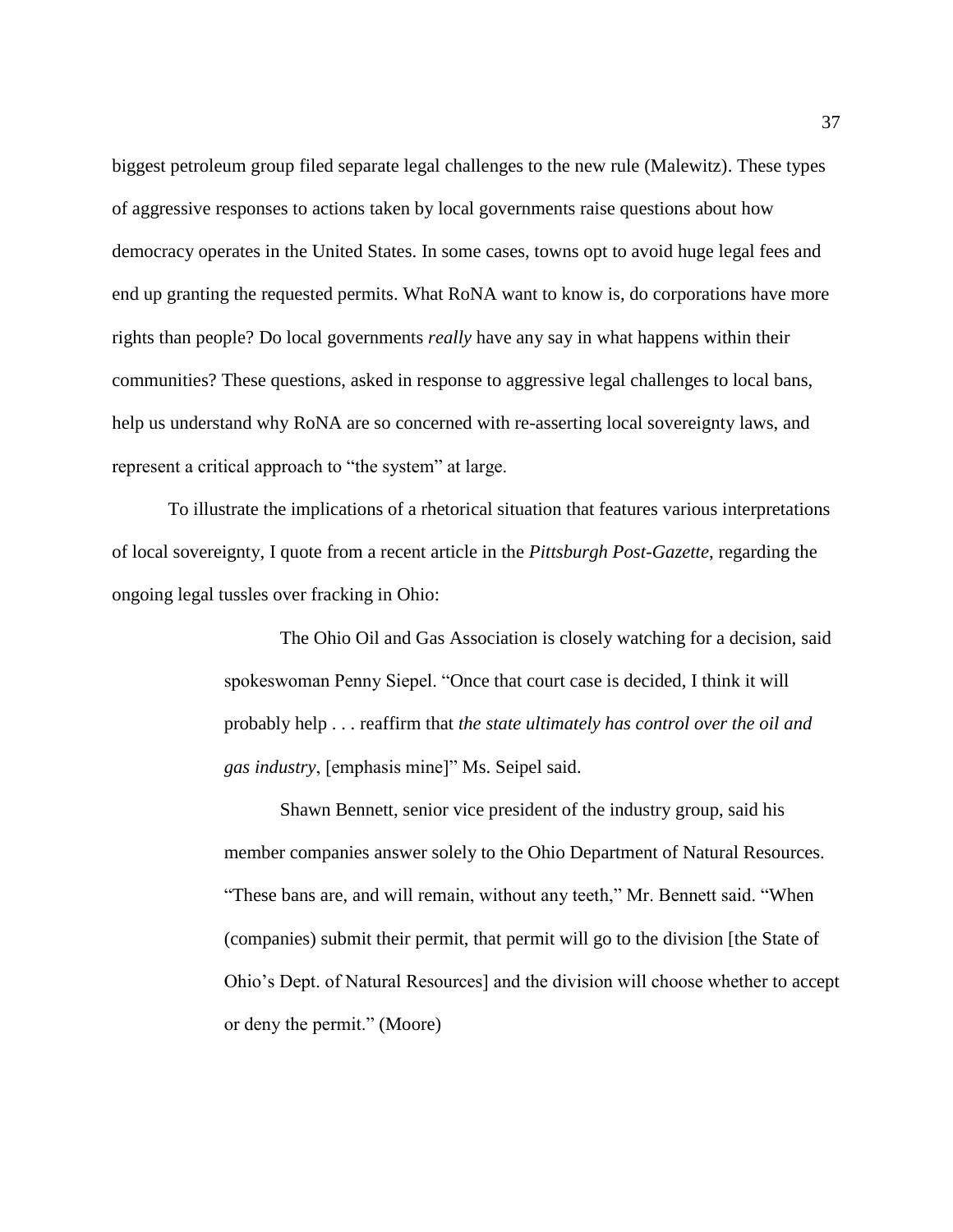On the other side of the coin:

'I've been asked a lot about what it means,' Ms. O'Dell said. 'What it means is that the residents passed a law in their community, and just like any other law, it's on the books. If someone tries to violate the law, then it needs to be defended and enforced.'

The fracking ban is the law in the City of Athens. (Mr. Lang) has spoken with Mayor Wiehl, who ensures him that the city will enforce it. If challenged in court, the city will defend it, the statement reads. (Moore)

This snapshot of competing rhetorics highlights the implications for democracy present in the fracking debate. It sets up a rhetorical situation wherein competing cultural values vie for legitimacy. On one hand, supporters of the oil and gas industry value a legal system in which decisions about fracking are made at a state and national level, a system in which local communities do not have the legal authority to ban fracking within their borders. Persuasive arguments about job growth and energy independence are central to this rhetoric. On the other hand, anti-fracking groups value laws that grant rights to nature and rights to human communities to decide what happens within their own boundaries.

#### **Facebook as Site of Rhetorical Struggle**

There are plenty of websites that deal with the topic of fracking, but Facebook has emerged as a site playing a role at the center of this issue. For many different communities, Facebook is instrumental in expressing their pro- or anti-fracking rhetoric. To understand Facebook as a public space, we must look beyond the Facebook pages themselves and into the articles and pages that are linked to via posts. Examining several different Facebook pages and the types of links posted by group members, I started to see rhetorical patterns emerge. What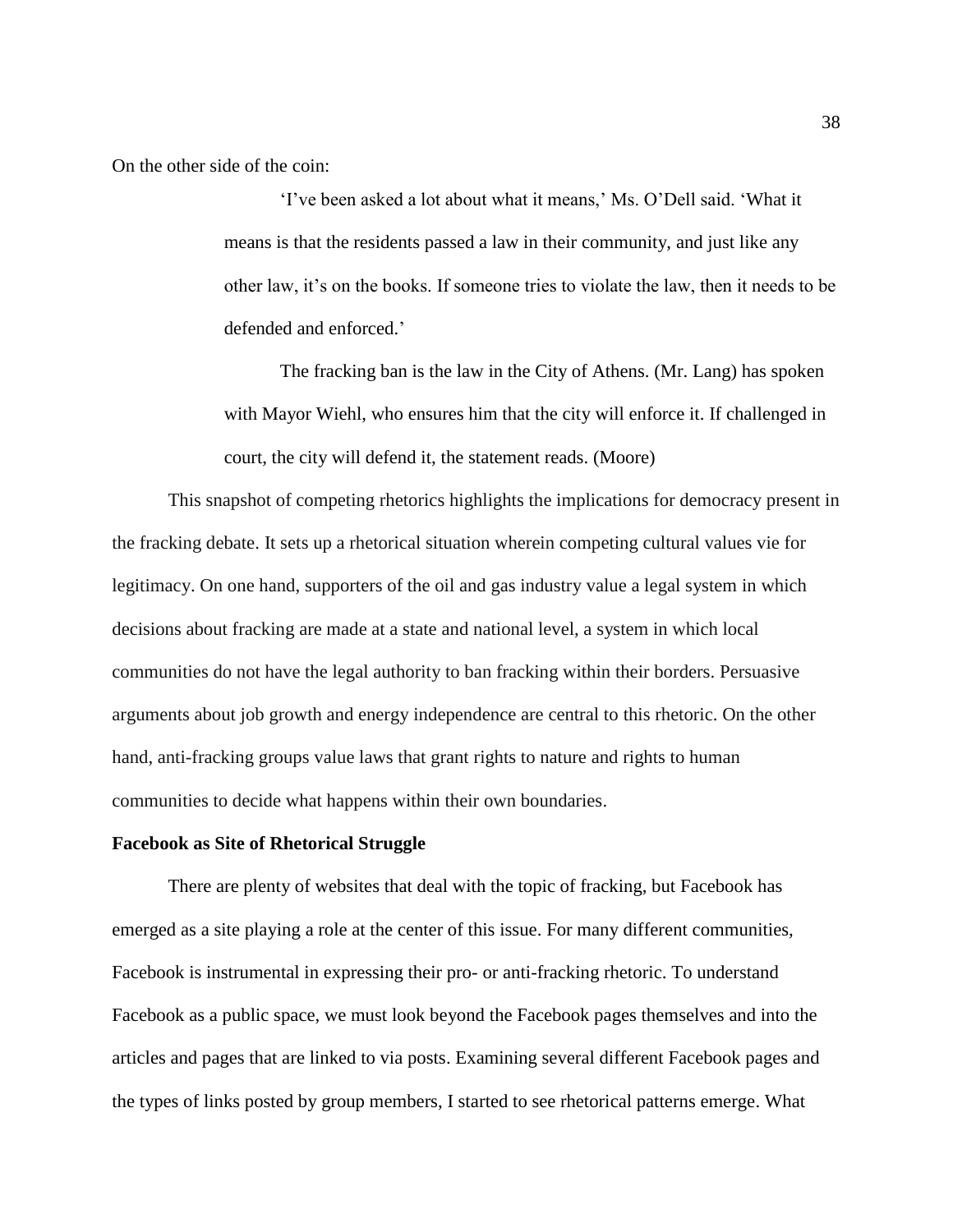follows is a discussion of the rhetorical style of four different Facebook pages and the patterns therein.

#### *East Boulder County United*

The *East Boulder County United* Facebook page spells out a clear anti-fracking agenda, calling for moratoriums on fracking in several Colorado counties. Coloradans created the page in response to the increasing presence of mining corporations within the state, and in response to Governor Hickenlooper's aggressive pro-fracking stance. *East Boulder County United* posted some celebratory rhetoric recently, however, given the fact that Boulder County commissioners voted to extend an about-to-expire moratorium on fracking for another 3.5 years (Fryar). This celebratory rhetoric is expressed by posting a link to a local article that details the extension, and a photo of the county courthouse with a caption that reads, "Boulder County commissioners extend moratorium on oil and gas development until June 2018" (*East Boulder County United*). This post received 94 "likes," was commented on 13 times and shared 21 times. This post received far and away more "likes," shares, and comments than any other single post I have seen on *East Boulder County United* Facebook page. Phrases like "We did it!" and "All right. Representing the people. And not dirty energy. Thank you commissioners!" and "Can this be challenged and overturned?" and "I don't understand how they can do that. Isn't the state in control of oil and gas?" communicate sentiments of relief, joy, and continued skepticism.

*East Boulder County United* is a site where group members post photos of local rallies, public meetings, and fracking operations. It is a site where people post links to various local news stories in places that are vying for similar legal outcomes, places like New Mexico, Pennsylvania, New York and North Dakota. *East Boulder County United* has 3,689 "likes" on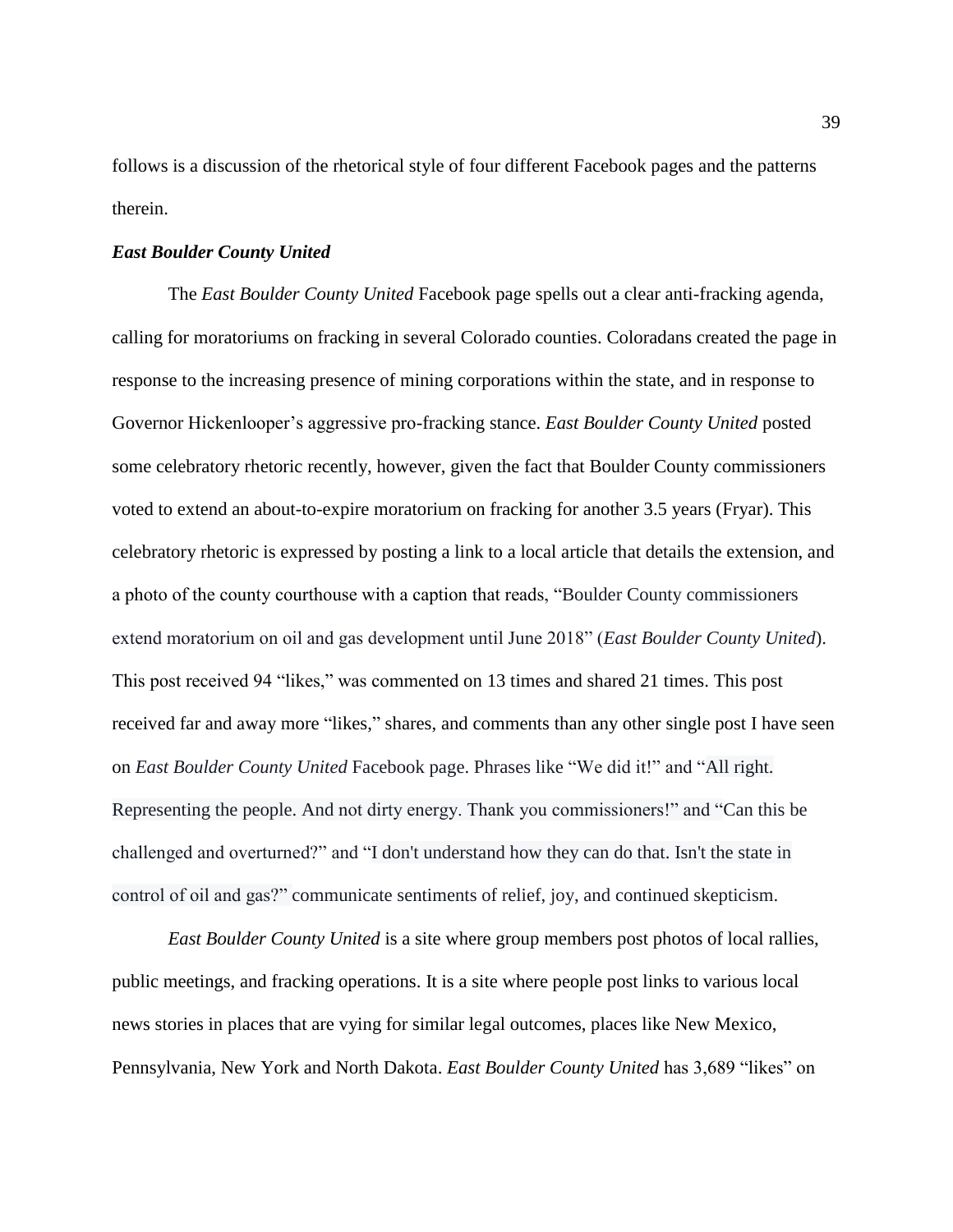Facebook and is a forum for people all over the country to share stories, news, links, and information about where locals organize and talk about meetings. All of this adds up to a rhetoric of unity, solidarity, community rights, and environmental progressivism. One important fact to note is that while *East Boulder County United* does have administrators who post consistently, there is a polyvocal rhetoric expressed on its Facebook page. That is, individual Facebook users voluntarily post photos and links, ask questions and provide answers to other group members' questions. As we shall see, this voluntary, polyvocal rhetoric contrasts sharply with the compelled (by paying writers) and centralized rhetoric of the *Energy in Depth* Facebook page.

*East Boulder County United* uses a rhetorical style that is a bit more provocative than other anti-fracking sites I looked at. For example, a recent post made by one of the site's administrators has a photo of a small child on a playground. The playground is right next to a fracking operation, and the child is wearing a large pair of sound-blocking earmuffs. The child also appears to be crying and is visibly upset. The caption for this photo reads, "From Erie, this morning. Given all of the community pleas that have been ignored, it is time for civil disobedience?" (*East Boulder County United*). Clearly, the administrator who posted this image and caption is trying to capitalize on the pathos of a crying child in the shadow of a fracking rig. The provocative suggestion that civil disobedience is the only rational option at this point in the struggle reflects a serious doubt among members of this group as to the effectiveness of public deliberations.

#### *Community Rights Alliance of Winneshiek County*

Another page on Facebook that is designed to assist in the anti-fracking movement is *The Community Rights Alliance of Winneshiek County* (Iowa). This page played a role in helping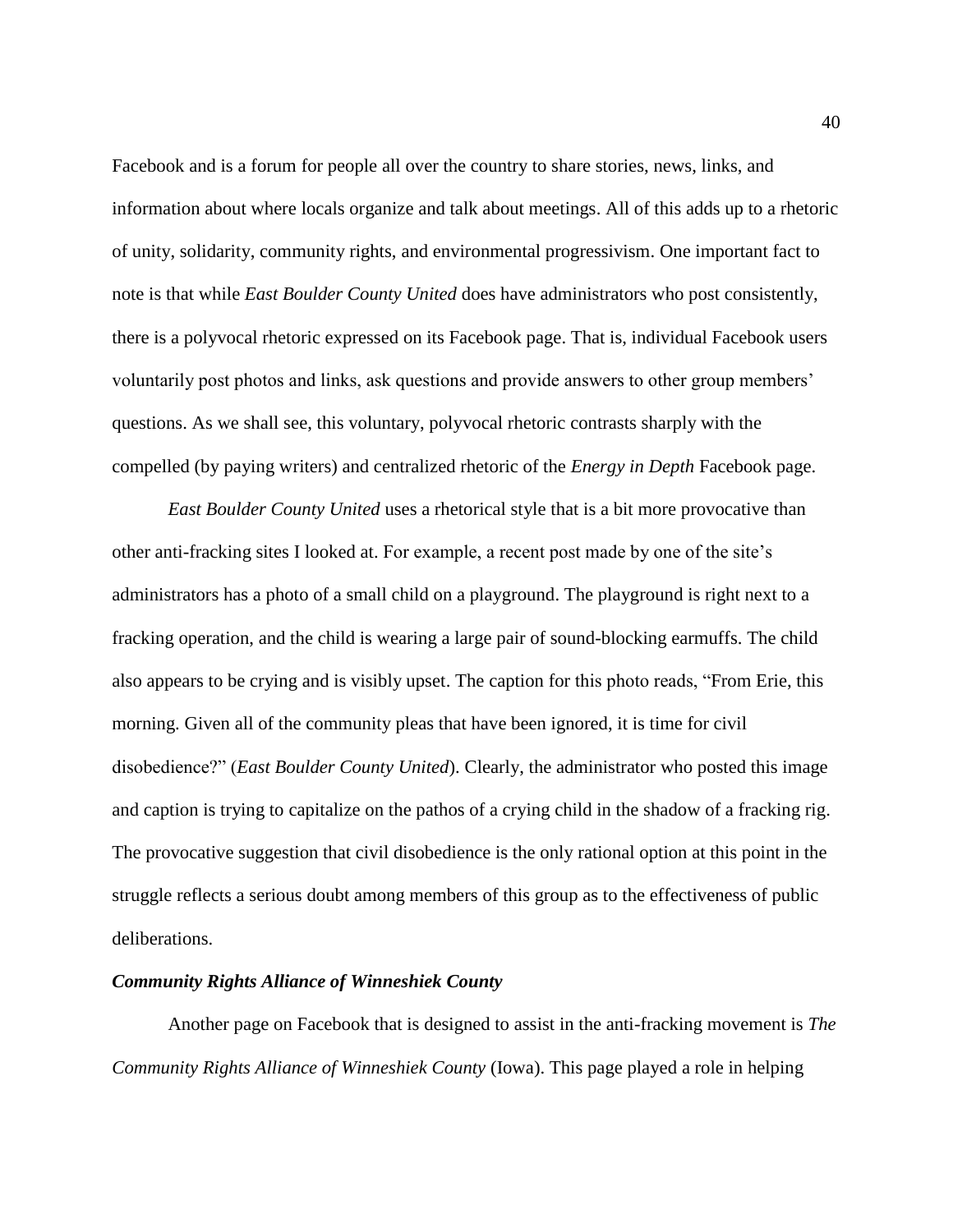residents of Winneshiek County enact a moratorium on fracking in their county. In this case, as in the case of *East Boulder County United*, Facebook serves as a platform for local organizing. Like the *East Boulder County United* Facebook page*,* the *Community Rights Alliance of Winneshiek County* Facebook page is used also used to share news of similar struggles across the USA and abroad. Photos of local meetings and links to articles are once again the most prominent rhetorical moves. Many of the links are the same as on the *East Boulder County United.* For example, both pages have several links to articles that discuss the fracking ban that was passed in Mora County, New Mexico, which represents the first and only full-fledged county-wide ban. By referencing a success story, *Community Rights Alliance of Winneshiek County* expresses a "we can do it too" style of rhetoric.

The *Community Rights Alliance of Winneshiek County* has only 321 "likes." While this fact can be explained by the smaller population of Winneshiek County as compared to Boulder County, it also manifests itself in interesting ways. First, there is noticeably less activity on the *Community Rights Alliance* Facebook than on the *East Boulder* page. The *East Boulder* page has multiple posts per day, while the *Community Rights Alliance of Winneshiek County* may have only a few posts per month. There is a distinct small-town feel to the *Community Rights Alliance* page, with photos of individuals putting letters in mailboxes and of meetings with only a handful of participants. The *Community Rights Alliance* page stylizes itself in a way that assumes everybody viewing the page knows each other, or at least knows of each other. This contrasts from the *East Boulder* page where a growing, nationwide, grass-roots movement is depicted alongside local concerns.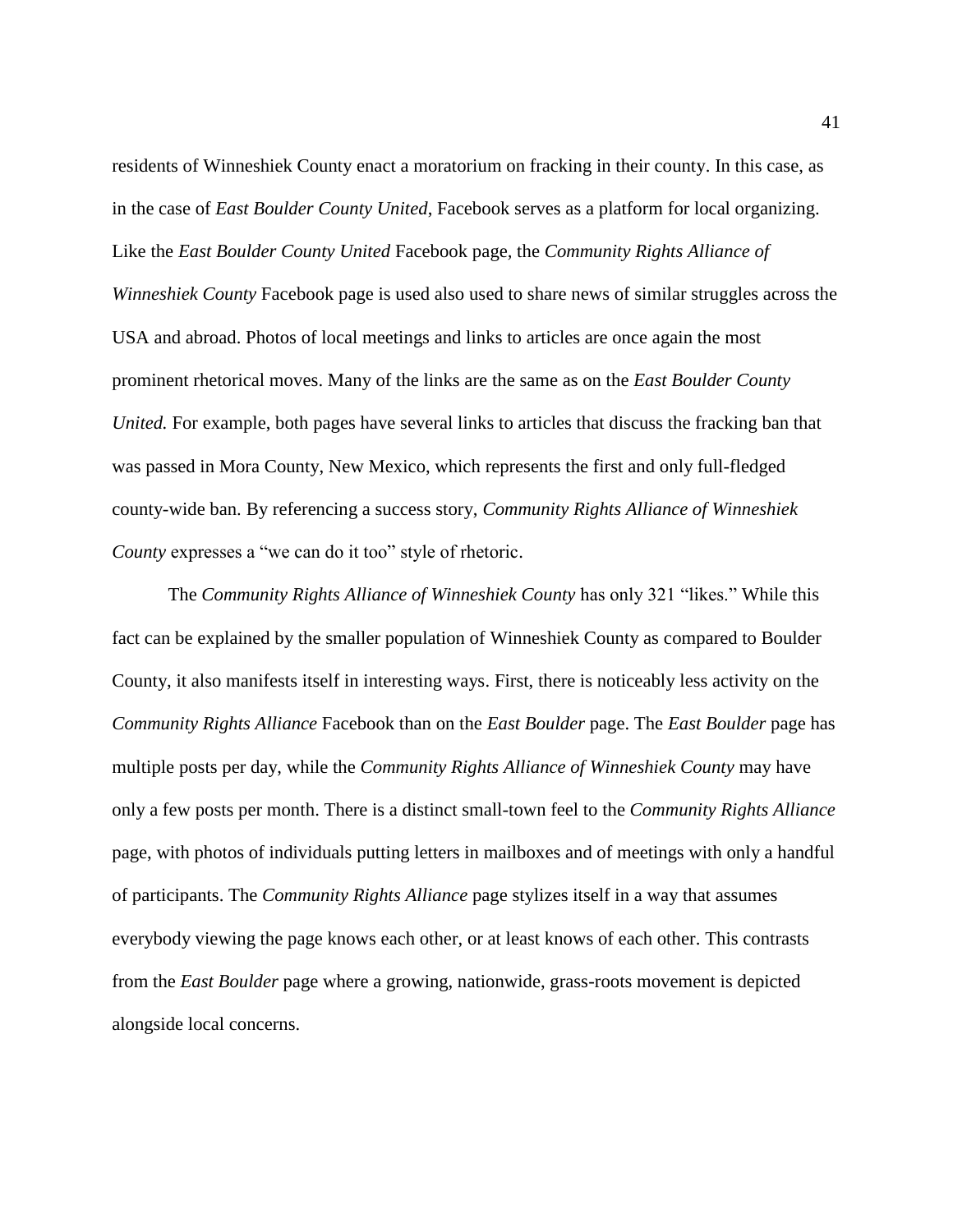The *Community Rights Alliance of Winneshiek County* links to a community rights webpage that allows viewers to access the specific texts that define the group. Letters to county commissioners, the ordinance that proposes rights of nature and of local governments' sovereignty, and blog posts written by various members of the group are some of the texts that are accessible via the *Community Rights Alliance of Winneshiek County* Facebook page. A mission statement posted by the Community Rights Alliance more fully reveals this group's rhetorical style. It reads, "We peacefully assert our Constitutional right to local, democratic selfgovernance, for the purpose of protecting the health and integrity of our communities, our commonly shared natural resources, and our future" ("About Us"). This rhetoric attempts to persuade by appealing to notions of democracy, peace, community, and public health. This mission statement also seeks to legitimize the cause by referencing the Constitution.

Responding to a well-worn and amazingly successful rhetoric that promises jobs, progress, energy independence and environmental stewardship, the Facebook pages of *East Boulder County United* and *Community Rights Alliance of Winneshiek County* argue from a wide variety of perspectives. Importantly, there is a theme that underscores all of these arguments, a theme that helps define the rhetorical style of anti-fracking groups: it is the belief held by these groups that "We get to decide what happens within our towns and communities."

#### *Energy in Depth*

Of course, Facebook is also a platform for the rhetoric of industry and business. *Energy in Depth (EID)* is a well-funded group. *EID* was created by the [American Petroleum Institute](http://www.glgroup.com/News/American-Petroleum-Institute-leads-oil-and-gas-industry-in-opposing-EPA-scrutiny-40194.html) and the [Independent Petroleum Association of America](http://online.wsj.com/article/SB124416485187987585.html) (IPAA), among dozens of other industry organizations to combat the growing anti-fracking movement. There is no secret about this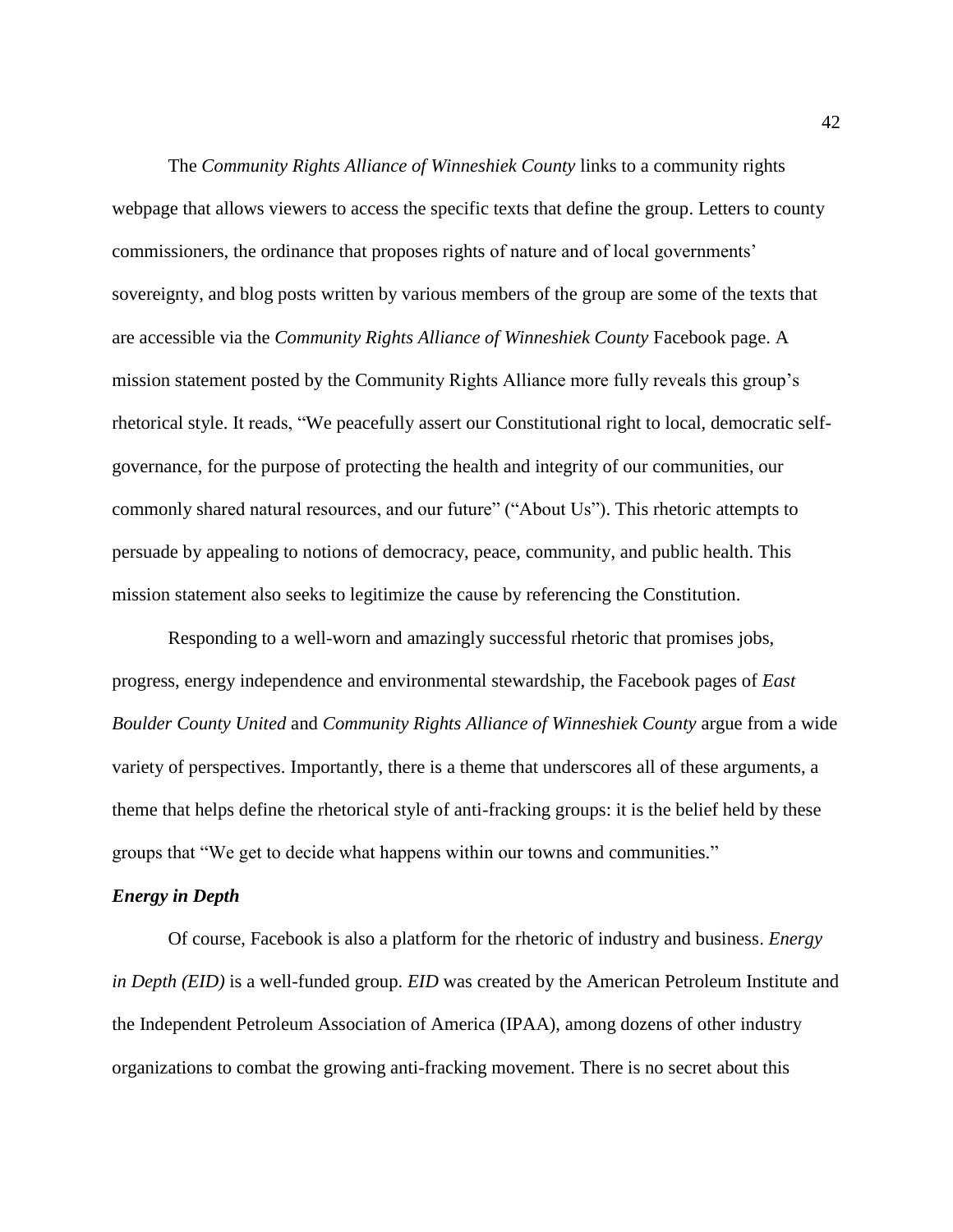mission. In a letter written by Barry Russell, the President and CEO of IPAA, *EID's* corporate logo is unveiled and a mission statement, in bold letters at the top of the letter, is given to describe *EID* as *"a state of the art online resource center to combat new environmental regulations, especially with regard to hydraulic fracturing."* Russell goes on to thank the sponsors of this massive new effort, an effort that includes new offices all over the country and is described by Russell as "costly." Those sponsors include [XTO Energy,](http://www.sourcewatch.org/index.php/XTO_Energy) [Occidental Petroleum,](http://www.sourcewatch.org/index.php/Occidental_Petroleum) [BP,](http://www.sourcewatch.org/index.php/BP) [Marathon,](http://www.sourcewatch.org/index.php/Marathon) Chevron, [Shell,](http://www.sourcewatch.org/index.php/Shell) IPAA, and [Halliburton](http://www.sourcewatch.org/index.php/Halliburton). Despite these heavy hitters, Russell goes on to ask the recipients of his letter to consider making additional contributions to the effort ("Hydraulic Fracturing Under Attack"). Clearly, *EID* is a well-financed Facebook page that is at all times crafting its rhetoric in terms that align with the values of the oil and gas industry.

Interestingly, the language used to describe *EID's* mission is much less combative on *EID's* actual webpage. According to the site www.energyindepth.org, EID is mostly about research and education:

> Launched by the Independent Petroleum Association of America (IPAA) in 2009, Energy In Depth (EID) is a research, education and public outreach campaign focused on getting the facts out about the promise and potential of responsibly developing America's onshore energy resource base–especially abundant sources of oil and natural gas from shale and other "tight" formations across the country. It's an effort that benefits directly from the support, direction and technical expertise of a broad segment of America's oil and natural gas industry, led in Washington by IPAA, and guided on the ground by IPAA's more than 6,000 members and affiliates in the states. (energyindepth.org)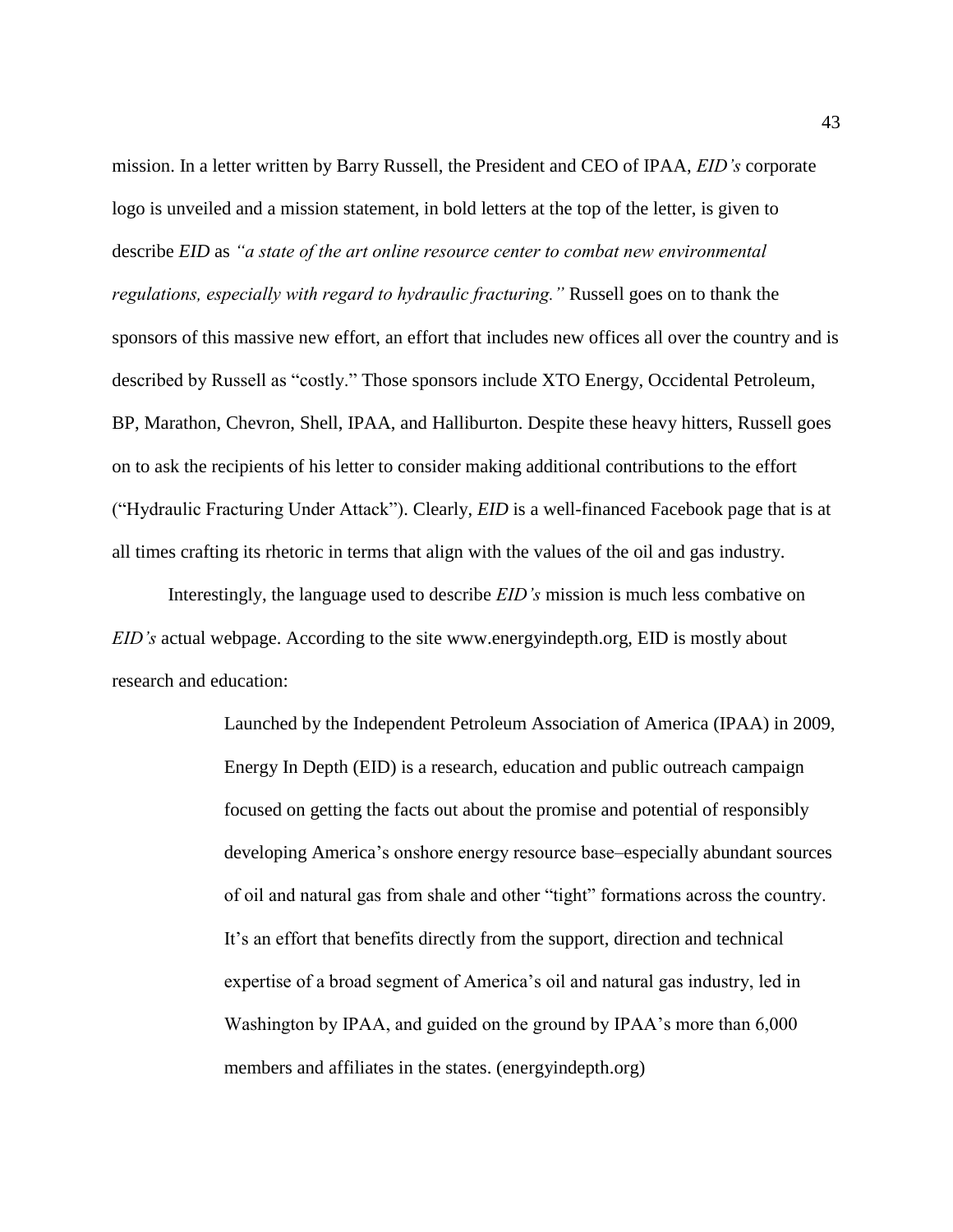Thus, we see the basic rhetorical principle of audience influencing terminology. The very same network (*EID's* online campaign) is described to insiders as a way to "combat new environmental regulations" but described to outsiders as a campaign of "research, education, and public outreach." To insiders, then, *EID's* Facebook page becomes a rhetorical weapon to be used against opponents, and to outsiders it becomes a place to retrieve and share information.

As mentioned above, the rhetoric of "jobs" is central the pro-fracking camp, and this is evident from *EID's* Facebook page. Links to articles with titles such as, "[INFOGRAPHIC: Shale](http://energyindepth.org/national/infographic-shale-development-supports-american-jobs/)  [Development Supports American Jobs," and "](http://energyindepth.org/national/infographic-shale-development-supports-american-jobs/)[Pennsylvania Counties See Low Unemployment](http://energyindepth.org/marcellus/pennsylvania-counties-see-low-unemployment-rate-thanks-to-shale/)  [Rate Thanks to Shale"](http://energyindepth.org/marcellus/pennsylvania-counties-see-low-unemployment-rate-thanks-to-shale/) are prominent. These articles are all written by *EID* staff writers. The rhetoric of job growth is perhaps the most influential, based on my experience in noticing that articles which detail job growth get the most "likes" and the most comments from individual Facebook users.

It would be a fascinating research project to conduct, using new digital technology, a distant reading of all the titles of articles written by *EID* staff writers. One common rhetorical move EID writers make is to put a word or phrase within the title in quotes. For example, articles like "Errors from Start to Finish in Center for Public Integrity's Barnett Shale 'Investigation'" and "Texas Foes use 'Setbacks' to Ban Drilling" are common titles. By putting quotes around "investigation" and "setbacks" the authors of these pieces exhibit a very clever rhetorical trick: they get to quote a source but frame the word in such a way as to regard the idea in a condescending manner; this somewhat mocking tone is, however, by design and seeks to diminish the legitimacy of any piece of news that may hurt the oil and gas industry. In this case EID argues against the legitimacy of a publicly funded investigation (Everly).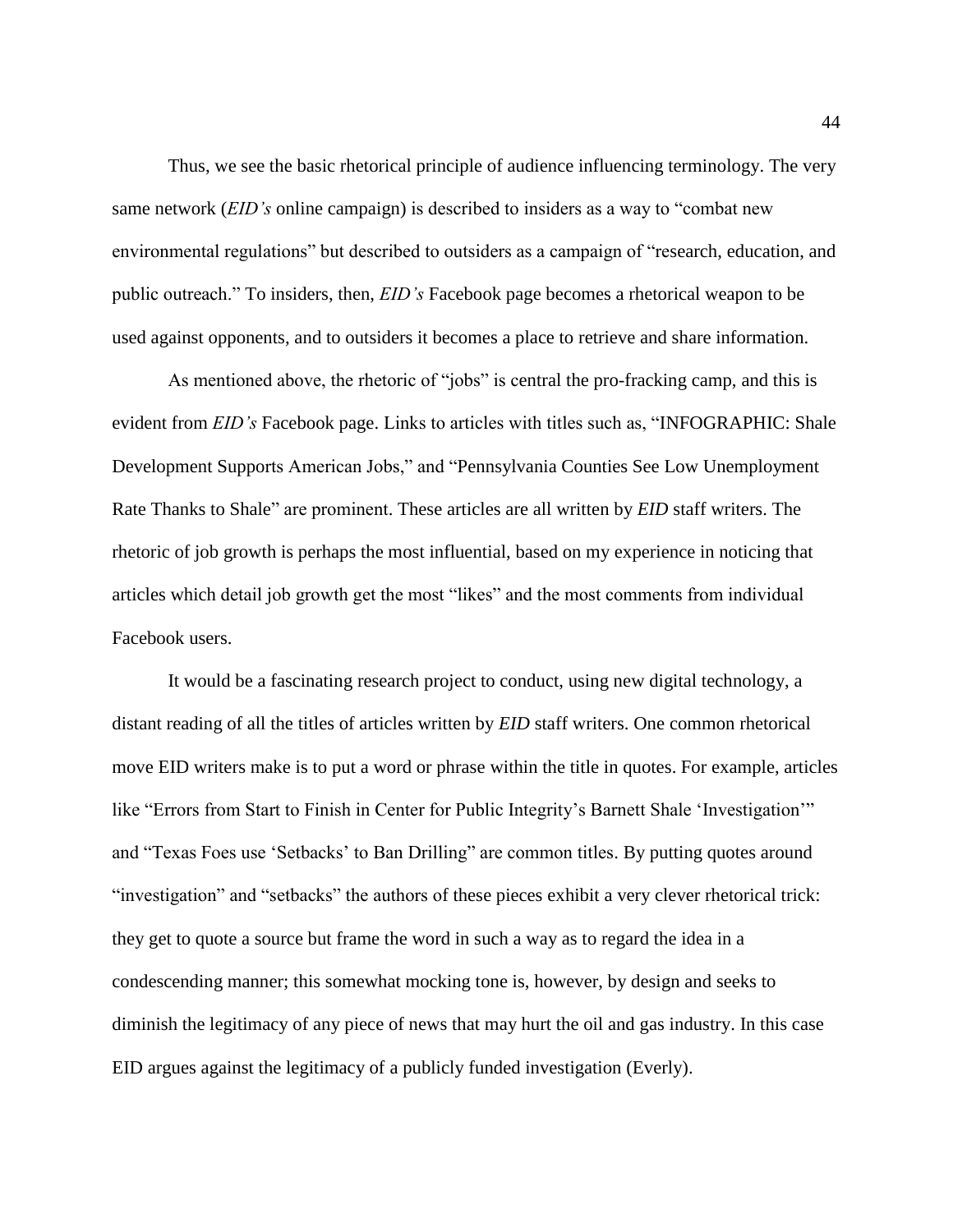Indeed, *EID* writers are fond of rhetoric that labels opponents of fracking as childish or out of control. When anti-fracking organizers gathered to oppose a Colorado court decision, *EID* posted an article on its Facebook page that called the gathering a "tantrum." When the *New York Times* published a comprehensive report on some of the negative results of North Dakota's oil and gas boom, it was referred to by *EID* writers as "pretty silly." One article's title refers to California activists as "full of sound and fury" (Quast). These rhetorical maneuvers are in line with *EID's* mission statement to actively repudiate each and every text that can be construed as supporting the anti-fracking movement.

A major difference between the *EID* Facebook page and the anti-fracking pages described above is the fact that the articles linked to on *EID's* Facebook page are almost entirely produced by the staff writers of *Energy in Depth,* while the articles posted on anti-fracking pages such as *Community Rights Alliance* are mostly online newspaper articles. Thus, we can see that anti-fracking rhetoric is polyvocal and voluntary, while much pro-fracking rhetoric is essentially paid-for propaganda. There are comments on the *EID* page posted voluntarily by individual Facebook users, but they are few and far between, and they often amount to poking fun at antifracking groups. For example, one individual, in response to an anti-fracking article posted on the *EID* page, writes, "Your 'dissenting position' is invalid. Now, run along and play with your solar panels" (*EID*). Here, much like in the articles written by EID staff, the rhetoric of quoting a term to delegitimize it is combined with the tactic of equating opposition with childishness. On the one hand, *EID* staff writers are polished and polite when responding to opponents of fracking, on the other hand, pro-fracking rhetoric can be somewhat dismissive and condescending.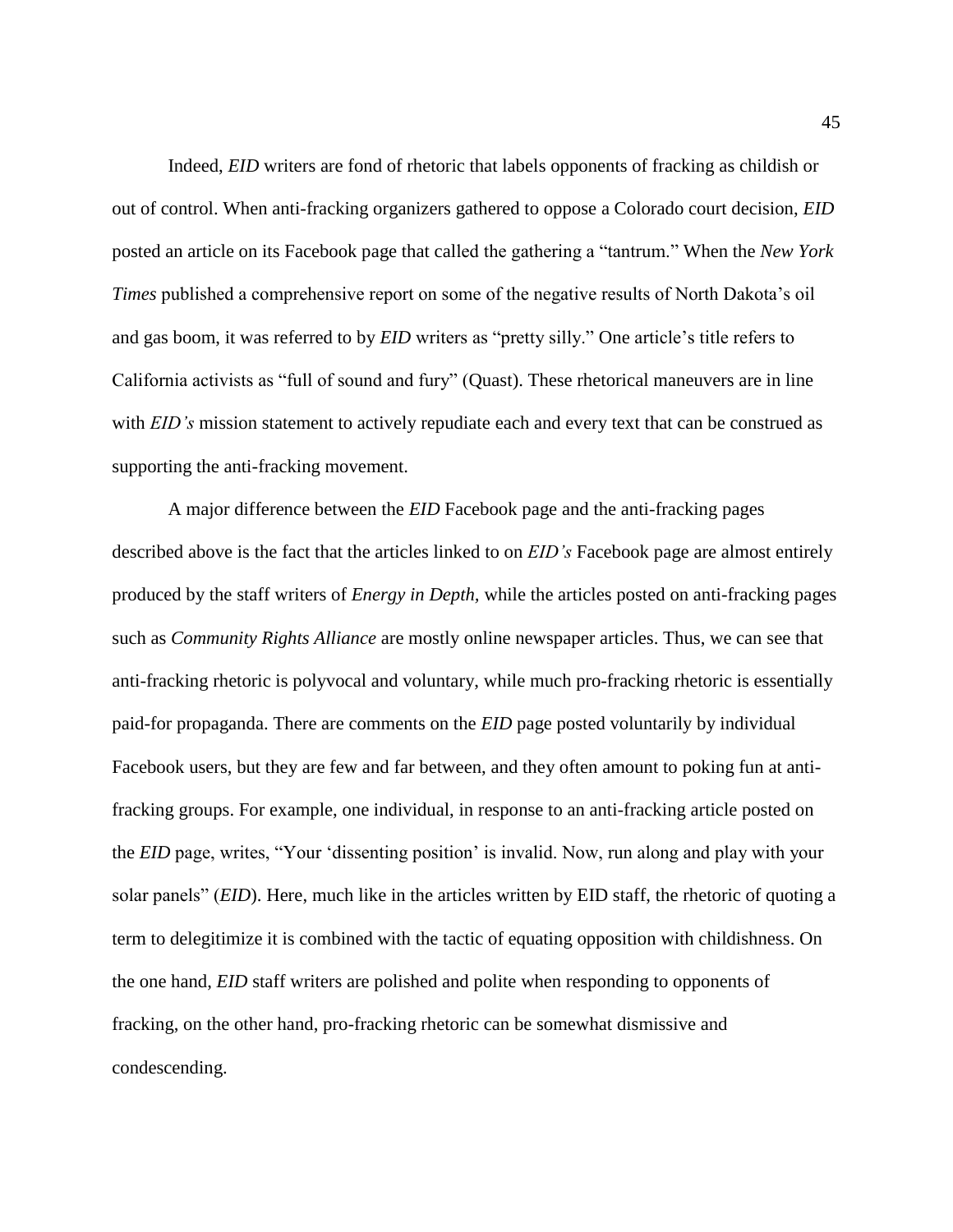#### *Some Patterns*

Both camps make use of what I call "the rhetoric of links." Links allow the post's author to say more, to say it more credibly, and in many cases to say it better. Also, links end up being more visually imposing than written text alone, due to the "pop-up screen" that emerges after posting a link. This screen serves as the link but is also large enough to make the title of the linked article appear in a larger font, along with an image that also dwarfs the standard Facebook font size. Thus, links have a way of legitimizing a post; posts without a link may be questioned as unsupported subjective opinion.

Another pattern that emerges from this analysis is the rhetoric of nationalism. Both sides rely on appeals to national pride, albeit in different ways. Pro-fracking groups consistently refer to "energy independence" and the fact that the oil and gas boom create "American jobs." Antifracking groups refer to the Constitution and the sovereignty of local governments. Ironically, anti-fracking groups see fast-tracking oil and gas projects as "un-American."

Finally, both camps are adept at expressing cultural values with visual rhetoric. Photos of job sites, men in hard hats working, and graphs depicting low unemployment rates and rising Gross Domestic Product are styled to appeal to the citizen who is primarily concerned with job growth and the strength of the United States economy. Photos of natural settings, children playing outdoors, and maps that depict a rapid proliferation of fracking operations appeal to the citizen who may place environmental health above economic growth. Thus, we can see that while the messages are vastly different, certain rhetorical maneuvers are practiced by both sides of the fracking debate.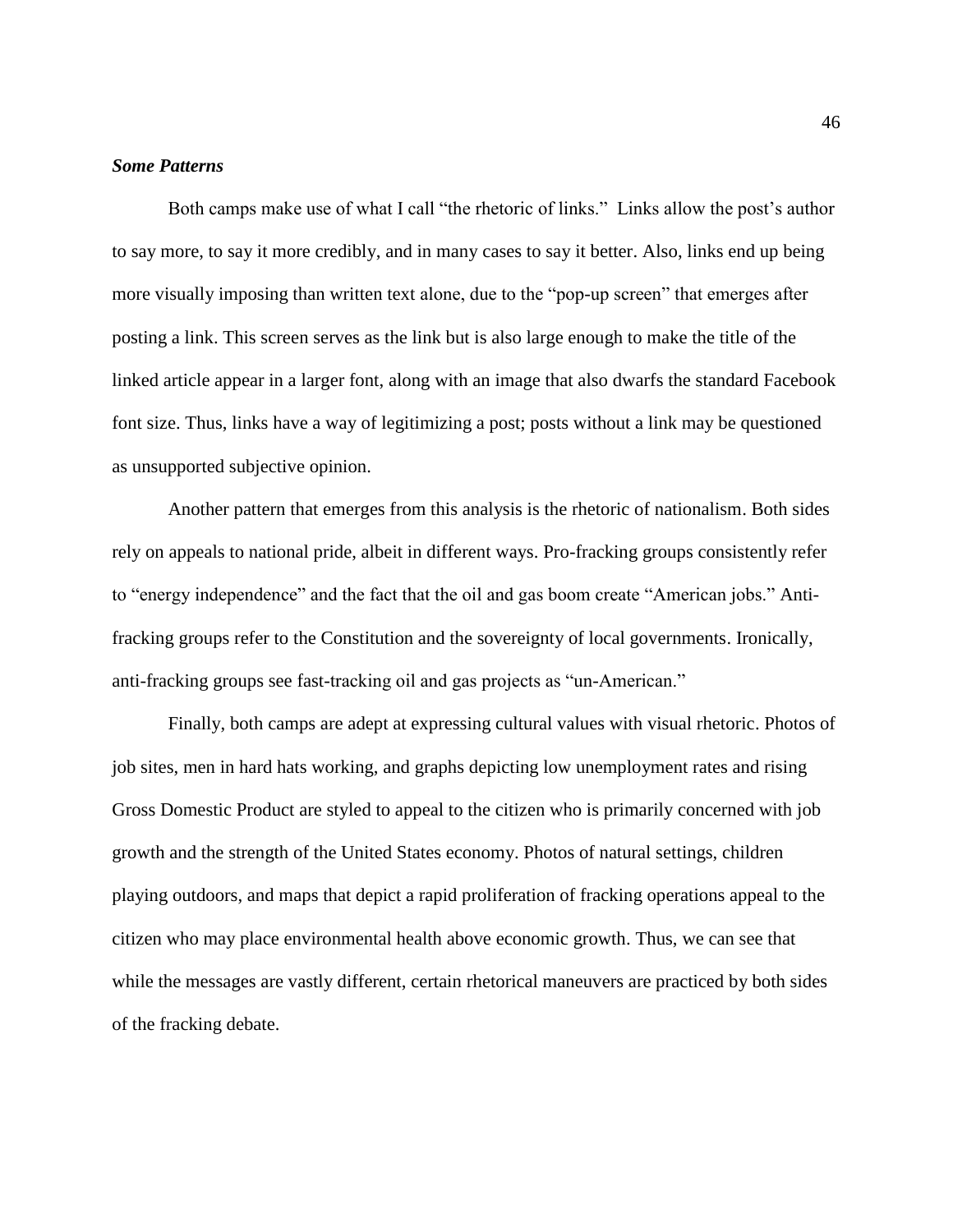#### *Is the Fracking Debate on Facebook Democracy in Action?*

Facebook and other online forums offer citizens a platform–however limited–to participate in democracy. We are best to keep in mind, however, that participating in democracy via the Internet is cumbersome to many and impossible for some. Thus, these spaces are *not compatible* with familiar concepts of public spaces such as Habermas' "public sphere." Nancy Fraser critiques Habermas' analysis of public spheres and notes that Habermas makes unrealistic assumptions about public spheres as places that are equally accessible to all groups, or equally hospitable to all points of view. Fraser argues that Habermas' public spheres "may be understood as culturally specific rhetorical lenses that filter and alter the utterances they frame; they can accommodate some expressive modes and not others" (Fraser 69). This type of social arrangement of the public precludes equal participation. Participation, Fraser says, "means being able to speak in one's own voice, thereby simultaneously constructing and expressing one's cultural identity through idiom and style" (68). While social media sites and political blogs can indeed serve as platforms for cultural expression, those expressions are not likely to be heard by political leaders who are charged with deciding matters of great social importance. Further, these sites are not equally accessible to all groups and thus cannot "accommodate" a full range of "expressive modes" (Fraser 69).

Despite their exclusionary potential, online forums can in fact serve as kinds of public spaces. They allow access to a global network of information, which can raise awareness of issues previously unnoticed by mass publics, and social media sites can indeed help organizers run successful "grass-roots" movements. Of course, sites like Facebook are also used by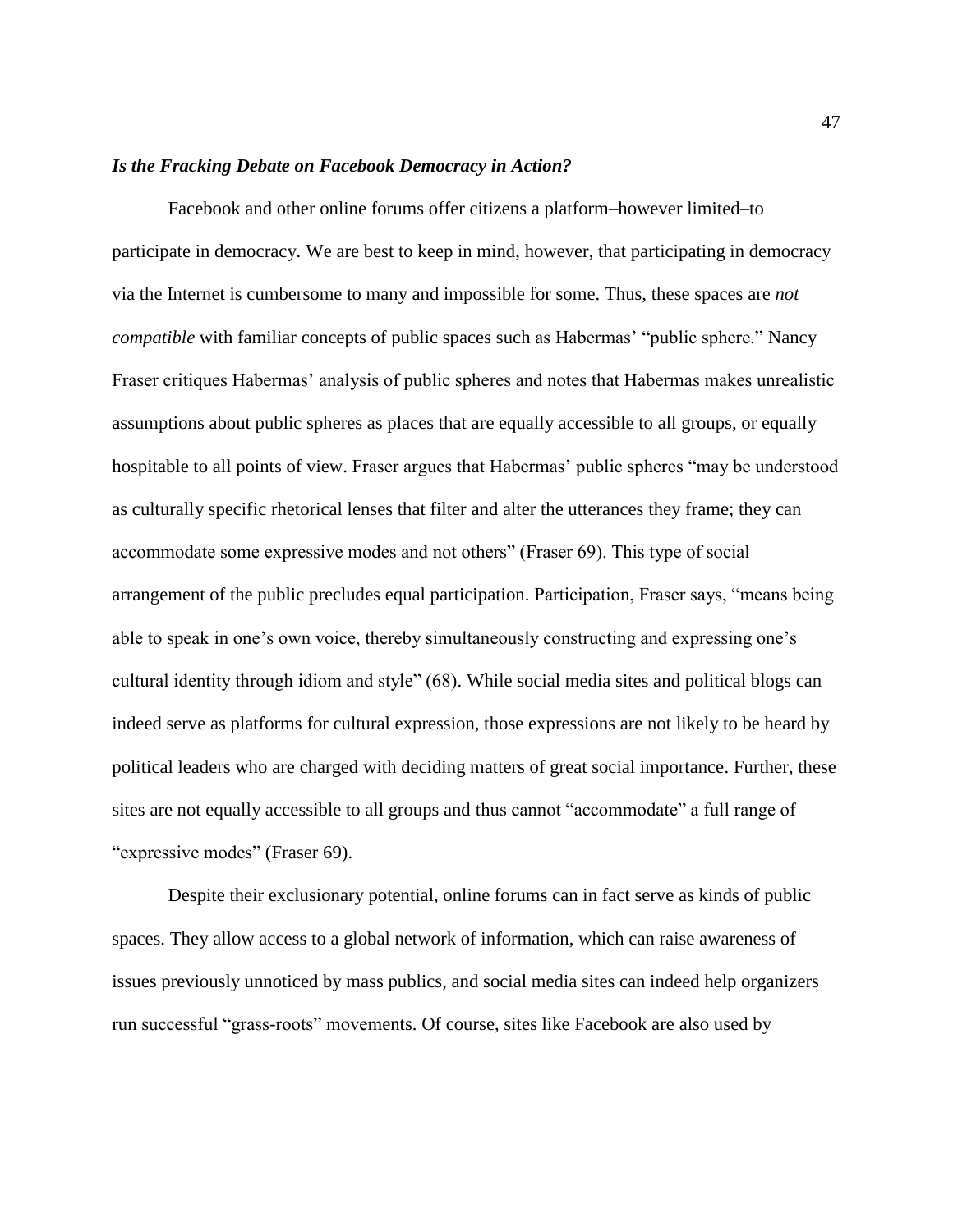powerful interests–like the oil and gas industry—who seek to frame the terms of social debates, and to actively denounce any forms of democratic action that oppose their agenda.

Despite its limitations, Facebook does work democratically, particularly if we regard people using Facebook from the perspective of Fraser's concept of democratic participation as being able to "speak in one's own voice" and express one's cultural identity "through idiom and style" (68). Facebook is perhaps most useful in helping concerned citizens organize and share information. Facebook is exclusive, however, despite its widespread use. It is good to remember that significant portions of the population are not using Facebook, or are unable to access the Internet. Also, the opinions expressed on Facebook are not likely to reach the people sitting in important decision-making positions.

Facebook should not be considered as a site that has somehow resolved the ethical question of creating a modern public space that allows for universal access, participation, and acknowledgement. It can, however, be considered as a space in which a certain brand of democracy functions, a space in which competing rhetorics vie for legitimacy. Groups use Facebook to express political views, and pages created in direct response to pending legislation can influence political outcomes by assisting groups who organize to support or oppose that legislation. Thus, we see the value in Ackerman's suggestion that rhetorics involved in the "policy sphere" may be more effective than other rhetorics. While Facebook may not be a substitute for public meetings and face-to-face deliberations, it does serve as an important new kind of public space, and it has potential to influence public policy.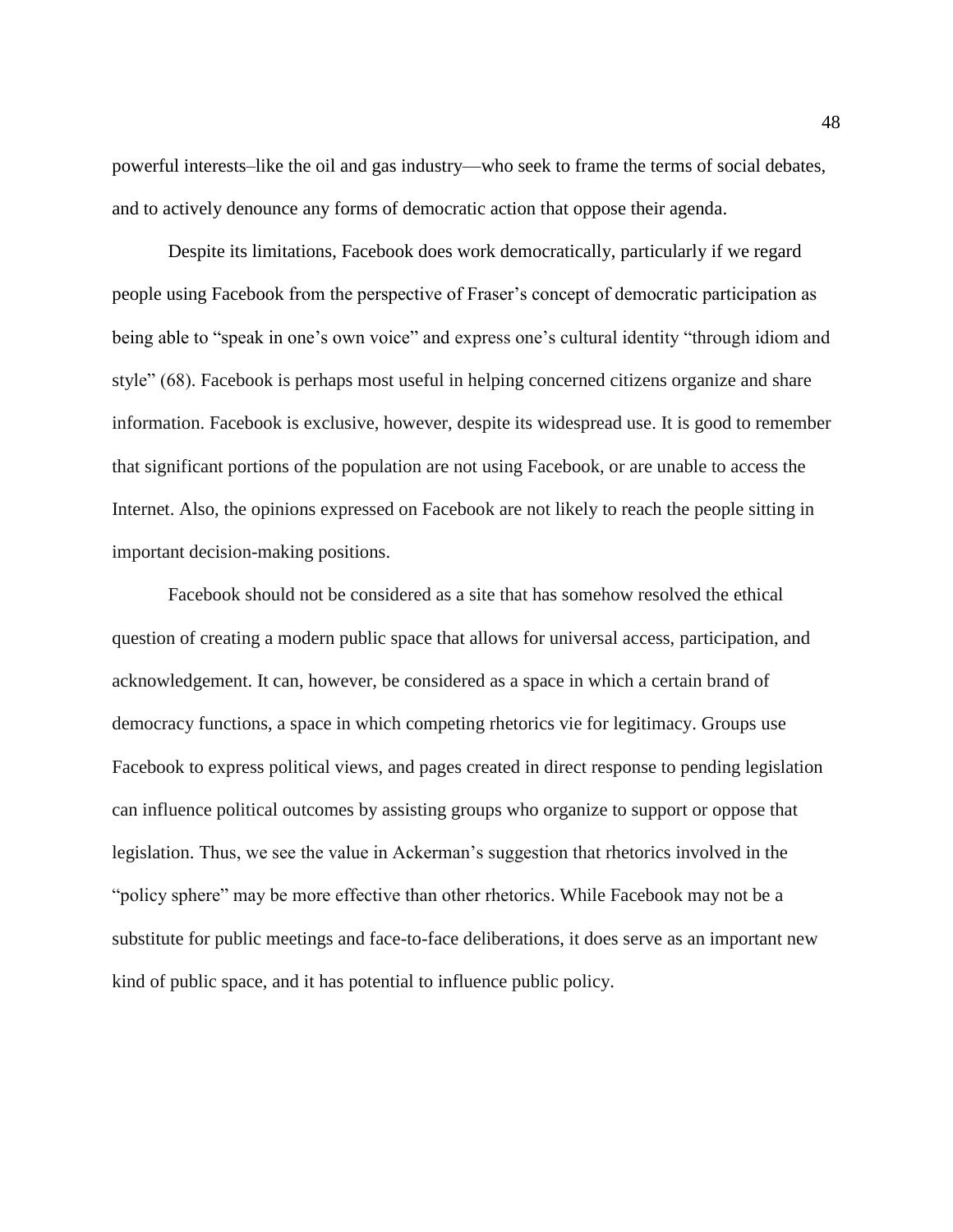#### *Exigencies for Rhetorical Study of Facebook as Democratic Action*

By analyzing how social media sites are used rhetorically by groups participating in public political discourse, scholars can begin to unpack an important new feature of American democracy. The debate over fracking has motivated thousands of Americans to take democratic action, and they do so in a continuously engaged fashion on Facebook, a level of engagement that far exceeds simply voting at hearings. I define "democratic action" as any activity that argues regarding legislation or other legal outcomes—in the broadest sense of those terms. An inclusive notion of democratic action includes, among other things, participating in public meetings, speaking to others about matters of public importance, voting, rallies, protests, boycotts, public political writing such as political blogs or letters to editors, or any public activity that expresses a genuine opinion on public matters.

The action that is most commonly associated with democracy is voting, which is an unfortunate fact of American culture. Even though voting qualifies as a democratic action in a strict sense, it represents only a tiny fraction of the possibilities for citizens to engage in democracy. Voting is an uncontested expression of political desires, yet its mechanics allow citizens to vote in secret. And while it is democratic, the larger the election, the smaller the impact of each individual's vote.

Given the non-stop, high-stakes lobbying that occurs in Washington, D.C. (and in state capitols), there are questions about how realistic it is to assume that average citizens have the ability to affect change simply by voting different candidates into office. Voting seems especially inadequate within Fraser's concept of participation in publics as "expressing one's cultural identity through idiom and style." That said, voting is certainly not to be written off entirely.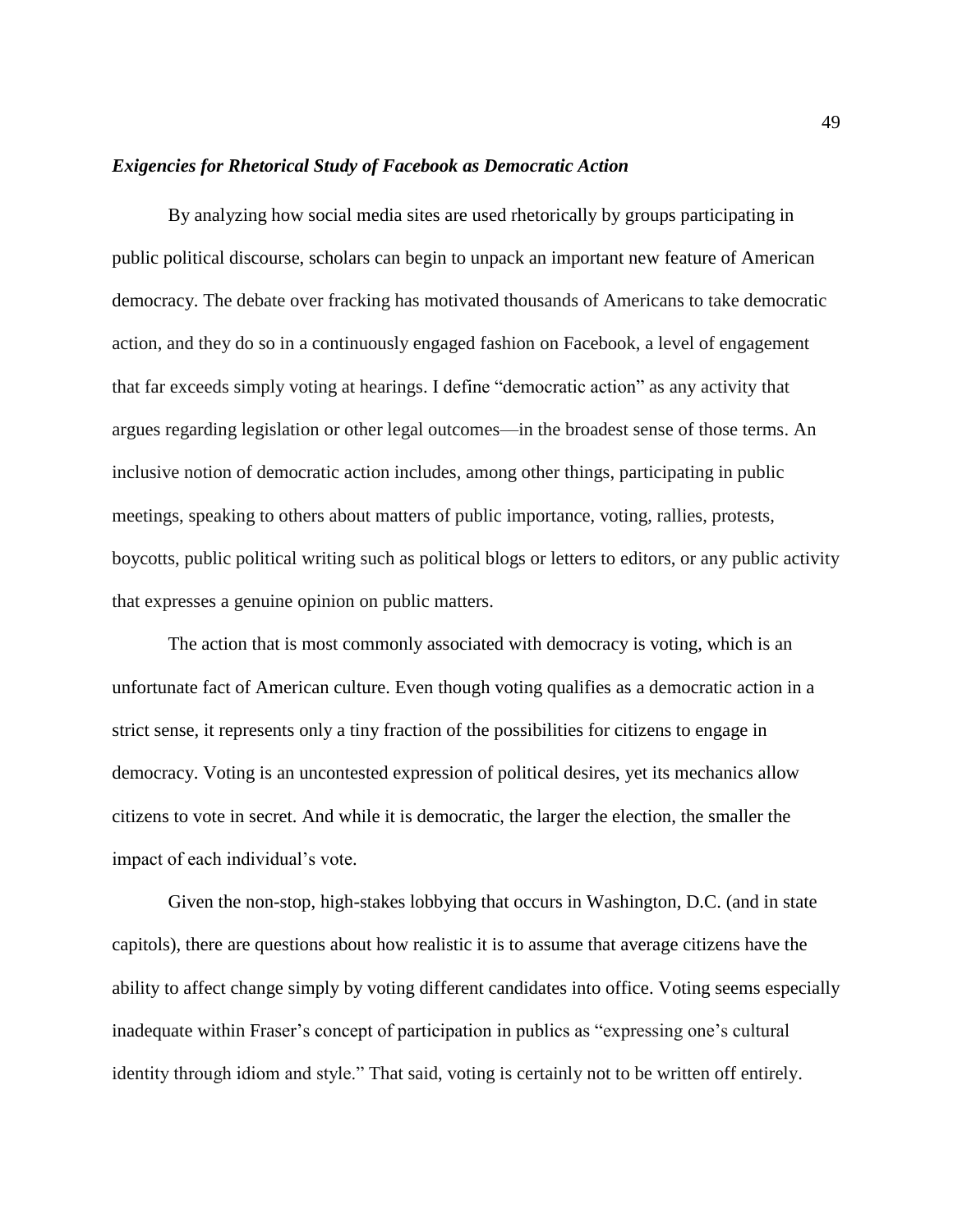Voting does offer a relatively easy opportunity for political expression, and can be particularly impactful at local levels.

Voting, however, is decreasing in popularity among citizens, as are other democratic practices. J. Michael Hogan details the decline of political participation in America in "Rhetorical Pedagogy and Democratic Citizenship." Fewer and fewer Americans take part in the kind of grass-roots democratic action that fueled the Progressive era of the early  $20<sup>th</sup>$  century (78). Some of the statistics are rather disheartening. Things like attending public meetings, writing a letter to the editor, or even the simple act of signing a petition used to be common among average Americans; but by the mid-1990's most Americans did not engage in a single civic activity (79). As fewer and fewer Americans attend public meetings, vote, and in general make their culturally genuine voice heard in public ways, the influence of market forces on decisions of public importance becomes stronger. Public schools are evaluated as if they were businesses, candidates equate running the government with running a business, and within the academy, administrators phase out tenured instructors in favor of much cheaper adjuncts and graduate assistants.

Therefore, an exigency is present to investigate how rhetorics of democratic participation function within new public forums like Facebook. John Ackerman, in his article "Rhetorical Engagement in the Cultural Economies of Cities," attempts to clarify what civic engagement means. We should, Ackerman suggests, consider civic engagement as the way citizen-scholars make rhetorical investments in the public life of their cities (77). Subsequently, rhetorical engagement should be reframed in political and economic terms, and those who engage the policy sphere may end up wielding more political influence than those who participate in other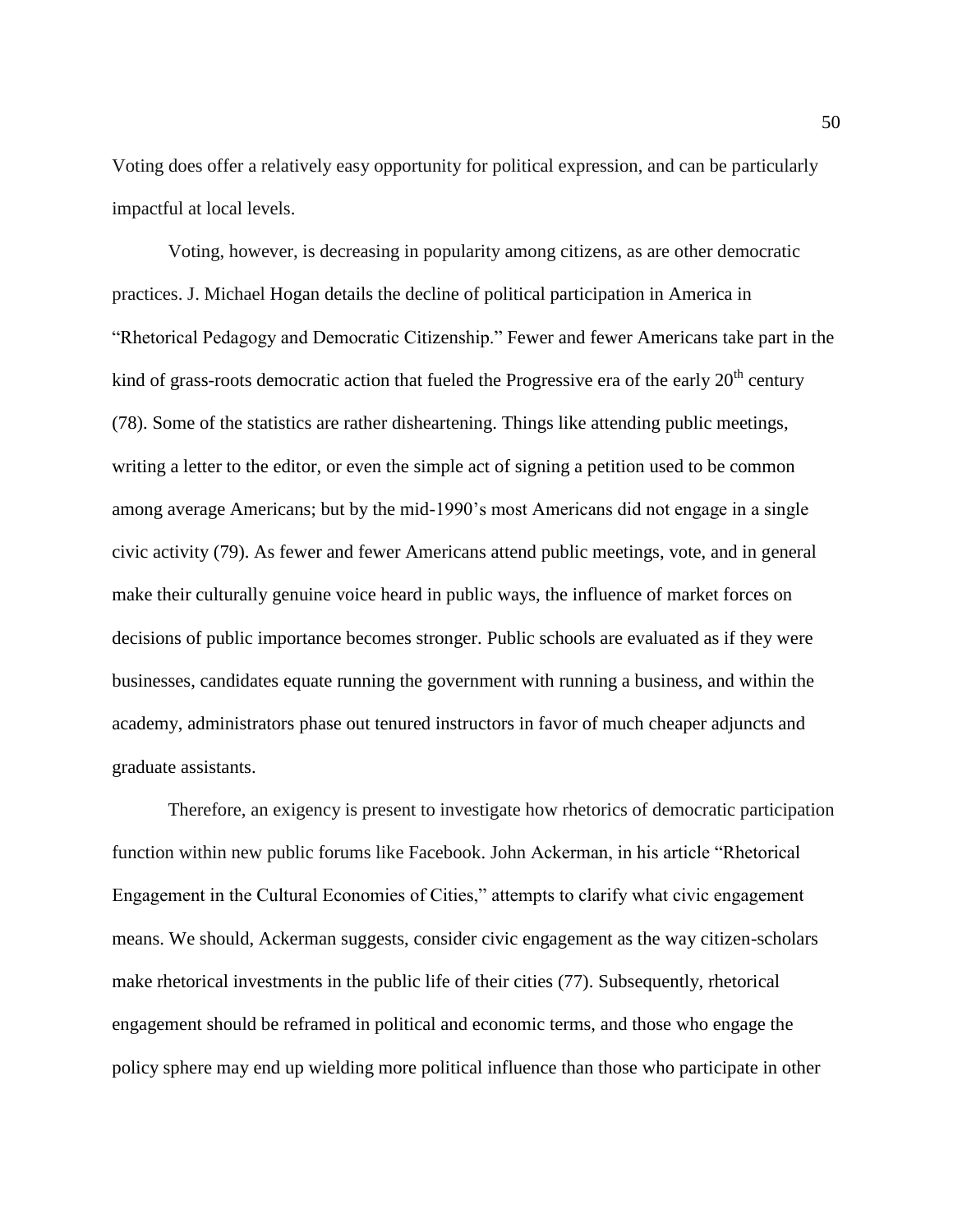areas of public life because the policy-making world is usually not burdened with considerations of engaged citizens (90). Thus, we can look at democratic action as rhetoric intending to engage the policy-making world, and should strive to understand its rhetorical influence in political and economic terms. The fracking debate on Facebook is a narrow but informative sample of competing rhetorics, with the ultimate goal of both sides being to influence public policy.

Other exigencies for better understanding democratic rhetorics online exist. For example, the rise in non-profit groups over the past thirty years could be viewed as a positive sign that Americans are finding new outlets for political expression. This trend, however, coincides directly with a serious decline in voting, attending public meetings and writing letters to editors (Hogan 79). It is true that by donating to one group over another, individuals are, to some extent, signifying their political desire. But that donation does not result in a seat at the meeting table, and the special interest group is free to use that money in ways that the individual may find objectionable. Worthy causes become sloganized and commercialized, and individual citizens may feel content that a donation is akin to raising their voice in a public forum.

Further, "participating" in politics from the comfort of an individual internet bubble isolates us from the vital task of negotiating meaning in a public forum via dialogue. Hogan writes, "Not only do blogs and chat rooms lack the personal accountability of face-to-face interactions, but they tend to attract only like-minded participants and reinforce rather than challenge existing beliefs" (79). Besides blogs and chat rooms, social media sites such as Twitter and Facebook often turn into echo chambers where opposing views are silenced or ignored, and Google filters search results based on our preferences. So, while it is true that many types of connections are possible via the Internet, even connections to people with opposing or radically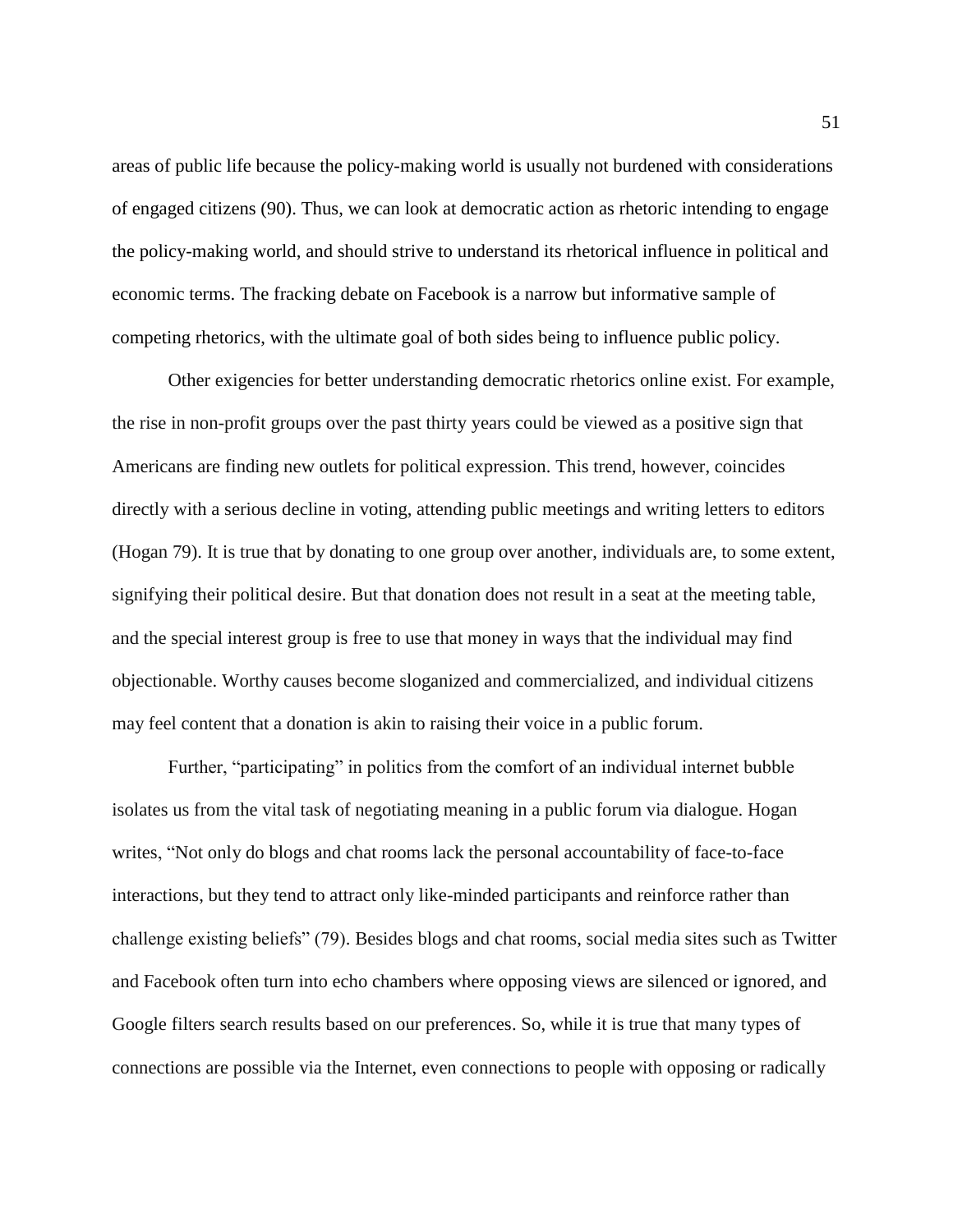different viewpoints, citizens tend to connect with like-minded people, and none of those connections require "the personal accountability of face-to-face interactions" that deliberations of great public importance demand.

New technologies are often sold to the public as democratizing forces, when in reality new technologies can be used to suppress democratic action. As Hogan reminds us, Americans were told that television would broadcast "public interest" programs and even allow citizens to somehow speak directly to their leaders; alas, television has instead become a public-interest desert, filling the airwaves with meaningless trivia, endless sports coverage, celebrity gossip, and entertainment masquerading as serious news. Hogan goes on to compare television to the Internet:

> In the 1990's we heard similarly optimistic predictions that the Internet would revive grass-roots democracy by providing ordinary citizens with unprecedented information resources and a powerful new tool for interacting with their fellow citizens. Instead, the Internet has become too often a refuge for for purveyors of political misinformation, bizarre conspiracy theories, and the rhetoric of hate. Even mainstream political websites reek of ideological parochialism and rhetorical excess. (82)

Thus, concerned citizen-scholars must make a distinction. On one hand, we can see the people-organizing potential of social media and how access to global information can help raise awareness of serious issues. On the other, we see stifling forms of political "participation" fostered by the mechanics of the Internet and by idealizing it as a tool that will lead to an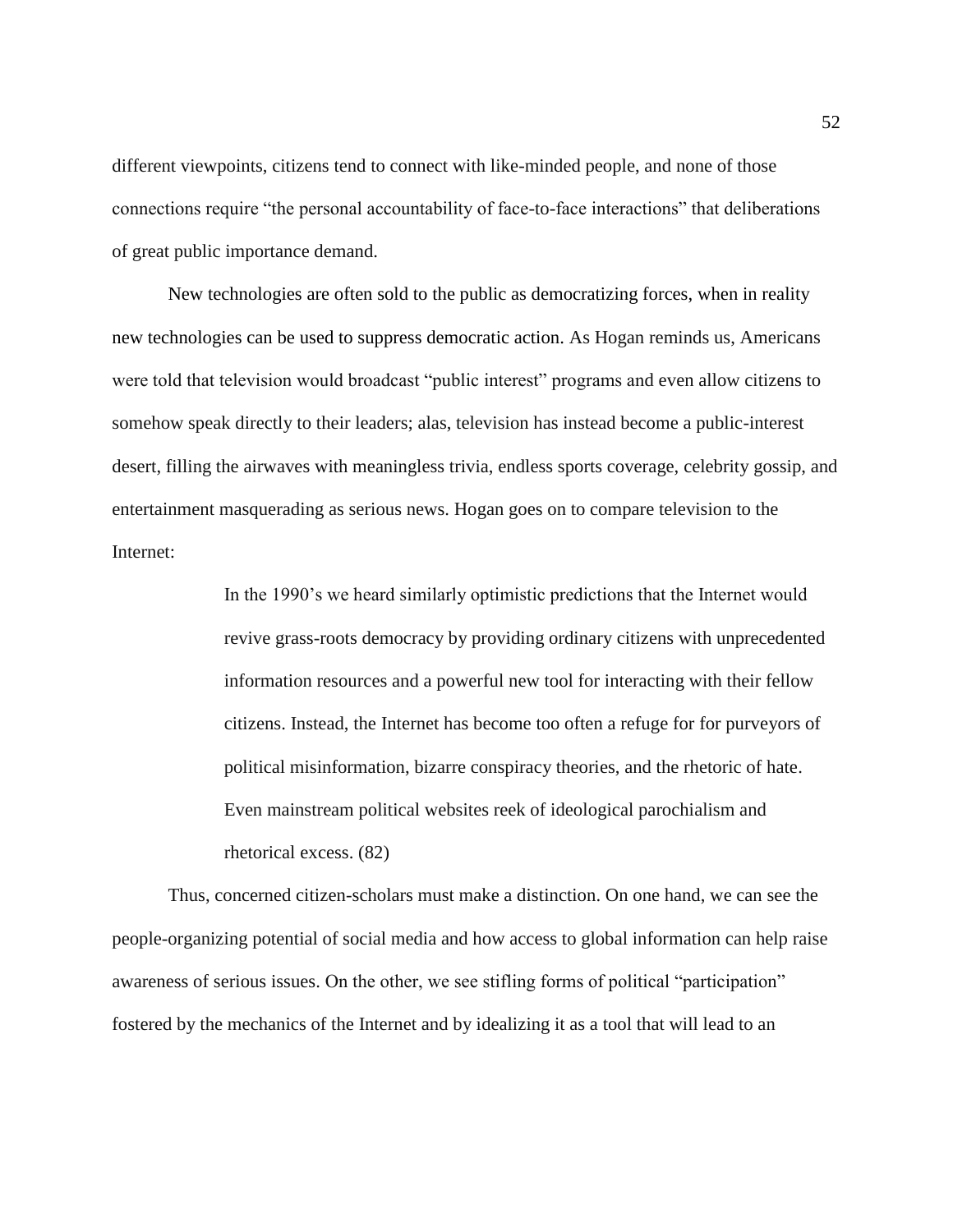informed electorate, and how the isolating nature of discussion boards, blogs, and mainstream media news consumption too often serves to divide and distract.

Trying to understand how rhetorics of democratic action (like those of RoNA) function online is an important task. We should keep in mind, however, that too much focus on what constitutes democratic action can impede scholarly inquiry into matters of social justice. As Candice Rai argues, "Concern over whether something is or is not democratic obscures the more important question of whether various social investments do or do not produce just social consequences" (51). By describing the features and effectiveness of RoNA, and by examining the digitally produced rhetorics surrounding the fracking debate, I hope I am not only addressing questions of how democracy is functioning through these rhetorics but also moving towards a discussion of how the "social investments" made by proponents and opponents of fracking lead to particular social outcomes that may or may not be in the public interest.

#### **Conclusions and Perspectives**

Style carries rhetorical weight (Hariman, Brummett, Vivian). RoNA stylize themselves as concerned with environmental sustainability, public health, and community rights. Understanding RoNA's style may assist citizen-scholars in locating and understanding how agency functions in the postmodern world. At the heart of RoNA as a subculture is the legal language found in the ordinances described above and in the Ecuadorian constitution. Trying to codify that language unifies them in shared purpose. While various interpretations of what precisely those rights entail exist, the basic notion that ecosystems and natural communities have a right to exist and flourish is intuitively simple to understand, thus easy for imaginary communities to cohere around.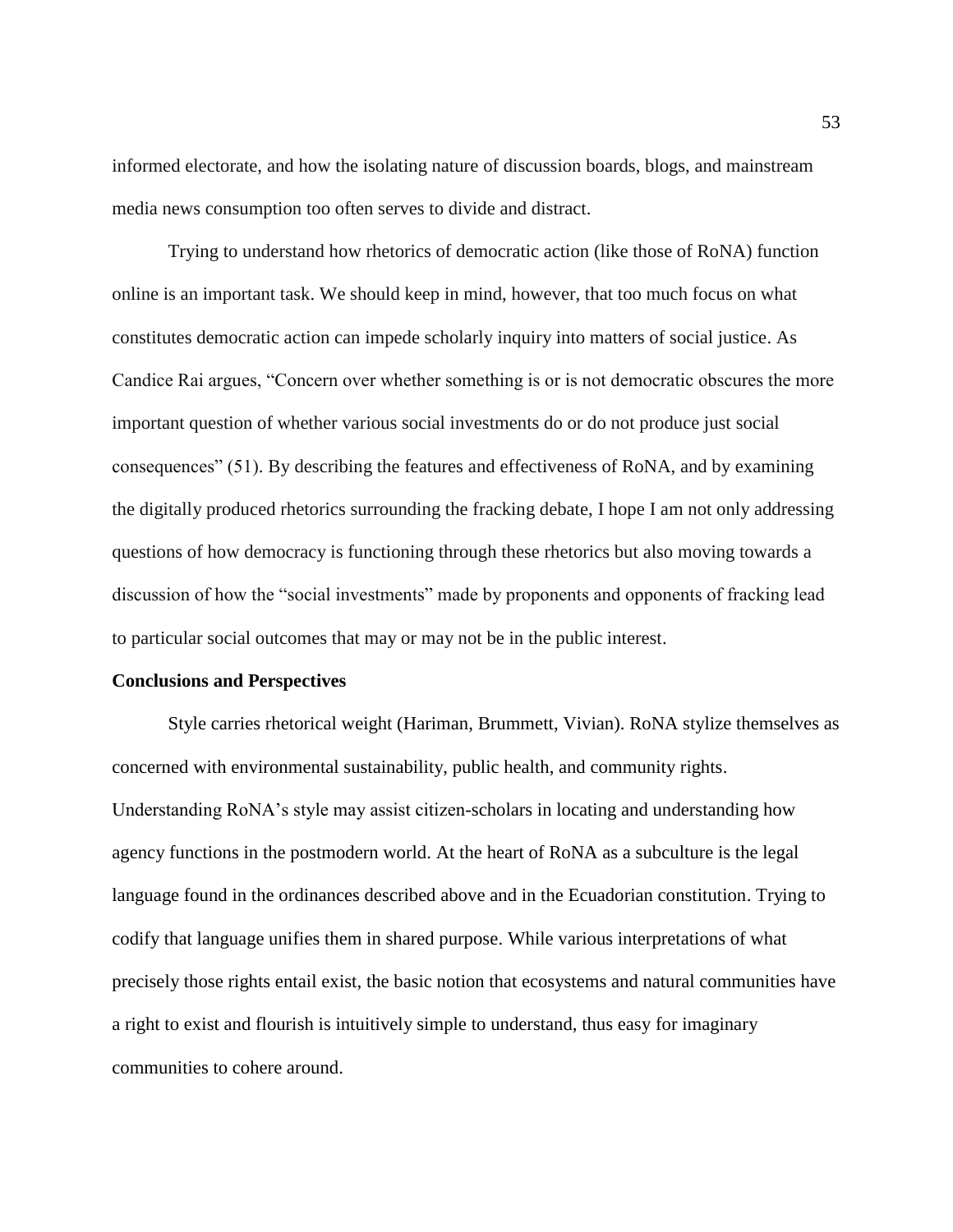RoNA use style to organize themselves into communities. They argue not only for the rights of natural communities, but for granting decision-making power to local citizens rather than to some outside institution, such as a mining corporation. Citizens might support RoNA for a variety of reasons, including (but certainly not limited to) concerns about property value decrease, silica sand, water quality and road damage. Part of how we see this style working as a system, however, is in the fact that these various concerns serve to *bring people together in public forums*, and by assembling as a collective of bodies citizen-activists like RoNA are able to put pressure on political officials. Questions of who can and should make decisions about extracting natural resources are at stake, and RoNA are particular about the people's rights not being subordinate to corporate rights.

RoNA have seen hundreds of successful (success being passing an ordinance or other legislation, like a moratorium) rhetorical campaigns, but many others have failed. It is true, though, that when Ecuador passes a constitution with rights of nature legal language, when Pittsburgh residents successfully argue for local sovereignty and to grant ecosystems "rights to exist and flourish within the City of Pittsburgh" ("Home Rule Charter of the City of Pittsburgh"), and when small towns and municipalities do the same (and news spreads), RoNA gains momentum as a subculture and as a movement.<sup>7</sup> Further, it is an interesting fact that legal challenges to rights of nature language occurs in fewer than 5% of such cases (CELDF). According to rights of nature advocate Jim Tripp, however, RoNA believe that this number will begin to rise as corporations develop more effective arguments in response to the rhetorical combination of rights of nature and people as sovereign legal language.

<sup>&</sup>lt;sup>7</sup> "List of places that ban fracking keeps growing" (Baddour).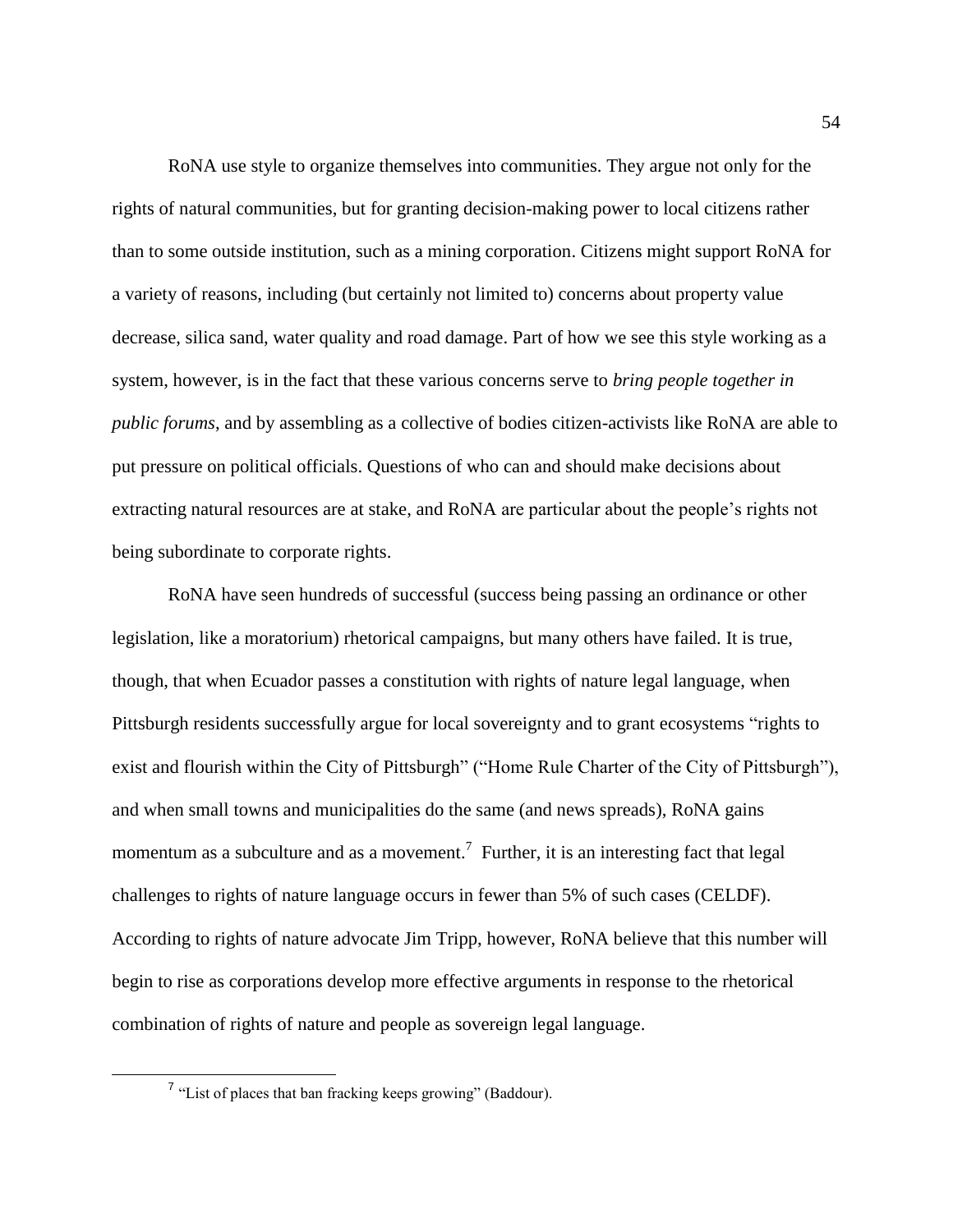Assembling as a unified collective of bodies is vital to the effectiveness of RoNA. For example, packing a special board-of-supervisors meeting to maximum capacity carries a rhetorical message to politicians, far different than merely submitting a legal document for review. Speech is stylized in public forums not by authentic individual agents, but collectively. In 2013, in Decorah, Iowa, residents used collective bodies and poly-vocal rhetoric to persuade a zoning committee to recommend a moratorium on frac sand mining.

The type of polyvocal speech that RoNA employ is similar to the "intersectional rhetoric" of the YLO (Enck-Wanzer). In rhetorical situations that require public speech or public writing, no particular discourse is privileged, and a wide array of vernacular is employed. Further, RoNA are radically skeptical about "the system," which may allow them to resist being co-opted by the larger capitalist culture. RoNA is better equipped, then, to avoid dogmatic tendencies because particular discourses are not inherently privileged, and their rhetorics are organic responses to local exigencies.

RoNA pose a challenge, however miniscule at this point in time, to the dominant ideology. RoNA display a style that may offer hope for communities desiring new models of argument to push back against the encroaching power of late capitalism. Rather than recognizing the market context as the "frozen floor of meanings" (Brummett), RoNA argue for a new ethic to be present during public discourse. Within this new ethic an intersectional, poly-vocal rhetoric can operate.

Facebook is one of many new public spaces; it has become a very useful site for both sides of the fracking debate and affords scholars an opportunity to analyze how groups taking democratic action stylize themselves online. Several exigencies for examining online sites as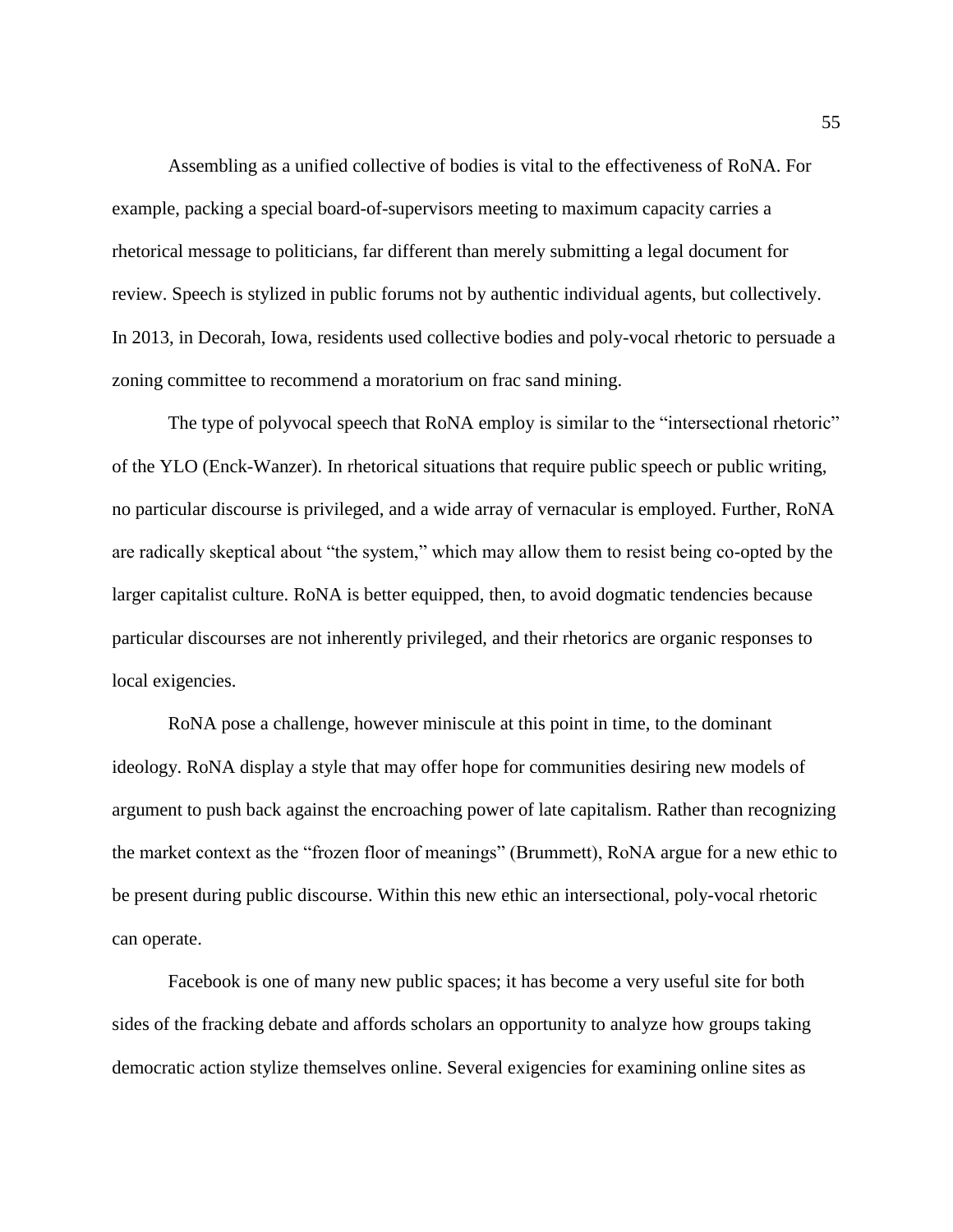public spaces exist, including the overall decline of democratic participation (voting, attending public meetings, letters to editors) in America. The fracking debate on Facebook reveals a competition of cultural values, and RoNA create and distribute texts that allow individuals to recognize those values and cohere into imaginary communities.

Marilyn Cooper reminds us that in a postmodern world, intellectuals have constructed a new model of human beings as subjects. These new subjects "are assumed to be so fragmented that they are incapable of coherent intentions or actions, and agency is merely a position into which they are interpellated" (Cooper 423). For rhetoric to exist, however, and for rhetorical theory to be of any importance, individuals must possess agency. Cooper defines agency in terms of neurophenomenology: agents change their structure in response to the world around them and to the imagined potential results of their actions. Human beings assimilate into their surroundings but do so with unique intentions, goals and histories. In Cooper's words, "individual agents are determinate, but not determined" (428). Agents can be responsible by listening to others in a mind that is open to new ideas, and recognize the fact that truths exist in minds other than their own.

I agree with Cooper: agency exists, and it is indeed necessary for rhetorical theory. Individuals act with particular intentions and goals as they assimilate into their surroundings, and when individuals come together to form groups they are, in some cases, able to exert rhetorical influence, even as "the system" works to minimize the effects of rhetorics that challenge the dominant ideology. The belief that  $21<sup>st</sup>$ -century subjects are inherently fragmented informs scholarly arguments that suggest late capitalism is entrenched and utterly secure. What I hope to have shown in this paper, however, is that by *unifying* with other individual subjects to form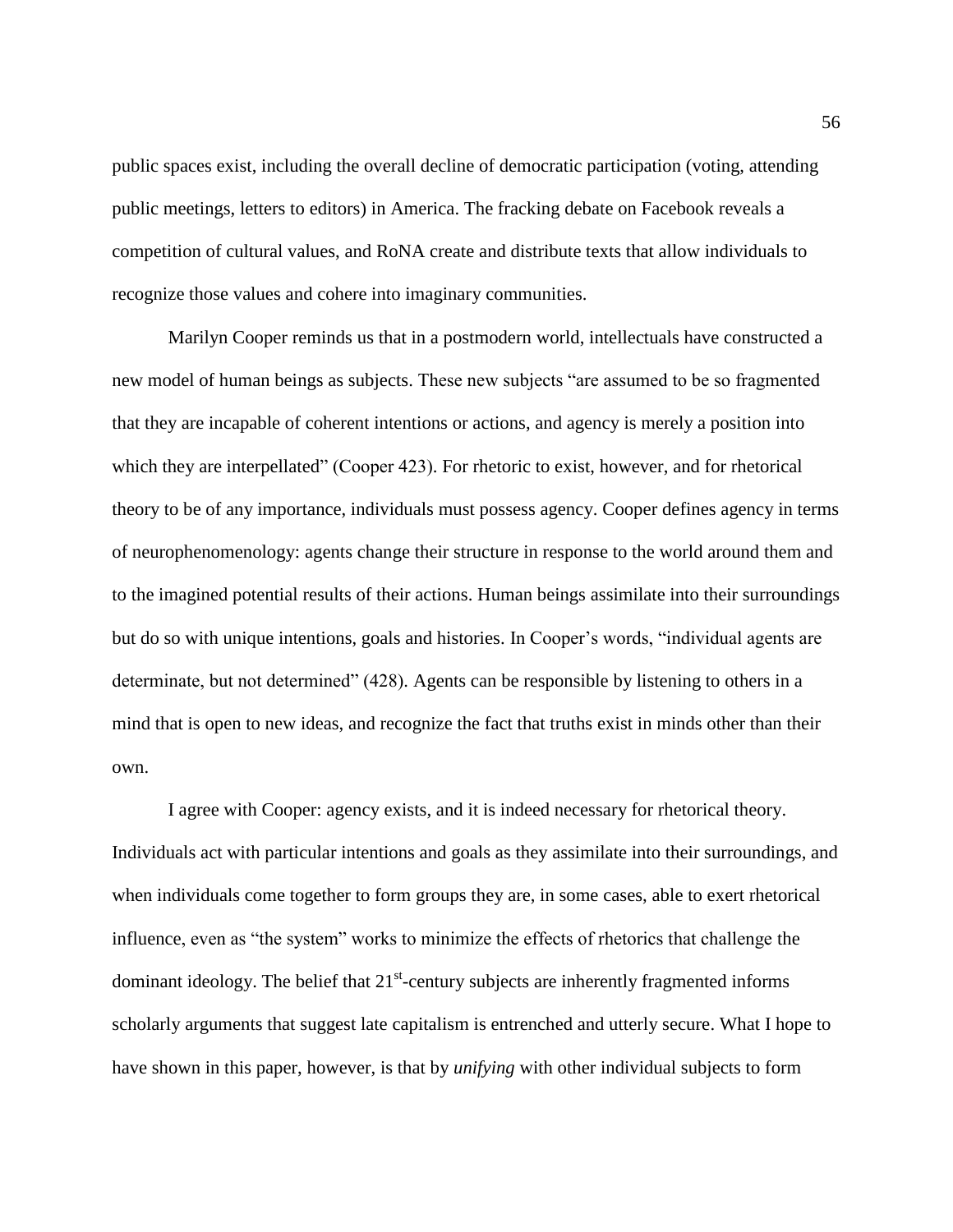collectives, by filling public spaces and pressuring politicians, and by speaking in a wide range of voices that span across the political spectrum, fragmented subjects are able to make coherent, effective rhetorical decisions.

As our postmodern subject position becomes increasingly apparent it is vital to examine the potential of poly-vocal rhetorics, and to strive for an understanding of the possibilities and limitations of collective agency. RoNA employ a rhetoric that, while still very new, has shown itself to be an effective means of shifting discourse away from the dominant ideology of late capitalism and influencing important political decision-making processes.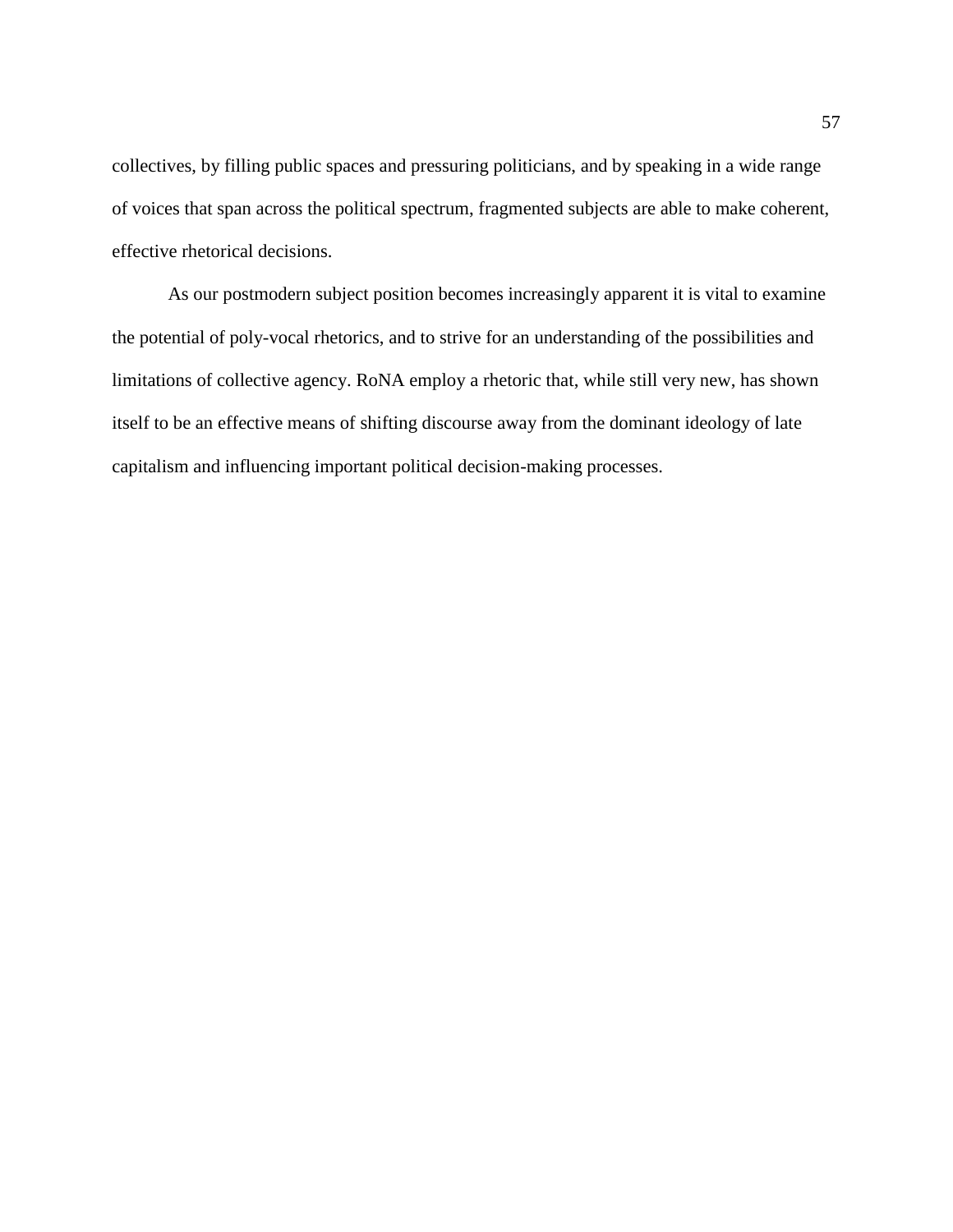#### **Works Cited**

"About Us." Web.

- Ackerman, John H. "Rhetorical Engagement in the Cultural Economies of Cities." *The Public Work of Rhetoric: Citizen-Scholars and Civic Engagement.* Columbia: University of South Carolina Press, 2008.
- Bakhtin, M. M. *The Dialogic Imagination*. Ed. Michael Holquist. Trans. Caryl Emerson & Michael Holquist. Austin: University of Texas Press: 1982. Web.
- Boldt, Josh. "First-Year Commodity: The Adjunct Professor Labor Crisis in Composition Departments." *Order of Education.*Web. 12 Mar. 2012.
- Byers, Mitchell. "Lafayette residents sue state, Gov. Hickenlooper seeking enforcement of city's fracking ban." *Boulder Daily Camera.* Web. 6 June 2014.
- Baddour, Dylan. "List of places than ban fracking keeps growing." *Houston Chronicle.* Web. 2 Nov. 2015.
- Brummett, Barry. *A Rhetoric of Style.* Carbondale: Southern Illinois University Press, 2008. Print.
- Carson, Rachel. *Silent Spring.* New York: Houghton Mifflin, 2002. *Web*
- CELDF. "Rights of Nature: Background." The Community Environmental Legal Defense Fund. Web. 4 February 2015.
- CELDF. "Mission Statement." The Community Environmental Legal Defense Fund. Web*.* 7 March 2015.
- Chapman, Emily, et al. "Communities At Risk: Frac Sand Mining in the Upper Midwest." Solo, Pam & Smith, Grant, eds. *Civil Society Institute.* Web. 26 February 2015.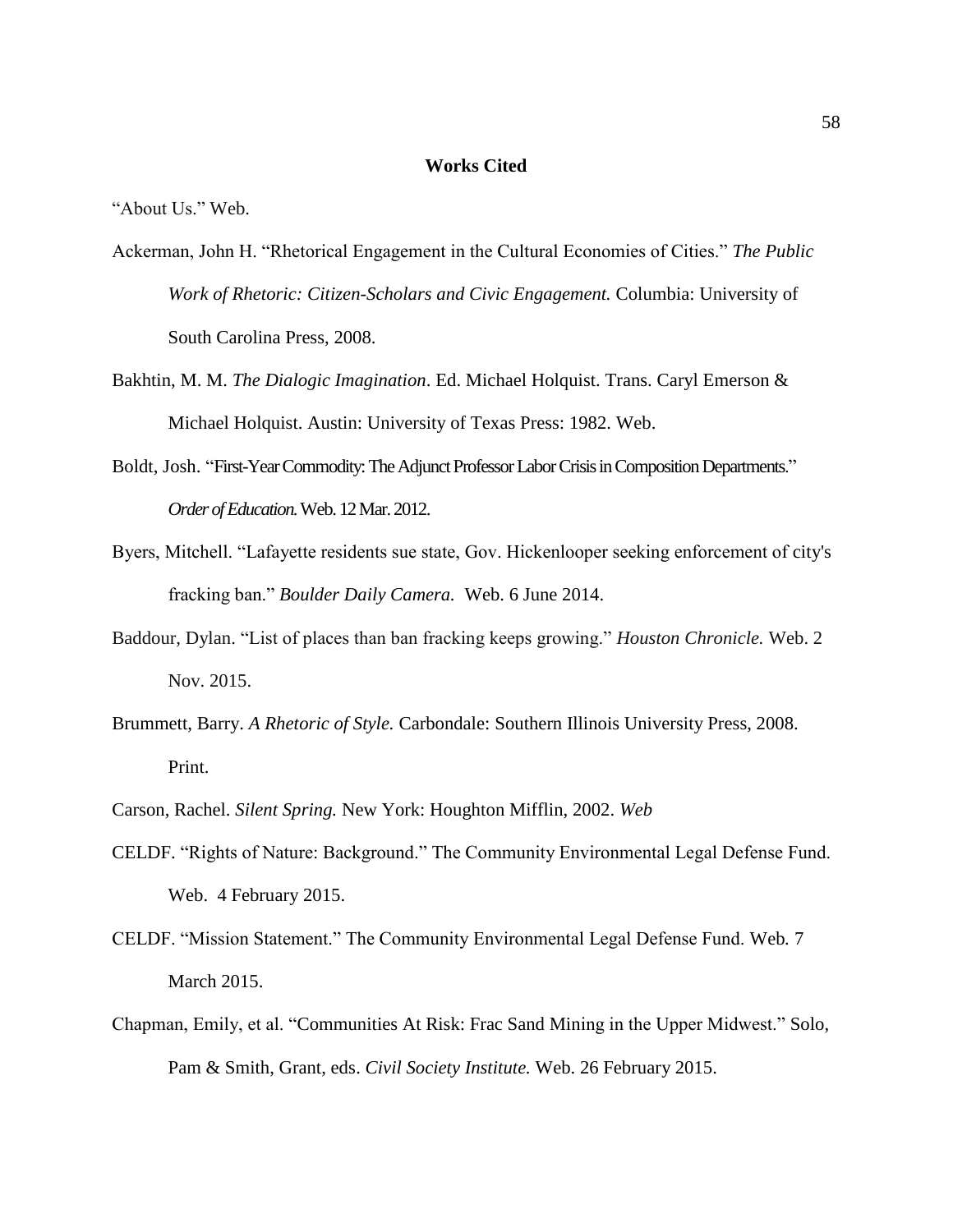*Community Rights Alliance of Winneshiek County.* Web. 2 December 2014.

- "Constitution of the Republic of Ecuador." Web. 1 April 2014.
- Cooper, Marilyn M. "Rhetorical Agency as Emergent and Enacted." *CCC* 62.3 (2011): 420-448. Web.

*East Boulder County United.* Web. 12 December 2014

- Enck-Wanzer, Darrel. "Trashing the System: Social Movement, Intersectional Rhetoric, and Collective Agency in the Young Lords Organization's Garbage Offensive." *Quarterly Journal of Speech.* 92.2 (2006): 174-201.
- Everly, Steve. "Errors from Start to Finish in Center for Public Integrity's Barnett Shale 'Investigation.'" *Energy in Depth.* Web. 11 December 2014.

Fraser, Nancy. "Rethinking the Public Sphere" *Social Text* 25.26 (1990): 56-80.

- Fryar, John. "Boulder County to side with Longmont in case over fracking ban." *Longmont Times-Call*. Web. 14 November 2014.
- Hariman, Robert. *Political Style: The Artistry of Power.* Chicago: U of Chicago Press, 1995. Print.
- Hebdige, Dick. *Subculture: The Meaning of Style.* London: Routledge, 1979. Web.
- Hogan, J. Michael. "Rhetorical Pedagogy and Democratic Citizenship." *Rhetoric & Democracy: Pedagogical and Political Practices.* Ed. Todd F. McDorman, David M. Timmerman. East Lansing: Michigan State University Press, 2008. Print.

"Home Rule Charter of the City of Pittsburgh." Web.

"Hydraulic Fracturing." Web.